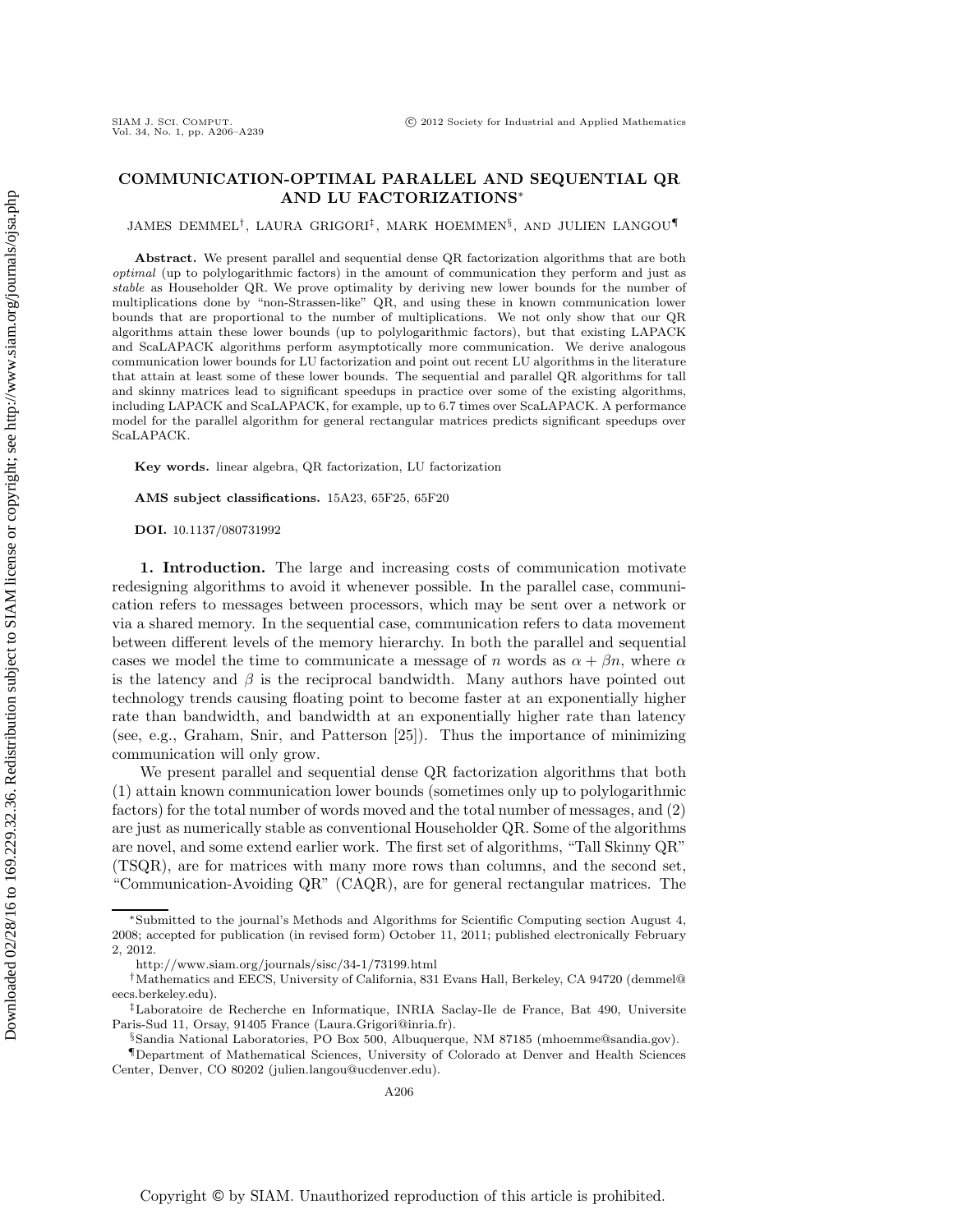### Table 1.1

Performance models of parallel TSQR, ScaLAPACK's parallel QR factorization PDGEQRF, sequential TSQR, and blocked sequential Householder  $QR$  on an  $m \times n$  matrix, along with lower bounds on the number of flops, words, and messages. The parallel algorithms assume *P* processors and  $m/P \ge n$ . The sequential algorithms assume fast memory size  $W$ ,  $m \gg n$ , and  $W \ge 3n^2/2$ .  $\widetilde{W} = W - n(n+1)/2$ , which is at least about  $\frac{2}{3}W$ . The sequential Householder QR algorithm analyzed here is ScaLAPACK's out-of-DRAM PFDGEQRF, which requires that the entire panel and at least one column of the trailing matrix fit in fast memory: *mb > W*, for panel width *b*. In Appendix A, we analyze LAPACK's in-DRAM blocked sequential QR factorization DGEQRF, which lacks that restriction; there, we show that DGEQRF as well requires asymptotically more memory traffic than sequential CAQR.

|              | Par. TSQR                                 | PDGEQRF                                              | Lower bound              |
|--------------|-------------------------------------------|------------------------------------------------------|--------------------------|
| $#$ flops    | $\frac{2mn^2}{P} + \frac{2n^3}{3} \log P$ | $2mn^2$<br>$-\frac{2n^3}{3P}$                        | $\frac{m n^2}{P}$ )<br>Θ |
| $#$ words    | $\frac{n^2}{2} \log P$                    | $\frac{n^2}{2}\log P$<br>$\mathbf{2n}\log\mathbf{P}$ | $\frac{n^2}{2}$ log P    |
| $#$ messages | $\overline{\log P}$                       |                                                      | $\overline{\log P}$      |
|              | Seq. TSQR                                 | Householder QR                                       | Lower bound              |
| $#$ flops    | $2mn^2$                                   | $2mn^2$                                              | $\Theta(mn^2)$           |
| $#$ words    | 2mn                                       | $\frac{m^2n^2}{2W}$                                  | 2mn                      |
| $#$ messages | $2mn/\widetilde{W}$                       | $mn^2/2W$                                            | 2mn/W                    |

algorithms have significantly lower latency cost (i.e., fewer messages) in the parallel case, and significantly lower latency and bandwidth costs (i.e., fewer words moved) in the sequential case, than existing algorithms in LAPACK [1] and ScaLAPACK [8].

It will be easy to see that our parallel and sequential TSQR implementations communicate as little as possible (see Table 1.1 and section 4). For CAQR we need a different approach: in [7] lower bounds on communication (both the total number of words moved and the total number of messages) are derived for a variety of dense linear algebra algorithms, including QR and LU, assuming they are implemented using non-Strassen-like algorithms, and assuming the QR algorithm satisfies certain technical assumptions, discussed more carefully in section 4. All these lower bounds are proportional to the number of multiplications performed. Here (see section 4) we derive lower bounds on the number of multiplications required by any non-Strassen-like implementation of QR (in a sense made formal later). These lower bounds are within modest constant multiples of the number of operations used by current algorithms. This in turn provides the communication lower bounds in Tables 1.2 and 1.3. We show that CAQR attains these lower bounds (sometimes only up to polylogarithmic factors).

Tables 1.1 through 1.3 summarize our performance models and lower bounds for TSQR, CAQR, and the sequential and parallel blocked QR factorizations represented in LAPACK, respectively, ScaLAPACK. Our model of computation looks the same for the parallel and sequential cases, with running time  $=$   $\# flops \times time\_per\_flop +$  $\#words\_{model} \times (1/bandwidth) + \#messages \times latency,$  where the last two terms constitute the communication. We do not model overlap of communication and computation, which while important in practice can at most improve the running time by a factor of 2, whereas we are looking for asymptotic improvements. In the tables we give the  $\#f$  flops,  $\#$  words moved, and  $\#$  messages as functions of the number of rows m and columns n (assuming  $m \geq n$ ), the number of processors P in the parallel case, and the size of fast memory W in the sequential case. In Tables 1.1 and 1.3, we make some assumptions on W for simplicity. We relax these assumptions in Appendix A and show that nevertheless blocked Householder QR as implemented in LAPACK's DGEQRF routine cannot be optimal, unlike sequential CAQR. Furthermore, to make these tables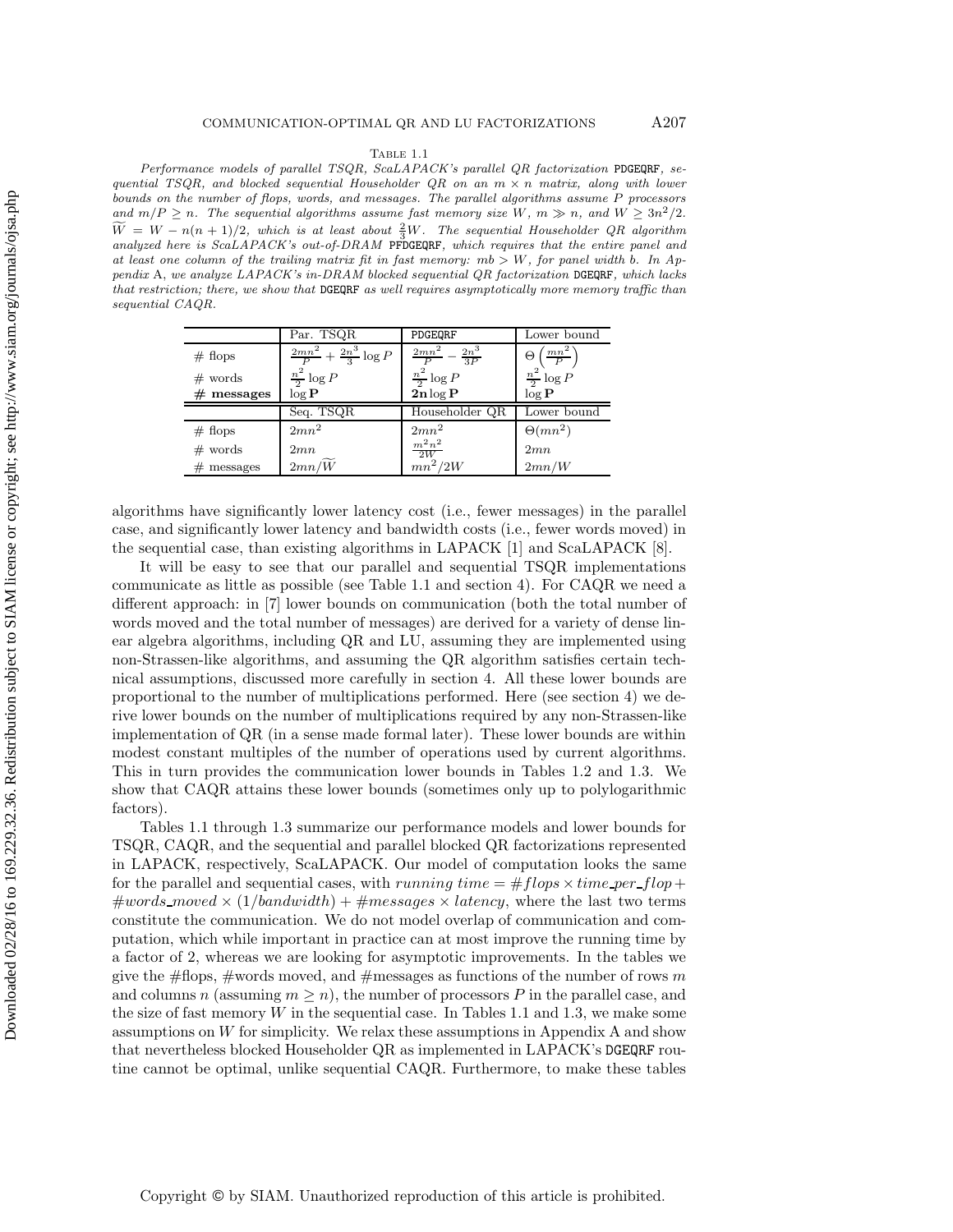### TABLE 1.2

Performance models of parallel CAQR and ScaLAPACK's parallel QR factorization PDGEQRF on an  $m \times n$  matrix and a square  $n \times n$  matrix with P processors, along with lower bounds on the number of flops, words, and messages. The matrix is stored in a two-dimensional  $P_r \times P_c$  block cyclic layout with square  $b \times b$  blocks. We choose  $b, P_r,$  and  $P_c$  optimally and independently for each algorithm.

| $m \times n$ matrix Par. CAQR |                                                                                                                                                                                                                                                              | PDGEQRF                                                  | Lower bound                                                     |
|-------------------------------|--------------------------------------------------------------------------------------------------------------------------------------------------------------------------------------------------------------------------------------------------------------|----------------------------------------------------------|-----------------------------------------------------------------|
| # flops                       | $\frac{2mn^2}{P} + \frac{2n^3}{3}$                                                                                                                                                                                                                           | $\frac{2mn^2}{P} + \frac{2n^3}{3}$                       | $\Theta(mn^2/P)$                                                |
| $#$ words                     | $\left \sqrt{\frac{mn^3}{P}}\log P - \frac{1}{4}\sqrt{\frac{n^5}{mP}}\log\left(\frac{nP}{m}\right) - \left \sqrt{\frac{mn^3}{P}}\log P - \frac{1}{4}\sqrt{\frac{n^5}{mP}}\log\left(\frac{nP}{m}\right)\right \Theta\left(\sqrt{mn^3}/\sqrt{P}\right)\right $ |                                                          |                                                                 |
|                               | $\#\hspace{0.1cm} \textbf{messages} \left \frac{1}{4} \sqrt{\frac{nP}{m}} \log^{2}\left(\frac{mP}{n}\right) \cdot \log \left(P \sqrt{\frac{mP}{n}} \right) \right  \frac{n}{4} \log \left(\frac{mP^{5}}{n}\right) \log \left(\frac{mP}{n}\right)$            |                                                          | $\Theta\left(\sqrt{\text{nP}}/\sqrt{\text{m}}\right)$           |
| $n \times n$ matrix           |                                                                                                                                                                                                                                                              |                                                          |                                                                 |
| # flops                       | $4n^3/3P$                                                                                                                                                                                                                                                    | $4n^3/3P$                                                |                                                                 |
| $#$ words                     | $(3n^2/4\sqrt{P})\log P$                                                                                                                                                                                                                                     | $\frac{(3n^2/4\sqrt{P})\log P}{(\mathbf{5n/4})\log^2 P}$ | $\Theta\left(n^3/P\right)$<br>$\Theta\left(n^2/\sqrt{P}\right)$ |
|                               | # messages $(3/8)\sqrt{P} \log^3 P$                                                                                                                                                                                                                          |                                                          | $\Theta\left(\sqrt{\mathbf{P}}\right)$                          |

### Table 1.3

Performance models of sequential CAQR and blocked sequential Householder QR on an  $m \times n$ matrix and on a square  $n \times n$  matrix with fast memory size  $W$ , along with lower bounds on the number of flops, words, and messages. As in Table 1.1, the sequential Householder QR algorithm analyzed here is ScaLAPACK's out-of-DRAM PFDGEQRF, which requires that at least two columns of the matrix fit in fast memory (i.e., that  $W \geq 2m$ ). See Appendix A for an analysis of LAPACK's in-DRAM blocked sequential QR factorization DGEQRF, which does not have this requirement yet also requires asymptotically more memory traffic than sequential CAQR.

| $m \times n$ matrix | Seq. CAQR                               | Householder QR                  | Lower bound                                                               |
|---------------------|-----------------------------------------|---------------------------------|---------------------------------------------------------------------------|
| $#$ flops           | $2mn^2 - \frac{2n^3}{3}$                | $2mn^2 - \frac{2n^3}{3}$        | $\Theta(mn^2)$                                                            |
| $#$ words           | $3\frac{\text{mn}^2}{\sqrt{\text{W}}}$  | $\frac{m^2n^2}{2W}$             | $\Theta\left(\frac{mn^2}{\sqrt{W}}\right)$                                |
| $#$ messages        | $12 \frac{\text{mn}^2}{\text{W}^{3/2}}$ | $\frac{\text{mn}^2}{2\text{W}}$ | $\left(\frac{\text{mn}^2}{\text{W}^3/\text{2}}\right)$<br>$\Theta$        |
| $n \times n$ matrix |                                         |                                 |                                                                           |
| $#$ flops           | $\frac{4n^3}{3}$                        | $\frac{4n^3}{3}$                |                                                                           |
| $#$ words           | $3\frac{n^3}{\sqrt{W}}$                 | $\frac{n^4}{3W}$                | $\Theta(n^3)$ $\Theta\left(\frac{\mathbf{n}^3}{\sqrt{\mathbf{W}}}\right)$ |
| $#$ messages        | $12\frac{n^3}{W^{3/2}}$                 | $\frac{n^3}{2W}$                | $\Theta\left(\frac{n^3}{W^{3/2}}\right)$                                  |

easier to read: we omit most lower-order terms, make boldface the terms where the new algorithms differ significantly from Sca/LAPACK, and make the optimal choice of matrix layout for each parallel algorithm. The latter means optimally choosing the block size b as well as the processor grid dimensions  $P_r \times P_c$  in the two-dimensional block cyclic layout. (See section 3 for discussion of these parameters and detailed performance models for general layouts.) We note that although our new algorithms perform slightly more floating point operations than LAPACK and ScaLAPACK, they have the same highest order terms in their floating point operation counts.

Tables 1.1 and 1.2 present the parallel performance models for TSQR, CAQR on general rectangular matrices, and CAQR on square matrices, respectively. First, Table 1.1 shows that parallel TSQR requires only  $log P$  messages, which is both optimal and a factor  $2n$  smaller than for ScaLAPACK's parallel QR factorization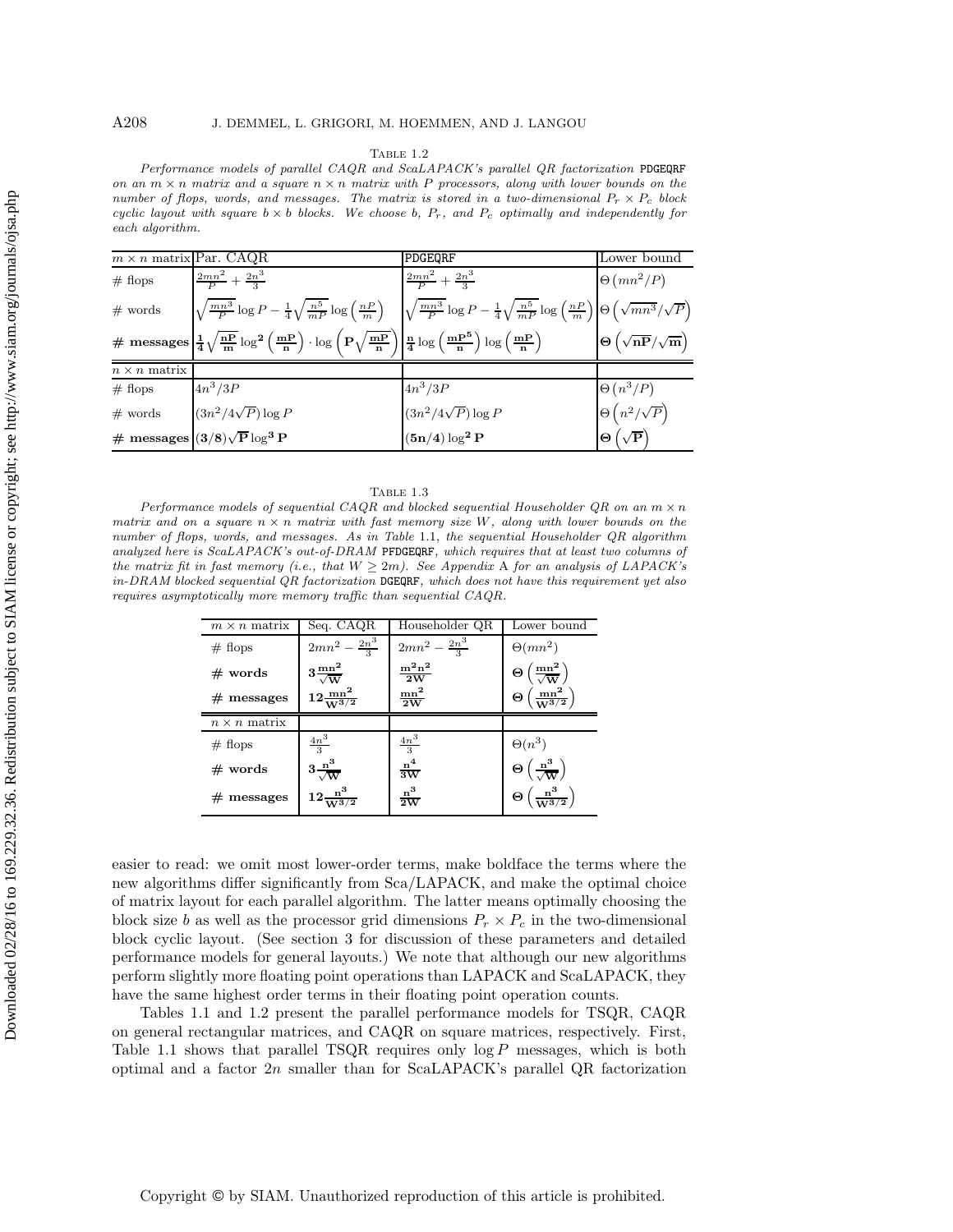PDGEQRF. Parallel TSQR and PDGEQRF both communicate the minimimum number of words possible, namely,  $\frac{n^2}{2} \log P$ . Parallel TSQR performs more flops, but this represents a lower order term when n is small compared to  $m/P$ . Table 1.2 shows that parallel CAQR needs only  $\Theta(\sqrt{nP/m})$  messages (ignoring polylogarithmic factors) on a general  $m \times n$  rectangular matrix, which is both optimal and a factor  $\Theta(\sqrt{mn/P})$ fewer messages than ScaLAPACK. Note that  $\sqrt{mn/P}$  is the square root of the size of the local matrix stored in each processor's local memory, up to a small constant factor. Table 1.2 also presents the same comparison for the special case of a square  $n \times n$  matrix.

Next, Tables 1.1 and 1.3 present the sequential performance models for TSQR and CAQR on general rectangular matrices and CAQR on square matrices, respectively. Table 1.1 compares sequential TSQR with sequential blocked Householder QR. These tables show performance models for ScaLAPACK's out-of-DRAM QR factorization routine PFDGEQRF, for which fast memory is DRAM and slow memory is disk. Appendix A shows the slightly different memory traffic model for LAPACK's QR factorization routine DGEQRF, for which fast memory is cache and slow memory is DRAM. Sequential TSQR transfers fewer words between slow and fast memory:  $2mn$ , which is both optimal and a factor  $mn/(4W)$  fewer words than transferred by blocked Householder QR. Note that  $mn/W$  is how many times larger the matrix is than the fast memory size  $W$ . Furthermore, TSQR requires fewer messages: at most about  $3mn/W$ , which is close to optimal and  $\Theta(n)$  times lower than Householder QR.

Table 1.3 compares sequential CAQR and sequential blocked Householder QR on a general rectangular matrix. Sequential CAQR transfers fewer words between on a general rectangular matrix. Sequential CAQR transfers fewer words between<br>slow and fast memory:  $\Theta(mn^2/\sqrt{W})$ , which is both optimal and a factor  $\Theta(m/\sqrt{W})$ slow and fast memory:  $\Theta(mn^{-}/\sqrt{W})$ , which is both optimal and a factor  $\Theta(m/\sqrt{W})$ <br>fewer words transferred than blocked Householder QR. Note that  $m/\sqrt{W} = \sqrt{m^2/W}$ is the square root of how many times larger a square  $m \times m$  matrix is than the fast memory size W. Sequential CAQR also requires fewer messages:  $12mn^2/W^{3/2}$ , which is optimal. The analysis of the sequential blocked Householder QR algorithm in Tables 1.1 and 1.3 assumes for simplicity that that at least two columns of the matrix fit in fast memory (that is,  $W \geq 2m$ ); Appendix A relaxes this restriction but nevertheless shows that sequential blocked Householder QR requires asymptotically more memory traffic than sequential CAQR. Finally, Table 1.3 also presents the same comparison for the special case of a square  $n \times n$  matrix.

We also describe the implementation and performance results of these algorithms. The efficient implementation of the QR factorizations of tall and skinny matrices distributed in a one-dimensional layout is very important, since this operation arises in a wide range of applications. We cite three important examples. First, block iterative methods frequently compute the QR factorization of a tall and skinny dense matrix. This includes algorithms for solving linear systems  $Ax = B$  with multiple right-hand sides, as well as block iterative eigensolvers. Second, recent research has reawakened an interest in alternate formulations of Krylov subspace methods, called s*-step Krylov methods*, in which some number s steps of the algorithm are performed all at once, in order to reduce communication. For new s-step methods and a literature review, see Hoemmen [30]. Some s-step methods, after generating a basis for the Krylov subspace, use a QR factorization to orthogonalize the basis vectors. This is an ideal application for TSQR and in fact inspired its (re)discovery. Third, Householder QR decompositions of tall and skinny matrices also make up the panel factorization step for typical QR factorizations of matrices in a more general, two-dimensional layout. This includes the current parallel QR factorization routine PDGEQRF in ScaLAPACK, as well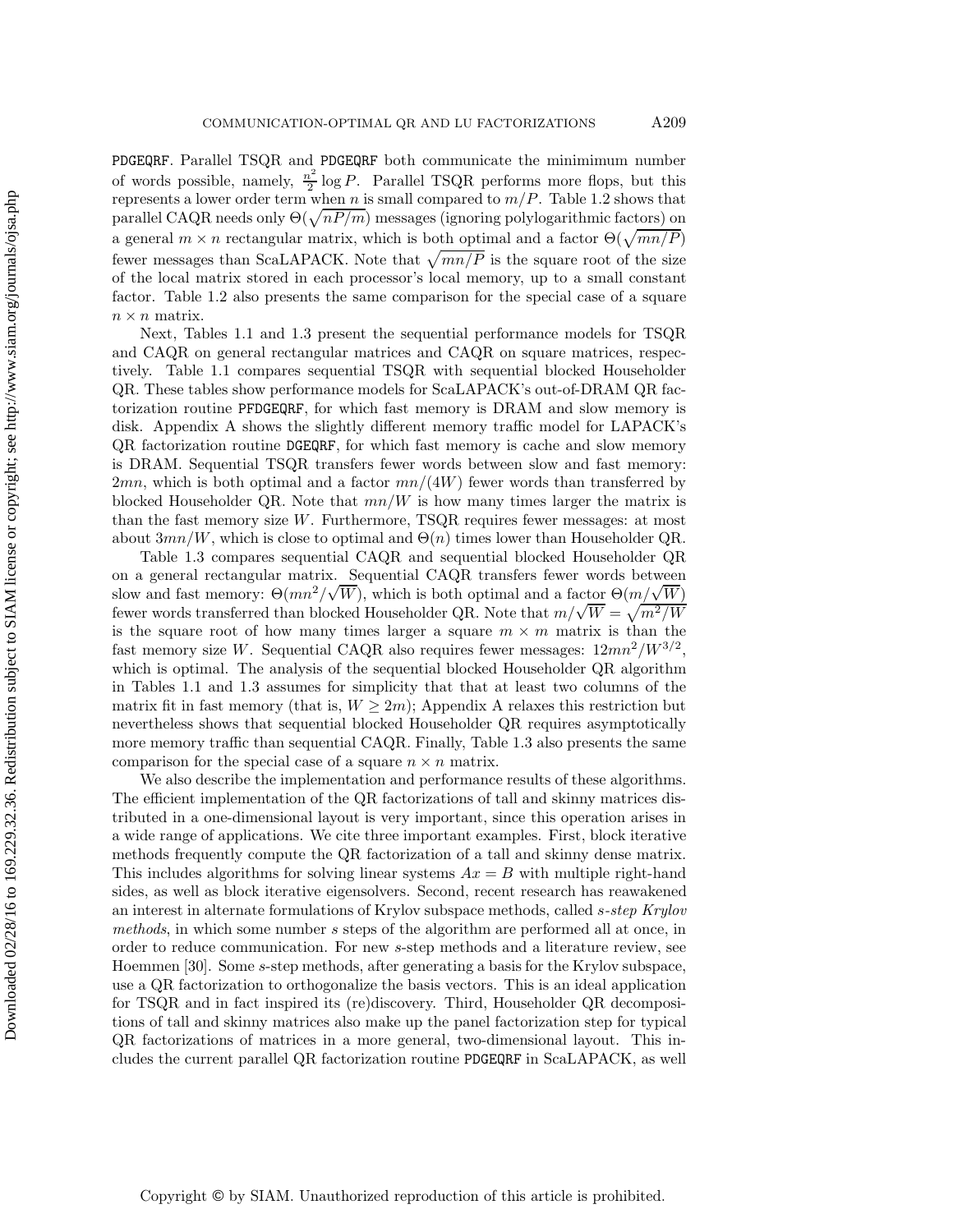as ScaLAPACK's out-of-DRAM QR factorization PFDGEQRF [15]. Both algorithms use a standard column-based Householder QR for the panel factorizations, but in the parallel case this is a latency bottleneck, and in the out-of-DRAM case it is a bandwidth bottleneck. Our CAQR algorithm for computing the QR factorization of general rectangular matrices uses TSQR for its panel factorization and removes the latency bottleneck in the parallel case and the bandwidth bottleneck in the sequential case.

The main insight behind the TSQR algorithm is to perform the QR factorization of a tall skinny matrix as a reduction operation over row blocks. This idea itself is not novel (see, for example, [2, 9, 13, 24, 28, 35, 41, 42, 43]), but we have a number of optimizations and generalizations:

- Our algorithms can perform almost all their floating-point operations using any fast sequential QR factorization routine. For example, we can use blocked Householder transformations exploiting BLAS 3 operations, or invoke Elmroth and Gustavson's recursive QR (see [20, 21]).
- We use TSQR as a building block for CAQR. Any reduction tree can be used by TSQR during the panel factorization, and this triggers the update of the trailing matrix in CAQR. We discuss in particular the parallel, respectively, sequential, CAQR factorization of arbitrary rectangular matrices in a twodimensional block cyclic layout.
- Most significantly, we prove optimality for both our parallel and sequential algorithms, with a one-dimensional layout for TSQR and two-dimensional block layout for CAQR, i.e., that they minimize bandwidth and latency costs. This assumes  $\Theta(n^3)$  (non-Strassen-like) algorithms and is usually shown in an asymptotic or "big O" sense.
- We describe special cases in which existing sequential algorithms by Elmroth and Gustavson [21] and also LAPACK's DGEQRF attain minimum bandwidth, though not minimum latency.
- We observe that there are alternative LU algorithms in the literature that attain at least some of these communication lower bounds: [26, 27] describe stable parallel and sequential LU algorithms attaining both bandwidth and latency lower bounds.
- We outline how to extend both algorithms and optimality results to certain kinds of hierarchical architectures, with either multiple levels of memory hierarchy or multiple levels of parallelism (e.g., where each node in a parallel machine consists of other parallel machines, such as multicore). In the case of TSQR we do this by adapting it to work on general reduction trees.

We note that the  $Q$  factor will be represented as a tree of smaller  $Q$  factors, which differs from the traditional layout. Many previous authors did not explain in detail how to apply a stored TSQR Q factor, quite possibly because this is not required for solving a single least squares problem. However, many of our applications require storing and working with the implicit representation of the Q factor. Our performance models show that applying this tree-structured Q has about the same cost as the traditionally represented Q.

The rest of this paper is organized as follows. Section 2 presents TSQR, describing its parallel and sequential optimizations, performance models, comparisons to LAPACK and ScaLAPACK, and how it can be adapted to other architectures. Section 3 presents CAQR analogously. Section 4 presents our lower bounds for TSQR and for CAQR (as well as LU). Section 6 describes related work. Section 7 describes open problems and future work. Finally, Appendix A extends the memory traffic analysis of sequential blocked Householder QR to LAPACK's QR factorization DGEQRF. This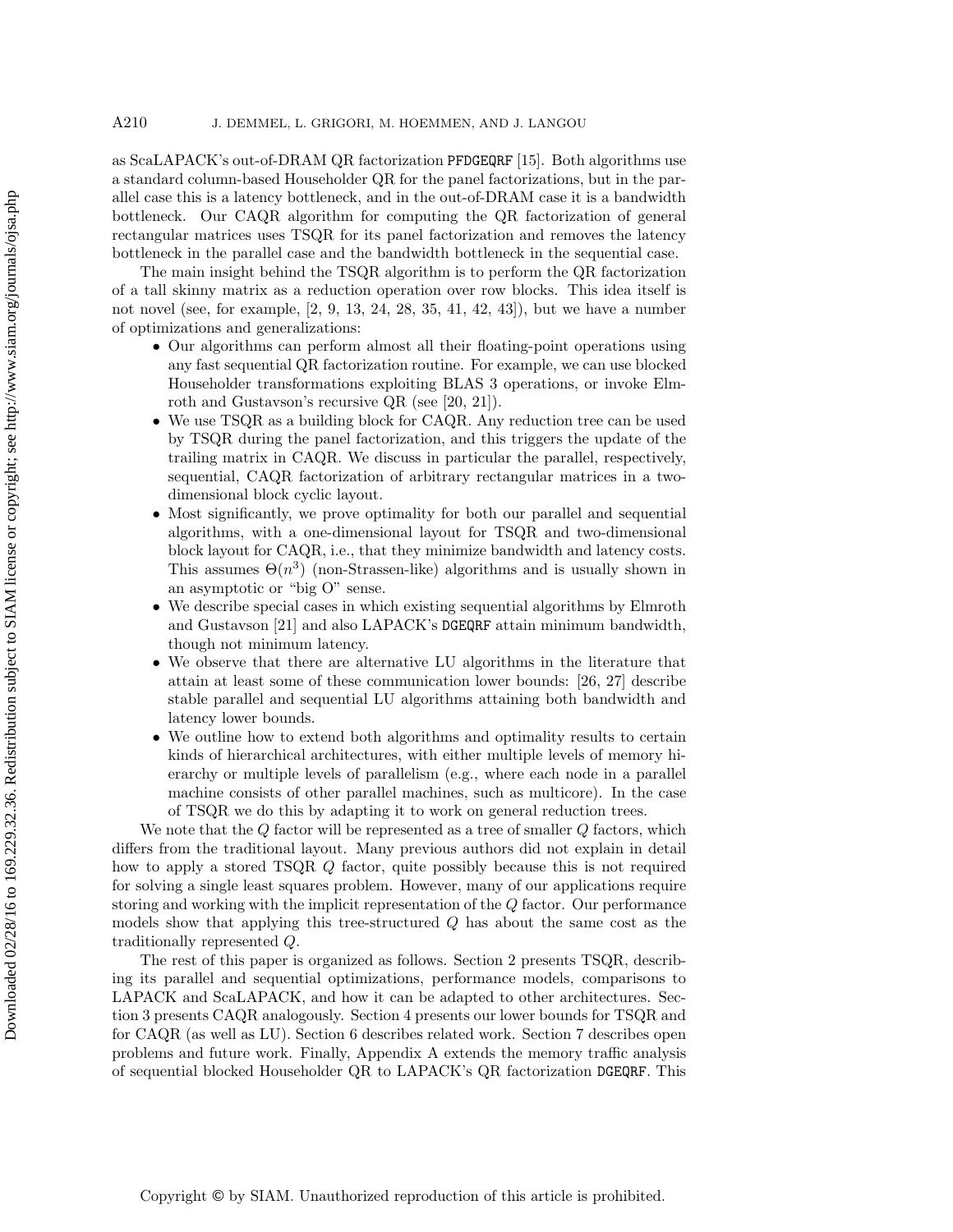COMMUNICATION-OPTIMAL QR AND LU FACTORIZATIONS A211

$$
A = \begin{pmatrix} A_0 \\ A_1 \\ A_2 \\ A_3 \end{pmatrix} = \begin{pmatrix} Q_0 R_0 \\ Q_1 R_1 \\ Q_2 R_2 \\ Q_3 R_3 \end{pmatrix} \qquad \qquad \begin{pmatrix} R_0 \\ R_1 \\ R_2 \\ R_3 \end{pmatrix} = \begin{pmatrix} \begin{pmatrix} R_0 \\ R_1 \end{pmatrix} \\ \begin{pmatrix} R_2 \\ R_3 \end{pmatrix} \end{pmatrix} = \begin{pmatrix} Q_{01} R_{01} \\ Q_{23} R_{23} \end{pmatrix}
$$
  
(a) First step of parallel TSQR  
(b) Second step of parallel TSQR

FIG. 2.1. First two steps of parallel TSQR.

paper is based on the technical report [16], to which we leave many of the detailed derivations of the algorithms and performance models.

**2. TSQR.** In this section, we present TSQR, a family of algorithms for the QR factorization of an  $m \times n$  matrix A, stored in a one-dimensional block row layout<sup>1</sup>  $A = [A_1; A_2; \dots; A_p]$ , where  $A_i$  is  $m_i \times n$ . We use MATLAB-style notation to indicate that the row blocks  $A_i$  are vertically stacked. We assume  $m_i \geq n$  and typically  $m \gg n$ (hence "tall and skinny"). Our parallel  $TSQR$  algorithm requires only  $log P$  messages on P processors, as opposed to  $\Theta(n \log P)$  messages for standard Householder QR. Our sequential TSQR algorithm only moves  $2mn$  words between fast and slow memory, which is optimal and asymptotically less than sequential Householder QR.

We begin in section 2.1 by describing parallel TSQR. Section 2.2 shows sequential TSQR. Section 2.3 illustrates how differently shaped trees can be used to construct more general TSQR algorithms that improve performance on different computer architectures. Section 2.4 illustrates the three primitive operations on which all TSQR algorithms are based and shows how these can be implemented to save memory, avoid unnecessary floating-point operations, and improve performance. Finally, section 2.5 shows that TSQR communicates less than numerically equally stable QR factorizations and is about as fast as the fastest numerically unstable alternative.

**2.1. Parallel TSQR.** In this section, we show a simple parallel TSQR algorithm. We begin by illustrating the algorithm for the case of  $P = 4$  processors. Later, we will give the general version of the algorithm and derive its performance model. Suppose that the  $m \times n$  input matrix A is divided into four row blocks  $A = [A_0; A_1; A_2; A_3]$ , where  $A_i$  is  $m_i \times n$  with  $m_i \geq n$ . Each row block  $A_i$  is stored on a different processor<sup>2</sup> i. First, each processor computes the QR factorization of its row block, as in Figure 2.1(a). Then, processors work in pairs, combining their local  $R$ factors by computing the QR factorization of the  $2n \times n$  matrix  $[R_0; R_1]$ , respectively,  $[R_2; R_3]$ , as in Figure 2.1(b). Thus,  $[R_0; R_1]$  is replaced by  $R_{01}$  and  $[R_2; R_3]$  is replaced by  $R_{23}$ . Here and later, the subscripts on a matrix like  $R_{ij}$  refer to the original row blocks  $A_i$  and  $A_j$  on which they depend. Finally, the  $2n \times n$  QR factorization  $[R_{01}; R_{23}] = Q_{0123}R_{01234}$  is computed.

We claim that  $R_{0123}$  is the R factor in the QR factorization of the original matrix  $A = [A_0; A_1; A_2; A_3]$ . To see this, we combine all steps above into (2.1), which expresses the entire computation as a product of intermediate orthonormal factors:

(2.1) 
$$
A = \begin{pmatrix} A_0 \\ A_1 \\ A_2 \\ A_3 \end{pmatrix} = \begin{pmatrix} Q_0 \\ \hline & Q_1 \\ \hline & Q_2 \\ \hline & & Q_3 \end{pmatrix} \cdot \begin{pmatrix} Q_{01} \\ \hline & Q_{23} \\ \hline & & Q_{33} \end{pmatrix} \cdot Q_{0123} \cdot R_{0123}.
$$

<sup>1</sup>See the ScaLAPACK Users' Guide [8] for a description of one-dimensional and two-dimensional layouts. <br><sup>2</sup>We present the parallel algorithm using a distributed-memory programming model, but the

algorithm is equally valid in a shared-memory model.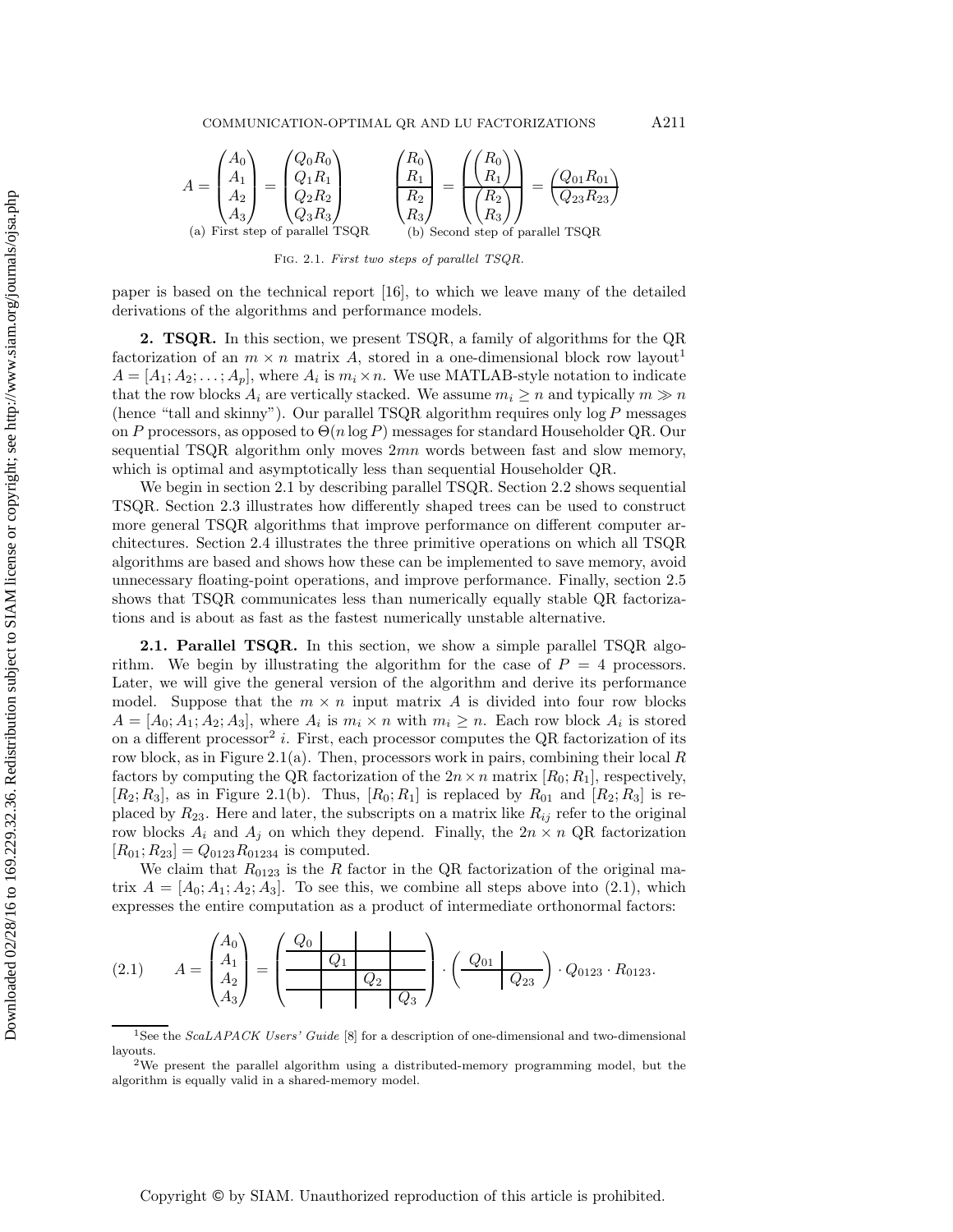

Fig. 2.2. Graphical comparison of parallel TSQR and Householder QR.

For this product to make sense, we must choose the dimensions of the intermediate Q factors consistently. They can all be square, or when all  $m_i \geq n$ , they can all have n columns (in which case each R factor will be  $n \times n$ ). (The usual representation of Q factors by Householder reflectors encodes both possibilities.) In either case, we have expressed A as a product of (block diagonal) orthogonal matrices (which must therefore also be orthogonal) and the triangular matrix  $R_{0123}$ . By uniqueness of the QR decomposition (modulo signs of diagonal entries of  $R_{0123}$ ), this is the QR decomposition of A.

We abbreviate this algorithm with the simple notation of Figure  $2.2(a)$ , which makes the binary tree apparent. The notation has the following meaning: if one or more arrows point to the same matrix, that matrix is the  $R$  factor of the matrix obtained by stacking all the matrices at the other ends of the arrows atop one another. This notation not only helps visualize the parallelism in the algorithm (all QR decompositions at the same depth in the tree may be done in parallel), but implies that *any* tree leads to a valid QR decomposition. For example, the conventional Householder QR decomposition may be expressed as the "trivial" tree in Figure 2.2(b).

# **Algorithm 1.** Parallel TSQR factorization.

**Require:** Π is the set of P processors; my processor's index is i **Require:** Tree with P leaves and height L, describing communication pattern **Require:**  $m \times n$  matrix A in block row layout;  $A_i$  is processor *i*'s block 1: Compute QR factorization  $A_i = Q_{i,0}R_{i,0}$ 2: **for**  $k$  from 1 to  $L =$  **do** 3: **if** I have  $q - 1 > 0$  neighbors in the tree at this level = **then** 4: Send  $R_{i,k-1}$  to each neighbor not myself<br>5: Receive  $R_{i,k-1}$  from each neighbor j not 5: Receive  $R_{j,k-1}$  from each neighbor j not myself<br>6: Stack the  $R_{i,k-1}$  from all neighbors (incl. my R Stack the  $R_{j,k-1}$  from all neighbors (incl. my  $R_{i,k-1}$ ), in j order, into the  $qn \times n$  matrix  $C_{i,k}$ , and factor  $C_{i,k} = Q_{i,k} R_{i,k}$ 7: **else** 8:  $R_{i,k} := R_{i,k-1}$ , and  $Q_{i,k} := I_{n \times n}$   $\triangleright$  The latter is stored implicitly **end if** 9: **end if** 10: **end for Ensure:**  $R_{i,L}$  is the R factor of A, for all processors i **Ensure:** Q factor is implicitly represented by the tree of intermediate Q factors

 ${Q_{i,k}}: i \in \Pi, k \in \{0,1,\ldots,L\}$ .

Now, we describe the parallel TSQR factorization algorithm in more detail and show how to apply the Q factor or compute its explicit representation. We also give performance models of each. Algorithm 1 shows the parallel TSQR factorization of a matrix A distributed in a block row layout among P processors. It computes an R factor which is duplicated over all P processors and a Q factor which is stored implicitly in a distributed way.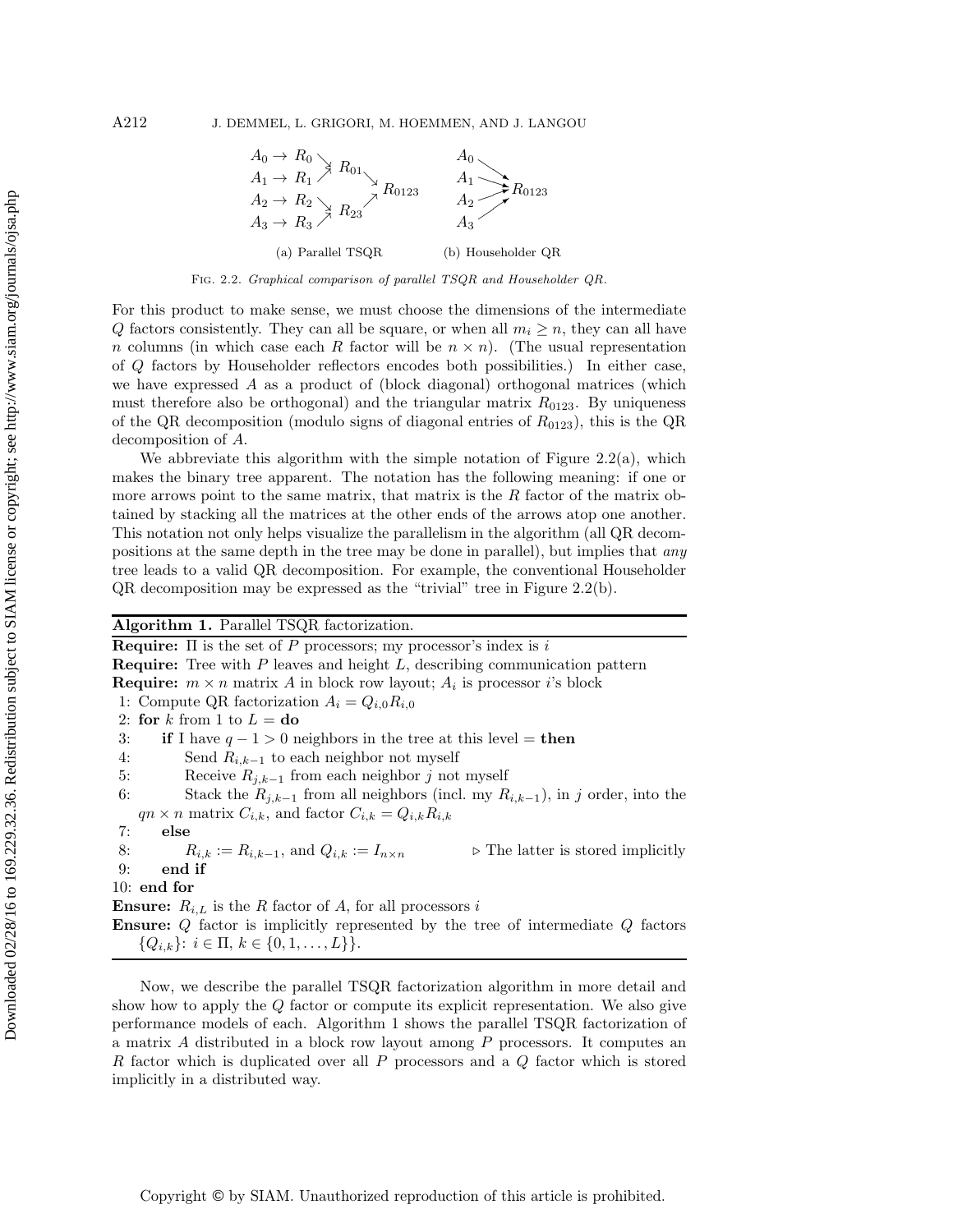On Line 1 of Algorithm 1, each processor computes a QR factorization of an  $m/P \times n$  matrix, at a cost of  $2mn^2/P - 2n^3/3$  flops. If we use a binary tree to factor the matrix, and if P is a power of two, then each subsequent stage of the factorization involves pairs of processors exchanging  $n \times n$  upper triangular factors, and redundantly computing the QR factorization of the  $2n \times n$  matrix formed by the two upper triangular matrices. If we count operations only along the critical path of the algorithm, each of log P stages requires one message of  $n(n-1)/2$  words, and  $2n<sup>3</sup>/3$  floating-point operations. Thus, the run time of TSQR is estimated to be

$$
(2.2) \quad \text{Time}_{\text{Par. TSQR}}(m, n, P)
$$

$$
= \left(\frac{2mn^2}{P} + \frac{2n^3}{3}\log P\right)\gamma + \left(\frac{1}{2}n^2\log P\right)\beta + (\log P)\,\alpha,
$$

where  $\gamma$  is the floating-point throughput,  $\beta$  the inverse message bandwidth, and  $\alpha$  the message latency. For detailed derivations of the floating-point operation counts, see Demmel et al. [16].

Algorithm 1 stores the Q factor implicitly as a tree of intermediate factors. To apply the resulting Q factor to an  $m \times r$  matrix (with  $r \leq m_i$  for all i), we execute a similar procedure as the factorization but apply the tree in reverse order of its computation (from root to leaves, rather than from leaves to root). Applying the transpose or the conjugate transpose (in the complex arithmetic case) of the implicitly stored Q factor involves applying the tree in the same order as in the factorization (from leaves to root). The performance model for each of these cases is similar to that of the factorization (equation  $(2.2)$ ). Details are in Demmel et al. [16]. Computing an explicit representation of the  $Q$  factor as an  $m \times n$  matrix requires applying the implicitly represented Q factor to the first n columns of the  $m \times n$  identity matrix (distributed in block row fashion so that processor i gets an  $m_i \times n$  row block). It is not possible, as far as we know, to compute the explicit  $Q$  factor in place (in a way analogous to LAPACK's ORGQR routine).

**2.2. Sequential TSQR.** In this section, we show a sequential TSQR algorithm. We begin by illustrating the algorithm for the case of  $P = 4$  row blocks. Then, we derive a performance model for the general case, where fast memory has a capacity of W floating-point words. We show an example for the case of  $P = 4$  row blocks, so that  $A = [A_0; A_1; A_2; A_3]$ . Sequential TSQR begins by computing the QR factorization of  $A_0$ , as in Figure 2.3(a). It then computes the QR factorization  $[R_0; A_1] = Q_{01}R_{01}$ , as in Figure 2.3(b). The algorithm continues this process for each row block in turn, first with the QR factorization  $[R_{01}; A_2] = Q_{012}R_{012}$ , and finally with the QR factorization  $[R_{012}; A_3] = Q_{0123}R_{0123}$ . One can show using a product representation analogous to  $(2.1)$  that  $R_{0123}$  is the R factor in the QR factorization of A and that the tree of intermediate  $Q$  factors implicitly represents the  $Q$  factor in the  $QR$  factorization of A.

Using the visual notation introduced in section 2.1, sequential TSQR corresponds to the "flat tree" of Figure 2.4. The idea of sequential TSQR is that if fast memory can only hold a little more than a fraction  $m/P$  of the rows of A (a little more than  $m/4$  for the above example), then all computations occur in fast memory, and the algorithm need only read the entire matrix once from slow memory and write it back once. This is the minimal amount of data movement possible for a QR factorization. We omit writing out the sequential TSQR algorithm here; it is analogous to Algorithm 1. Sequential TSQR performs the same number of floating-point operations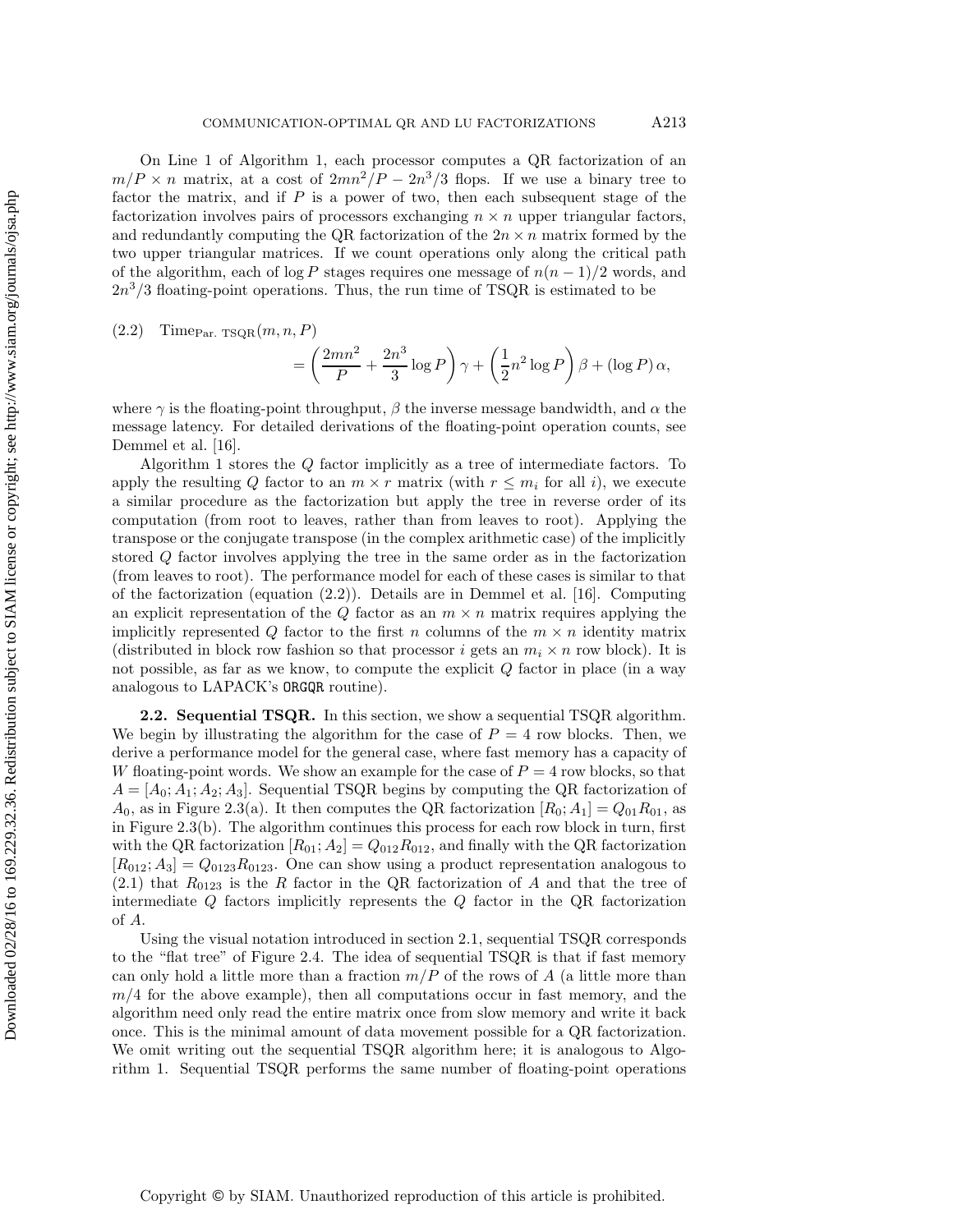A214 J. DEMMEL, L. GRIGORI, M. HOEMMEN, AND J. LANGOU

$$
A = \begin{pmatrix} A_0 \\ A_1 \\ A_2 \\ A_3 \end{pmatrix} = \begin{pmatrix} Q_0 R_0 \\ A_1 \\ A_2 \\ A_3 \end{pmatrix}
$$

$$
\begin{pmatrix} R_0 \\ A_1 \\ A_2 \\ A_3 \end{pmatrix} = \begin{pmatrix} R_0 \\ A_1 \\ A_2 \\ A_3 \end{pmatrix} = \begin{pmatrix} R_0 \\ A_1 \\ A_2 \\ A_3 \end{pmatrix}
$$

$$
\begin{pmatrix} Q_{01} R_{01} \\ A_2 \\ A_3 \\ A_3 \end{pmatrix}
$$
  
(a) First step of sequential TSQR (b) Second step of sequential TSQR

Fig. 2.3. First two stages of sequential TSQR.



Fig. 2.4. Graphical representation of sequential TSQR.

as sequential Householder QR, namely,  $2mn^2 - 2n^3/3$  flops. However, it performs less communication than Householder QR, as we will show in section 2.5. Sequential TSQR transfers  $2mn - n(n + 1)/2 + mn^2/W$  words between slow and fast memory, in which  $W = W - n(n+1)/2$ , and performs  $2mn/W$  transfers between slow and fast memory. Thus the run time for sequential TSQR is given by

$$
(2.3) \quad \text{Time}_{\text{Seq. TSQR}}(m, n, W)
$$

$$
= \left(2mn^2 - \frac{2n^3}{3}\right)\gamma + \left(2mn - \frac{n(n+1)}{2} + \frac{mn^2}{\widetilde{W}}\right)\beta + \left(\frac{2mn}{\widetilde{W}}\right)\alpha,
$$

where  $\gamma$  is the floating-point throughput,  $\beta$  the inverse bandwidth between slow and fast memory (we assume read and write bandwidth are the same; modeling asymmetric bandwidth is a simple exercise), and  $\alpha$  the latency between slow and fast memory. Since  $\widetilde{W} \stackrel{\geq}{\approx} 2W/3$ , the number of messages  $2mn/\widetilde{W} \stackrel{\leq}{\approx} 3mn/W$ .

**2.3. More general TSQR algorithms.** All TSQR algorithms use at least two of the three primitive operations described in section 2.4 to combine the blocks, until a single R factor remains. This combination process forms a tree, with the row blocks  $A_i$ as the leaves and the final R factor as the root. The algorithms differ only in the tree topology and the use of parallel processors. For example, parallel TSQR above uses a binary tree, and sequential TSQR uses a flat tree. More general tree shapes can be used to minimize communication and tune TSQR performance for different computer architectures. For example, see Demmel et al. [18] for a tree shape that minimizes both communication between processors and the volume of memory traffic between main memory and each processor's cache, in a shared-memory implementation. Demmel et al. [16, section 4.3] show a different tree shape that optimizes for the case of multiple processors sharing a single connection to memory.

Parallel TSQR looks like a reduction operation over intermediate R factors and is indeed a reduction if we only desire the final  $R$  factor of  $A$ . This is because the  $QR$ factorization is unique (in exact arithmetic), up to the choice of the signs of the diagonal entries of R. The latter can always be chosen nonnegative in a numerically stable way; see, e.g., Demmel et al. [17]. However, if we want the  $Q$  factor as well, TSQR is not a reduction, since applying the Q factor or computing its explicit representation requires using the same tree as when factoring the matrix A. Nevertheless, we can use the same performance tuning techniques as with standard parallel reductions in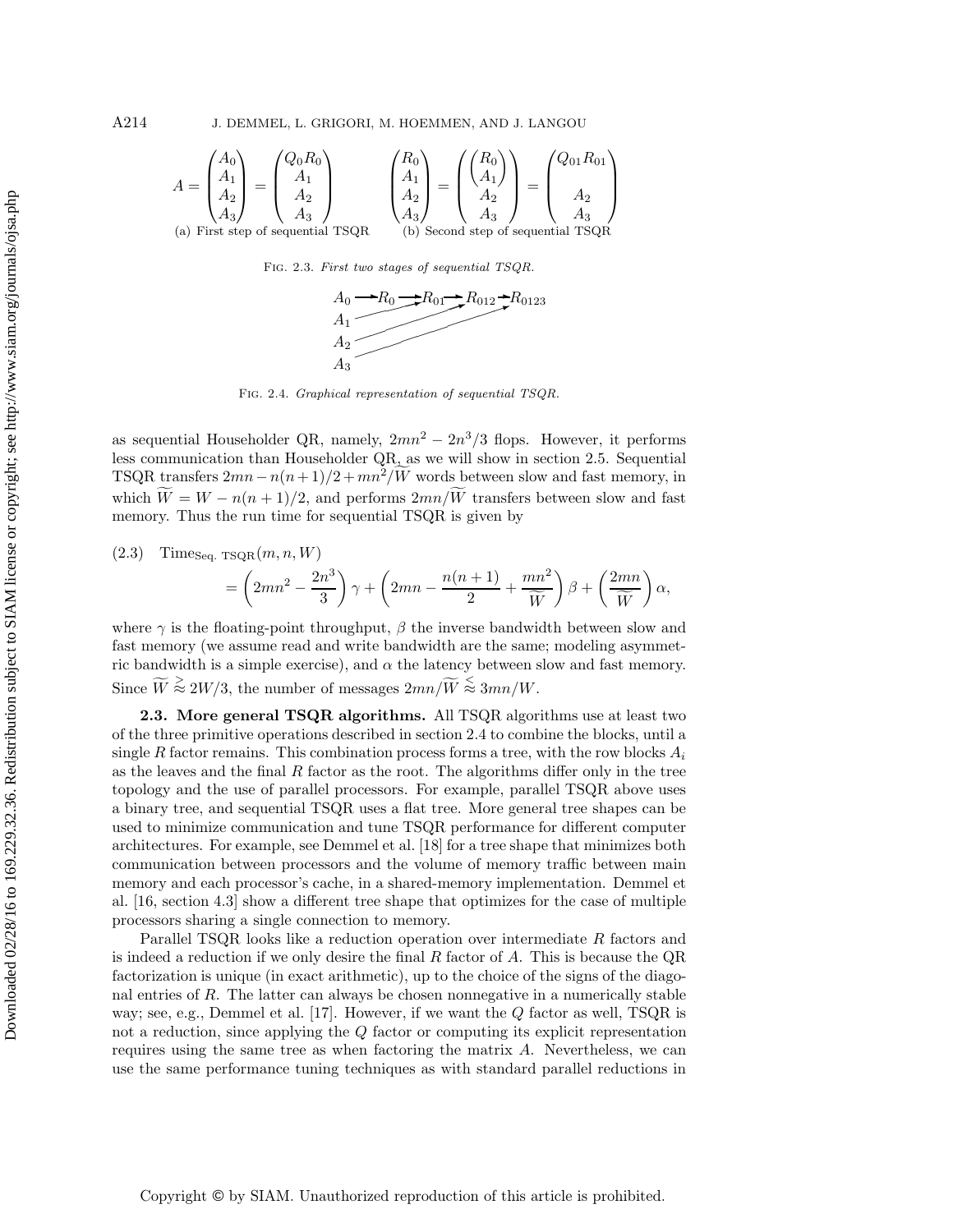order to discover efficient tree shapes automatically. See, e.g., Nishtala, Alm´asi, and Cascaval [39].

**2.4. Primitive operations.** All TSQR variants perform floating-point computations only in the following three primitive local operations:

- 1. Compute the QR factorization of the  $m_i \times n$  row block  $A_i$  (with  $m_i \geq n$ ).
- 2. Compute the QR factorization of  $[R_i; A_j]$ , where  $R_i$  is an  $n \times n$  upper triangular matrix and  $A_j$  is an  $m_j \times n$  row block (with  $m_j \geq n$ ).
- Compute the QR factorization of  $[R_1; R_2; \dots; R_k]$ , where  $k \geq 2$  and  $R_1, \dots, R_k$ are all  $n \times n$  upper triangular matrices.

Each of the three primitive factorizations is computed "in place," that is, by overwriting the input. This can be done without introducing any new nonzero entries. Only  $n$ scaling factors (corresponding to the TAU output of LAPACK's GEQRF) must be stored for each QR factorization. These operations can exploit faster QR algorithms, such as Schreiber and Van Loan's  $YTY^T$  representation [45] or Elmroth and Gustavson's recursive QR [21]. See Demmel et al. [16] for details.

**2.5. TSQR versus alternative algorithms.** In this section, we compare performance models of parallel and sequential QR to those of alternative QR factorization algorithms. These include (blocked) Householder QR, classical and modified Gram– Schmidt (CGS, respectively, MGS), and CholeskyQR (which computes the Cholesky factorization  $R^T R = A^T A$  and forms  $Q = AR^{-1}$ ). In summary, TSQR is as numerically accurate as Householder QR but communicates asymptotically less than Householder QR. TSQR also communicates only a small constant factor more than the much less accurate CholeskyQR algorithm. We only outline our approach here and give details in Demmel et al. [16, Section 9].

The version of sequential Householder QR we model here was optimized to minimize data movement when fast memory is DRAM and slow memory is disk ("out-of-DRAM"). This routine, PFDGEQRF [14], was designed to exploit ScaLAPACK's parallelism for the panel factorization and for updates of trailing matrix panels. We assume here that it is running sequentially, since we are interested only in modeling memory traffic. PFDGEQRF is left looking, as usual with out-of-DRAM algorithms (left-looking schemes write less than right-looking schemes, and disk write bandwidth is often less than read bandwidth). It keeps two panels in memory: a left panel of fixed width  $b$ , and the current panel being factored, whose width  $c$  can expand to fill the available memory. Details may be found in [14] and Demmel et al. [16, Appendix F]. In the latter, we choose  $b$  and  $c$  to minimize disk traffic. Here, we summarize the performance model in Table 2.1 for optimal choices of  $b$  and  $c$ .

The implementation of PFDGEQRF requires  $mb < W$ : the left panel and at least one column of the trailing matrix must fit in fast memory. LAPACK's right-looking sequential blocked QR factorization routine DGEQRF does not have this requirement: the current panel need not fit in fast memory. Nevertheless, DGEQRF also does not attain the communication lower bound, for almost all reasonable matrix dimensions and fast memory sizes. See Appendix A for a detailed derivation.

Examining Table 2.1, we see that all parallel algorithms have the same highest order term in their flop counts,  $2mn^2/P$ , and also use the same bandwidth,  $\frac{n^2}{2} \log P$ , but that parallel TSQR sends a factor of  $2n$  fewer messages than the only stable alternative (PDGEQRF), and is about as fast as the fastest unstable method (CholeskyQR). In other words, only parallel TSQR is simultaneously fastest and stable. Examining Table 2.1, we see a similar story, with sequential TSQR sending a factor of about  $\frac{mn}{4W}$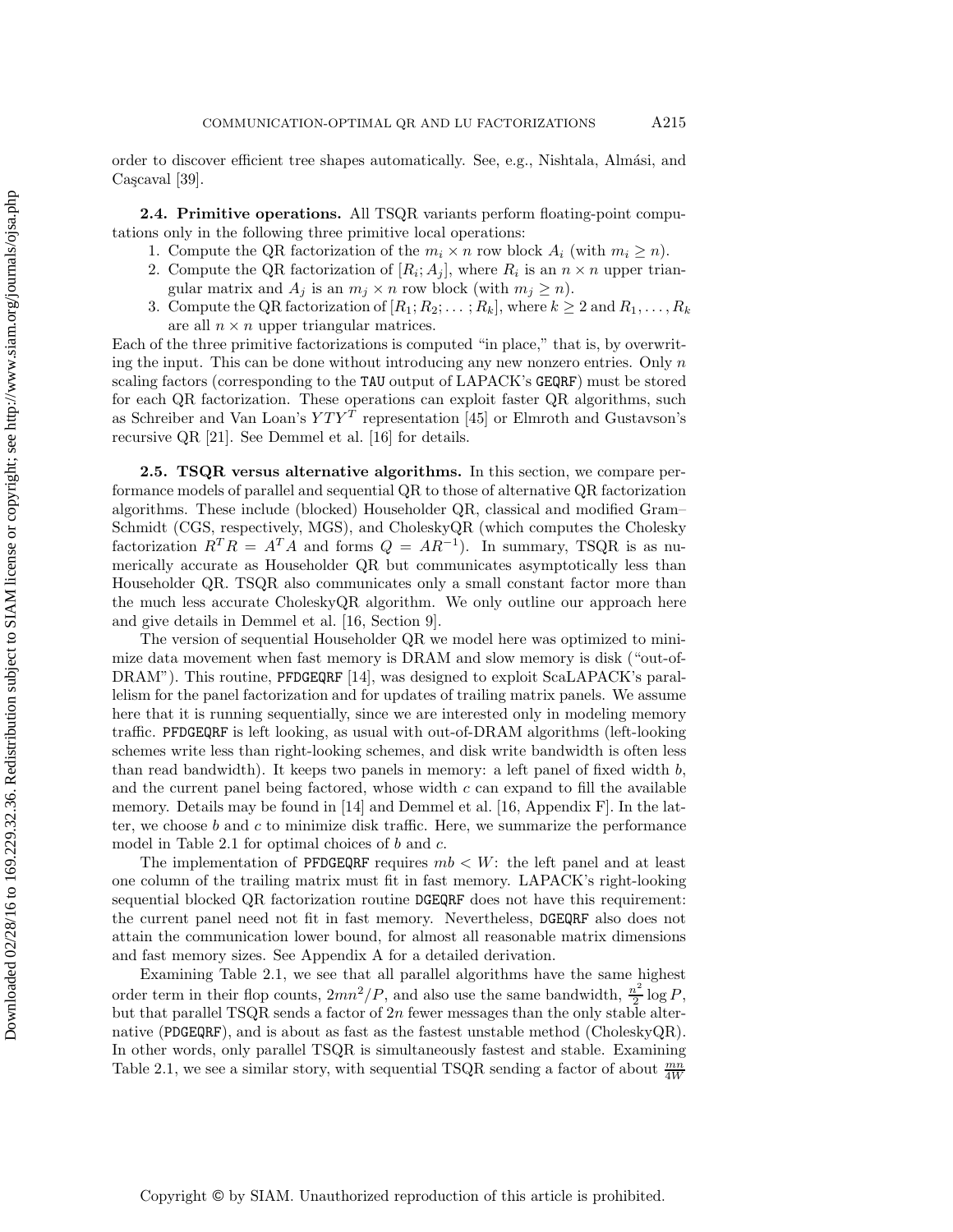| Parallel algorithm   | # flops                                    | #<br>messages                   | $#$ words                                                               |
|----------------------|--------------------------------------------|---------------------------------|-------------------------------------------------------------------------|
| <b>TSQR</b>          | $\frac{2mn^2}{P} + \frac{2n^3}{3} \log(P)$ | log(P)                          | $\frac{n^2}{2} \log(P)$                                                 |
| PDGEQRF              | $\frac{2mn^2}{P} - \frac{2n^3}{3P}$        | $2n \log(P)$                    | $\frac{n^2}{2} \log(P)$                                                 |
| <b>MGS</b>           | $\frac{2mn^2}{P}$                          | $2n \log(P)$                    | $\frac{n^2}{2} \log(P)$                                                 |
| CGS                  | $\frac{2mn^2}{P}$                          | $2n \log(P)$                    | $\frac{n^2}{2} \log(P)$                                                 |
| CholeskyQR           | $\frac{2mn^2}{P} + \frac{n^3}{2}$          | log(P)                          | $\frac{n^2}{2} \log(P)$                                                 |
| Sequential algorithm | $#$ flops                                  | #<br>messages                   | $#$ words                                                               |
| <b>TSQR</b>          | $2mn^2 - \frac{2n^3}{3}$                   | 2mn<br>W                        | $2mn - \frac{n(n+1)}{2} + \frac{mn^2}{2}$                               |
| PFDGEQRF             | $2mn^2 - \frac{2n^3}{3}$                   | $\frac{2mn}{W}+\frac{mn^2}{2W}$ | $\frac{m^2n^2}{2W} - \frac{mn^3}{6W} + \frac{3mn}{2}$<br>$rac{3n^2}{4}$ |
| <b>MGS</b>           | $2mn^2$                                    | $\frac{2mn^2}{\widetilde{W}}$   | $\frac{3mn}{2}+\frac{m^2n^2}{2\widetilde{W}}$                           |
| CholeskyQR           | $2mn^2 + \frac{n^3}{2}$                    | $\frac{6mn}{W}$                 | 3mn                                                                     |

Table 2.1 Performance models of various parallel and sequential QR algorithms for matrices with  $m \gg n$ . PFDGEQRF is our model of Householder  $QR$ ; *W* is the fast memory capacity, and  $W = W - n(n+1)/2$ . Lower-order terms omitted.

fewer words and  $n/4$  fewer messages than the only stable alternative, PFDGEQRF. Note that  $mn/W$  gives how many times larger the matrix A is than the fast memory capacity. Since we assume  $W \geq n^2$ , sequential TSQR sends fewer words than sequential CholeskyQR.

**3. Communication-avoiding QR—CAQR.** We present the CAQR algorithm for computing the QR factorization of an  $m$ -by-n matrix A, with  $m \geq n$ . Stated most simply, CAQR simply implements the right-looking QR factorization using TSQR as the panel factorization. The update of the trailing matrix after each panel factorization is triggered by the shape of the reduction tree used by TSQR.

We discuss parallel CAQR and compare its performance to ScaLAPACK. We also show, given  $m, n$ , and the number of processors  $P$ , how to choose a distribution of the input matrix to minimize running times of both algorithms; our proof of CAQR's optimality depends on these choices. Then we do the same for sequential CAQR and an out-of-DRAM algorithm from ScaLAPACK, whose floating point operations are counted sequentially. We also discuss other sequential QR algorithms, including showing that recursive QR routines of Elmroth and Gustavson [21] also minimize bandwidth, though possibly not latency.

**3.1. Parallel CAQR.** We describe parallel CAQR algorithm and a few details most relevant to the complexity but refer the reader to [16, section 13] for details. The matrix A is stored on a two-dimensional grid of processors  $P = P_r \times P_c$  in a two-dimensional block-cyclic layout, with blocks of dimension  $b \times b$ . We assume that all the blocks have the same size; we can always pad the input matrix with zero rows and columns to ensure this is possible. For a detailed description of the twodimensional block cyclic layout, see [8]. CAQR is based on TSQR in order to minimize communication. At each step of the factorization, TSQR is used to factor a panel of columns, and the resulting Householder vectors are applied to the rest of the matrix. The block column QR factorization as performed in PDGEQRF is the latency bottleneck of the current ScaLAPACK QR algorithm. Replacing this block column factorization with TSQR based on a binary tree, and adapting the rest of the algorithm to work with TSQR's representation of the panel Q factors, removes the bottleneck.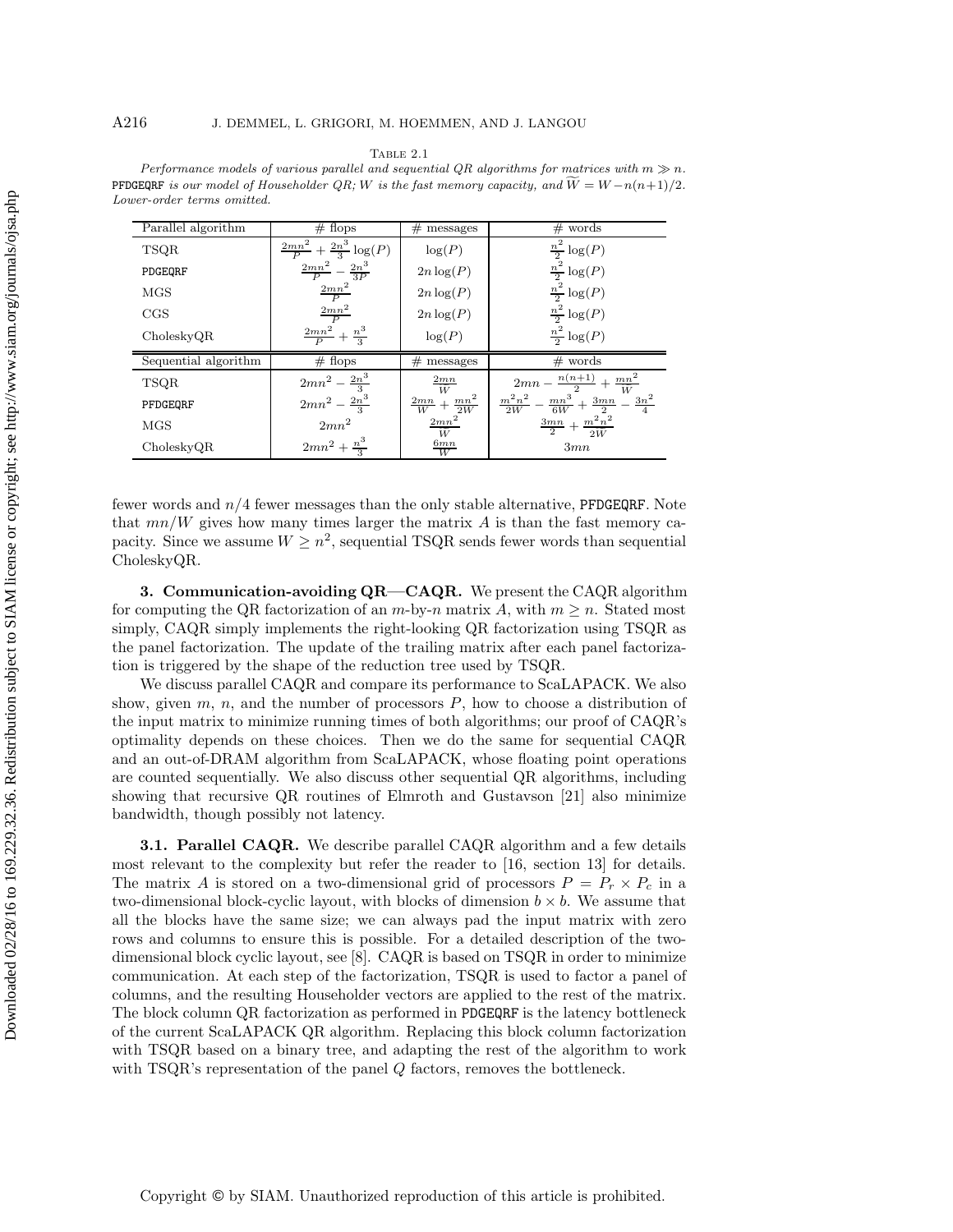

Fig. 3.1. Step *j* of CAQR factorization (a), and an example of a binary TSQR reduction tree with eight processors (b). First, the current panel of width  $b, B = [B_0; B_1; \cdots; B_{q-1}]$  is factorized using TSQR. Here, *q* is the number of blocks in the current panel. Second, the trailing matrix,  $C = [C_0; C_1; \cdots; C_{q-1}],$  is updated.

CAQR is defined iteratively. We assume that the first  $j-1$  iterations of the CAQR algorithm have been performed. That is,  $j-1$  panels of width b have been factored and the trailing matrix has been updated. The active matrix at step  $j$  (that is, the part of the matrix which needs to be worked on) is of dimension  $(m-(j-1)b) \times (n-(j-1)b) =$  $m_j \times n_j$ .

Figure  $3.1(a)$  shows the execution of the QR factorization. For the sake of simplicity, we suppose that processors 0, ... , P*r*−1 lie in the column of processes that hold the current panel j and that  $P_r$  is a power of 2. The  $m_j \times b$  matrix  $B = [B_0; B_1; \dots; B_{q-1}]$ represents the current panel j. The  $m_j \times (n_j - b)$  matrix  $C = [C_0; C_1; \dots; C_{q-1}]$  is the trailing matrix that needs to be updated after the TSQR factorization of B. For each processor i, the first b rows of its first block row of  $B$  and  $C$  are  $B_i$  and  $C_i$ , respectively.

We first introduce some notation to help us refer to different parts of a binary TSQR reduction tree. TSQR takes place in  $(\log_2 P_r + 1)$  steps, starting from the bottom level  $k = 0$  of a binary tree. Each node of the binary tree is associated with a set of processors. We use the following notation:

- $level(i, k) = \left\lfloor \frac{i}{2^k} \right\rfloor$  denotes the node at level k of the reduction tree which is assigned to a set of processors that includes processor i.
- first  $proc(i, k) = 2<sup>k</sup>level(i, k)$  is the index of the "first" processor associated with the node  $level(i, k)$  at stage k of the reduction tree. In a reduction, it receives the messages from its neighbors and performs the local computation.
- target first  $proc(i, k) = first\_proc(i, k) + 2^{k-1}$  is the index of the processor with which  $first\_proc(i, k)$  exchanges data in a reduction at level k.

A binary TSQR reduction tree for eight processors is shown in Figure 3.1(b). For example, the processors  $P_4$  and  $P_6$  are affected to the right node at level  $k = 2$ . With the above notation, the processors in the range  $i = 4, \ldots, 7$  can compute easily the two processors affected to this node, that is,  $first\_proc(i, 2) = 4$  and  $target\_first\_proc(i, 2) = 6.$ 

Algorithm 2 outlines the right-looking parallel QR decomposition. At iteration  $j$ , first, the block column  $j$  is factored using TSQR. After the block column factorization is complete, the trailing matrix is updated as follows. The update corresponding to the QR factorization at the leaves of the TSQR tree is performed locally on every processor. The updates corresponding to the upper levels of the TSQR tree are performed between groups of neighboring trailing matrix processors. Note that only one of the trailing matrix processors in each neighbor group continues to be involved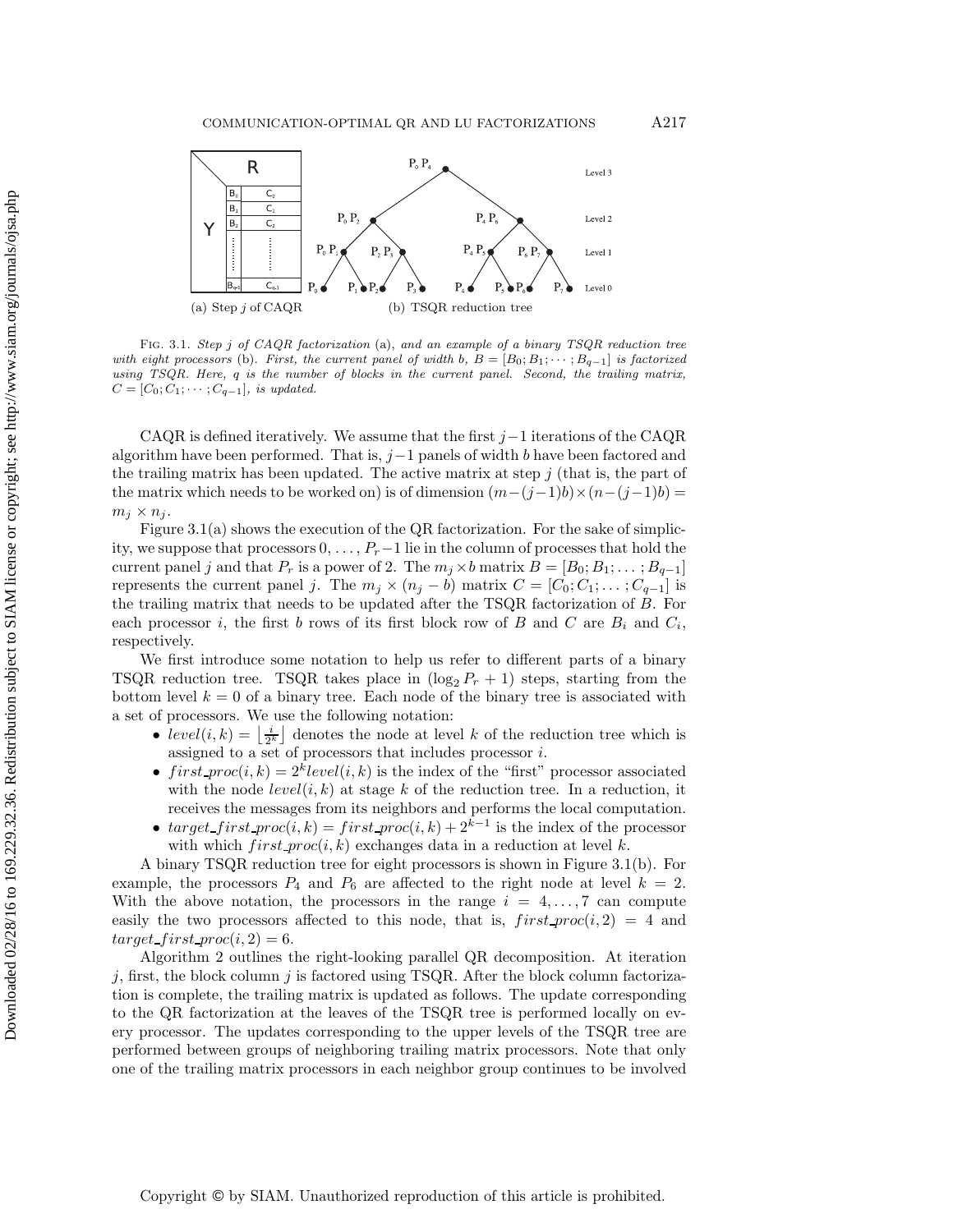# **Algorithm 2.** Right-looking parallel CAQR factorization.

1: **for**  $j = 1$  to  $n/b =$ **do**<br>2: The column of prod

- The column of processors that holds panel  $j$  computes a TSQR factorization of this panel. The Householder vectors are stored in a tree-like structure.
- 3: Each processor p that belongs to the column of processes holding panel j broadcasts along its row of processors the  $m_j/P_r \times b$  matrix that holds the two sets of Householder vectors. It also broadcasts two arrays of size  $b$  each, containing the Householder multipliers  $\tau_p$ .
- 4: Each processor in the same process row as processor  $p, 0 \leq p < P_r$ , forms  $T_{p0}$  and updates its local trailing matrix C using  $T_{p0}$  and  $Y_{p0}$ . (This computation involves all processors.)
- 5: **for**  $k = 1$  to  $\log P_r$ , the processors that lie in the same row as processor p, where  $0 \leq p < P_r$  equals first proc(p, k) or target first proc(p, k), respectively. = **do**<br>Processors in the same process row as target first proc(p, k) form  $T_{level(p,k),k}$
- 6: Processors in the same process row as  $target\_first\_proc(p, k)$  form  $T_{level(p, k), k}$ <br>locally They also compute pieces of  $W = Y^T$ locally. They also compute pieces of  $W = Y_{level(p,k),k}^{T} C_{target\_first\_proc(p,k)}$ , leaving the results distributed. This computation is overlapped with the communication in Line 7.
- 7: Each processor in the same process row as  $first\_proc(p, k)$  sends to the processor in the same column and belonging to the row of processors of  $target\_first\_proc(p, k)$  the local pieces of <sup>C</sup>*f irst proc*(*p,k*).
- 8: Processors in the same process row as  $target\_first\_proc(p, k)$  compute pieces of

$$
W = T_{level(p,k),k}^T (C_{first\_proc(p,k)} + W).
$$

- 9: Each processor in the same process row as  $target\_first\_proc(p, k)$  sends to the processor in the same column and belonging to the process row of  $first\_proc(p, k)$  the local pieces of W.
- 10: Processors in the same process row as  $first\text{ }proc(p, k)$  and  $target\text{ }first\text{ }proc(p, k)$ each complete the rank-b updates  $C_{first\_proc(p,k)}$  :=  $C_{first\_proc(p,k)} - W$  and  $C_{target\_first\_proc(p,k)} := C_{target\_first\_proc(p,k)} - Y_{level(p,k),k} \cdot W$  locally. The latter computation is overlapped with the communication in Line 9.
- 11: **end for**
- 12: **end for**

in successive trailing matrix updates. This allows overlap of computation and communication, as the uninvolved processors can finish their computations in parallel with successive reduction stages. Table 3.1 expresses the performance model over a rectangular  $P_r \times P_c$  grid of processors. A detailed derivation of the model is given in [16]. According to the table, the number of arithmetic operations and words transferred is roughly the same between parallel CAQR and ScaLAPACK's parallel QR factorization, but the number of messages is a factor b times lower for CAQR.

When choosing  $b$ ,  $P_r$ , and  $P_c$  to minimize the run time, they must satisfy the following conditions:  $1 \le P_r, P_c \le P$ ,  $P_r \cdot P_c = P$ ,  $1 \le b \le \frac{m}{P_r}$ , and  $1 \le b \le \frac{n}{P_c}$ . For simplicity we will assume that  $P_r$  evenly divides m and that  $P_c$  evenly divides n. These values are chosen simultaneously to minimize the approximate number of words sent,  $n^2/P_c + mn/P_r$ , and the approximate number of messages,  $5n/b$ , where for simplicity we temporarily ignore logarithmic factors and lower order terms in Table 3.1. This suggests the ansatz

(3.1) 
$$
P_r = K \cdot \sqrt{\frac{mP}{n}} \, , P_c = \frac{1}{K} \cdot \sqrt{\frac{nP}{m}}, \text{ and } b = B \cdot \sqrt{\frac{mn}{P}},
$$

for general values of K and  $B \le \min\{K, 1/K\}$ , since we can thereby explore all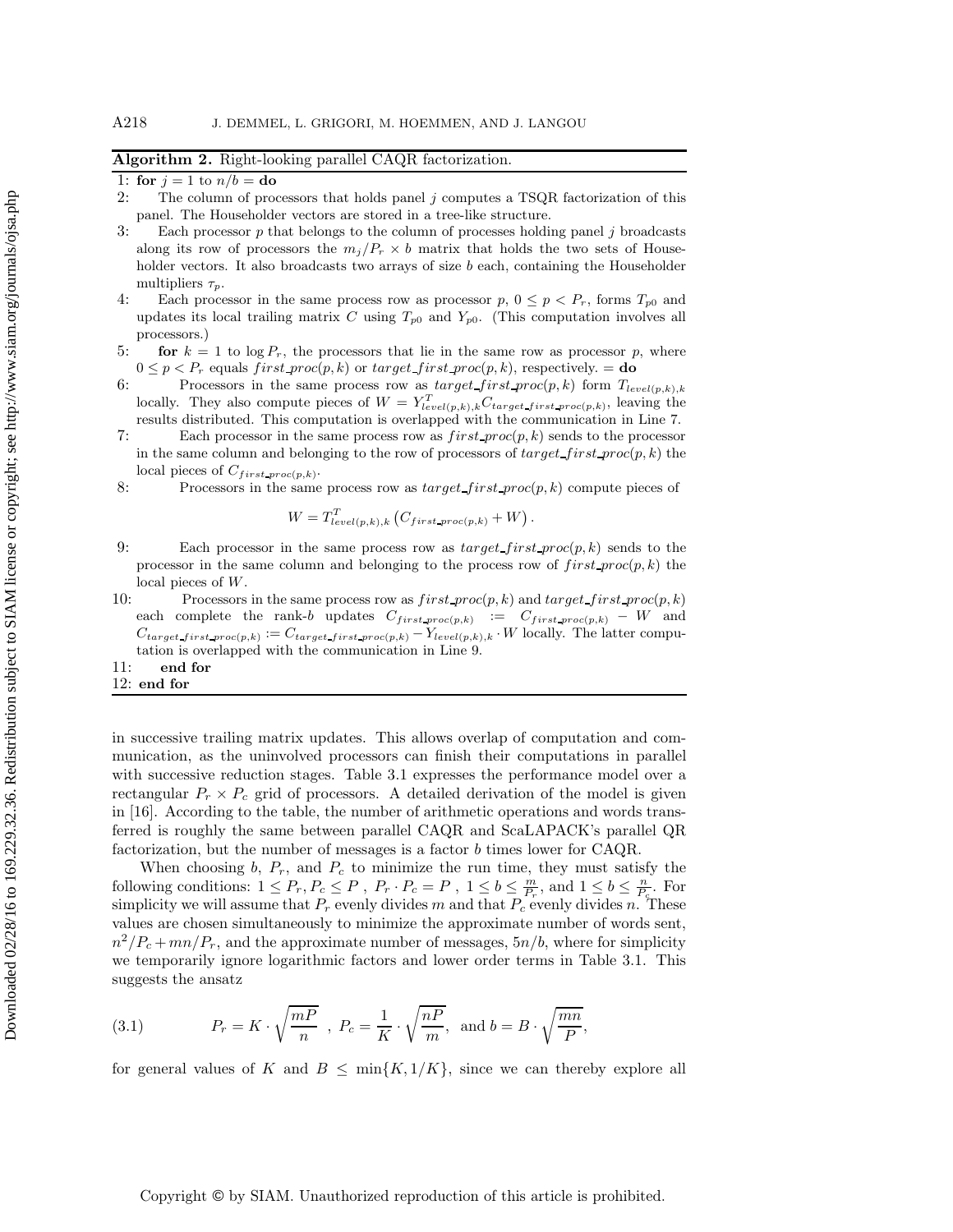Table 3.1

Performance models of parallel CAQR and ScaLAPACK's PDGEQRF routine when factoring an  $m \times n$  matrix, distributed in a two-dimensional block cyclic layout on a  $P_r \times P_c$  grid of processors with square  $b \times b$  blocks. All terms are counted along the critical path. In this table, "flops" only includes floating-point additions and multiplications, not floating-point divisions. Some lower order terms are omitted. We generally assume  $m \geq n$ .

|              | Parallel CAQR                                                                                                                     |
|--------------|-----------------------------------------------------------------------------------------------------------------------------------|
| $#$ messages | $rac{3n}{b} \log P_r + \frac{2n}{b} \log P_c$                                                                                     |
| $#$ words    | $\left(\frac{n^2}{P_c}+\frac{bn}{2}\right) \log P_r+\left(\frac{mn-n^2/2}{P_r}+2n\right) \log P_c$                                |
| $#$ flops    | $\frac{2n^2(3m-n)}{3P}+\frac{bn^2}{2P_1}+\frac{3bn(2m-n)}{2P_2}+\left(\frac{4b^2n}{3}+\frac{n^2(3b+5)}{2P_2}\right)\log P_r-b^2n$ |
|              | ScaLAPACK's PDGEQRF                                                                                                               |
| $#$ messages | $3n\log P_r + \frac{2n}{h}\log P_c$                                                                                               |
| $#$ words    | $\left(\frac{n^2}{P_c}+bn\right) \log P_r+\left(\frac{mn-n^2/2}{P_r}+\frac{bn}{2}\right) \log P_c$                                |
| $#$ flops    | $\frac{2n^2(3m-n)}{3P} + \frac{bn^2}{2P_c} + \frac{3bn(2m-n)}{2P_r} - \frac{b^2n}{3P_r}$                                          |

possible values of  $b$ ,  $P_r$ , and  $P_c$ . Using the substitutions in  $(3.1)$ , the flop count (neglecting lower order terms, including the division counts) becomes

(3.2) 
$$
\frac{mn^2}{P} \left( 2 - B^2 + \frac{3B}{K} + \frac{BK}{2} \right) - \frac{n^3}{P} \left( \frac{2}{3} + \frac{3B}{2K} \right) + \frac{mn^2}{P} \log \left( K \cdot \sqrt{\frac{mP}{n}} \right) \left( \frac{4B^2}{3} + \frac{3BK}{2} \right).
$$

We wish to choose  $B$  and  $K$  so as to minimize the flop count. We know at least that we need to eliminate the dominant  $mn^2 \log(\dots)$  term, so that parallel CAQR has the same asymptotic flop count as ScaLAPACK's PDGEQRF. This is because we know that CAQR performs at least as many floating-point operations (asymptotically) as PDGEQRF, so matching the highest order terms will help minimize CAQR's flop count. To make the high order terms of (3.2) match the  $2mn^2/P - 2n^3/(3P)$  flop count of ScaLAPACK's parallel QR routine, while minimizing communication as well, we can pick  $K = 1$  and  $B = o(\log^{-1}(\sqrt{mP/n}))$ ; for simplicity we will use  $B =$  $\log^{-2}(\sqrt{mP/n}).$ 

Using the substitutions in  $(3.1)$  and the above choices of B and K, the results are shown in Table 1.2, which also shows the results for ScaLAPACK, whose analogous analysis appears in [16, section 15], and the communication lower bounds, which are discussed in section 4. In summary, if we choose  $b, P_r$ , and  $P_c$  independently and optimally for both algorithms, the two algorithms match in the number of flops and words transferred, but CAQR sends a factor of  $\Theta(\sqrt{mn/P})$  messages fewer than ScaLAPACK QR. This factor is the local memory requirement on each processor, up to a small constant.

**3.2. Sequential CAQR.** As stated above, sequential CAQR is just a rightlooking QR factorization with TSQR used for the panel factorization. (In fact, leftlooking QR with TSQR has the same costs, as we show in [16, Appendix C]. We describe only the right-looking algorithm here for simplicity.) We also assume that the *m* by *n* matrix *A* is stored in a  $P_r \times P_c$  two-dimensional blocked layout, with individual  $\frac{m}{P_r}$  by  $\frac{n}{P_c}$  blocks stored contiguously in memory with  $m \ge n$  and  $\frac{m}{P_r} \ge \frac{n}{P_c}$ .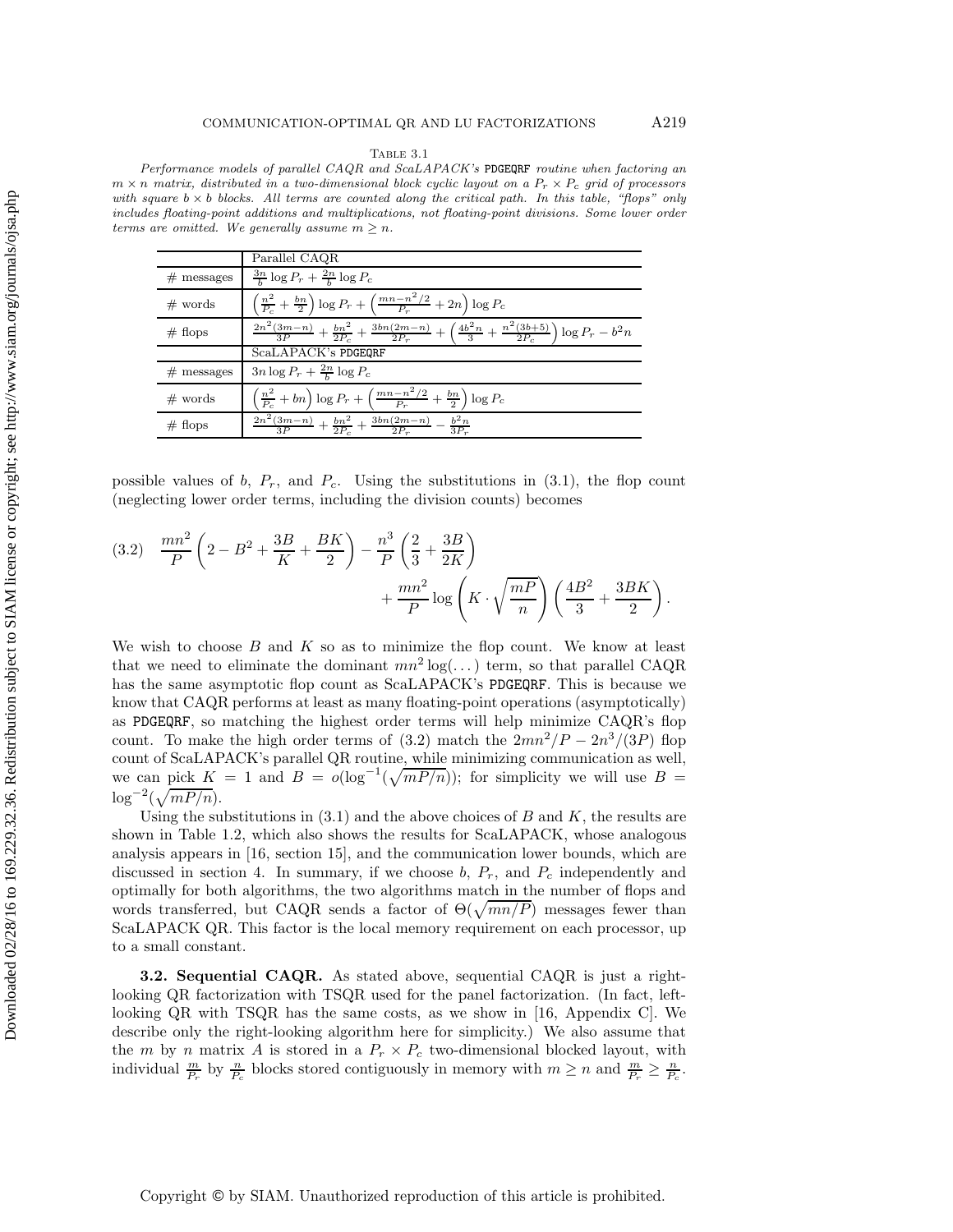## A220 J. DEMMEL, L. GRIGORI, M. HOEMMEN, AND J. LANGOU

For TSQR to work as analyzed we need to choose  $P_r$  and  $P_c$  large enough for one such  $\frac{m}{P_r}$  by  $\frac{n}{P_c}$  block to fit in fast memory, plus a bit more. For CAQR we will need to choose  $P_r$  and  $P_c$  a bit larger, so that a bit more than three such blocks fit in fast memory; this is in order to perform an update on two such blocks in the trailing matrix given Householder vectors from TSQR occupying  $\frac{mn}{P_rP_c} + \frac{n^2}{2P_c^2}$  words, or at most  $\frac{4mn}{P}$  altogether. In other words, we need  $4mn/P \leq W$  or  $P \geq 4mn/W$ .

Leaving details to [16, Appendix C], we summarize the complexity analysis by

(3.3) 
$$
T_{\text{seq. CAQR}}(m, n, P_c, P_r)
$$
  
\n
$$
\leq \left(\frac{3}{2}P(P_c - 1)\right)\alpha + \left(\frac{3}{2}mn\left(P_c + \frac{4}{3}\right) - \frac{1}{2}n^2P_c\right)\beta + \left(2n^2m - \frac{2}{3}n^3\right)\gamma,
$$

where we have ignored lower order terms and used  $P_r$  as an upper bound on the number of blocks in each panel since this increases the run time only slightly and is simpler to evaluate than for the true number of blocks  $P_r - \lfloor (J-1) \frac{nP_r}{mP_c} \rfloor$ .

Now we choose  $P$ ,  $P_r$ , and  $P_c$  to minimize the run time. From the above formula for  $T_{\text{seq. CAQR}(m, n, P_c, P_r)$ , we see that the run time is an increasing function of  $P_r$ and P*c*, so that we would like to choose them as small as possible, within the limits imposed by the fast memory size  $P \ge \frac{4mn}{W}$ . So we choose  $P = \frac{4mn}{W}$  (assuming here and elsewhere that the denominator evenly divides the numerator). But we still need to choose  $P_r$  and  $P_c$  subject to  $P_r \cdot P_c = P$ .

Examining  $T_{\text{seq. CAQR}}(m, n, P_c, P_r)$  again, we see that if P is fixed, the run time is also an increasing function of P*c*, which we therefore want to minimize. But we are assuming  $\frac{m}{P_r} \geq \frac{n}{P_c}$ , or  $P_c \geq \frac{nP_r}{m}$ . The optimal choice is therefore  $P_c = \frac{nP_r}{m}$  or  $P_c = \sqrt{\frac{nP}{m}}$ , which also means  $\frac{m}{P_r} = \frac{n}{P_c}$ , i.e., the blocks in the algorithm are square. This choice of  $P_r = \frac{2m}{\sqrt{W}}$  and  $P_c = \frac{2n}{\sqrt{W}}$  therefore minimizes the runtime, yielding

$$
(3.4) \tTSeq. CAQR(m, n, W) \leq \left(12\frac{mn^2}{W^{3/2}}\right)\alpha + \left(3\frac{mn^2}{\sqrt{W}} + \right)\beta + \left(2mn^2 - \frac{2}{3}n^3\right)\gamma.
$$

We note that the bandwidth term is proportional to  $\frac{mn^2}{\sqrt{W}}$ , and the latency term is W times smaller, both of which match (to within constant factors) the lower bounds on bandwidth and latency to be described in section 4.

The results of this analysis are shown in Table 1.3. That table also shows the results for an out-of-DRAM algorithm PFDGEQRF from ScaLAPACK, whose internal block sizes  $b$  and  $c$  have been chosen to minimize disk traffic, and where we count the floating point operations sequentially (see [16, Appendix F]). We analyze LAPACK's DGEQRF routine in detail in Appendix A, where we show that this routine also is not bandwidth optimal for most reasonable matrix dimensions and fast memory sizes.

**3.3. Other bandwidth minimizing sequential QR algorithms.** In this section we discuss two variants of Elmroth's and Gustavson's recursive sequential QR factorization: RGEQR3 and RGEQRF [21]. We describe special cases in which these algorithms also minimize bandwidth, although they do not minimize latency.

The fully recursive routine RGEQR3 is analogous to Toledo's fully recursive LU routine [47]. Both routines factor the left half of the matrix (recursively), use the resulting factorization of the left half to update the right half, and then factor the right half (recursively again). The base case consists of a single column. When applied to an  $m \times n$  matrix, RGEQR3 returns the Q factor in the form  $I - YTY^T$ , where Y is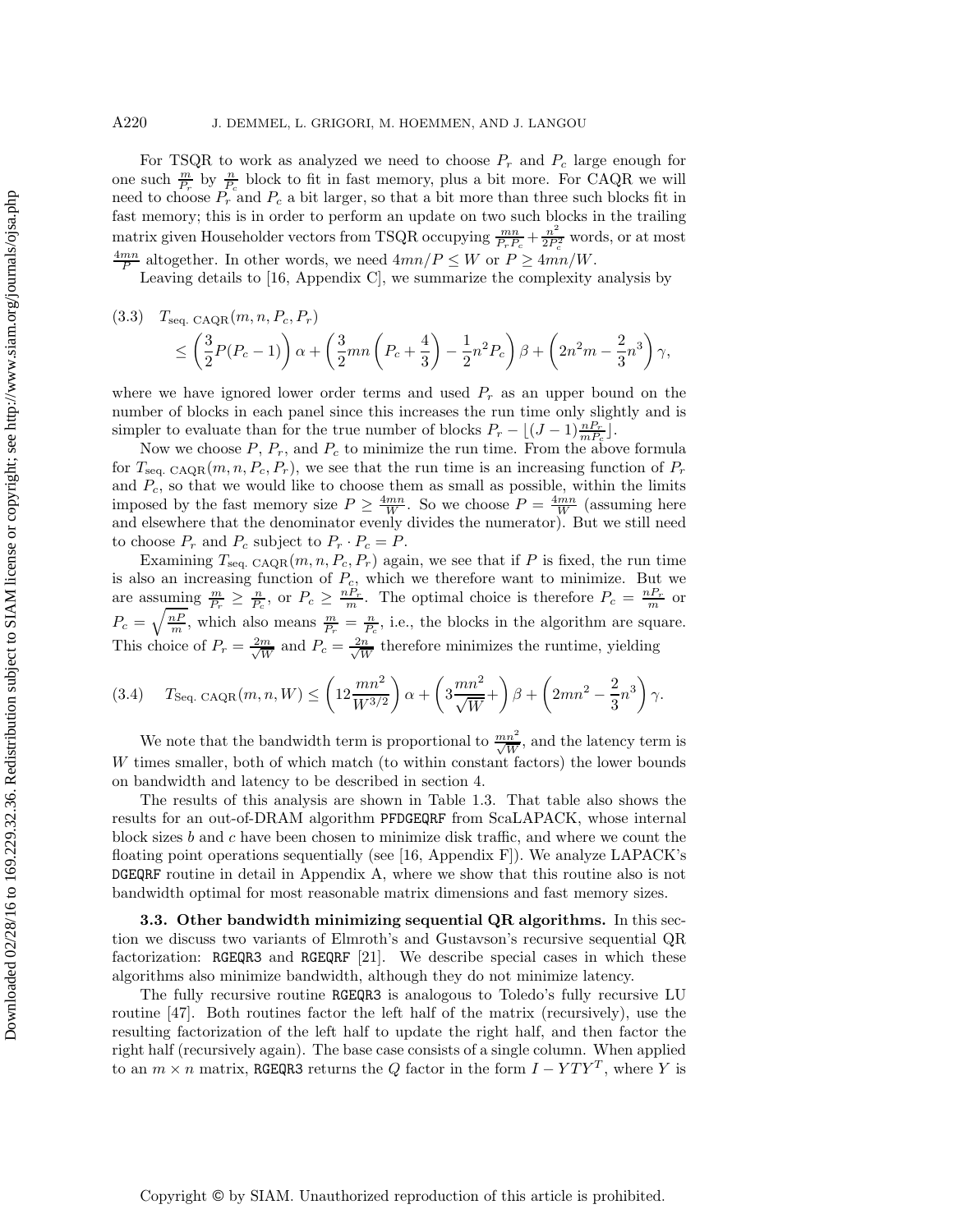the  $m \times n$  lower triangular matrix of Householder vectors and T is an  $n \times n$  upper triangular matrix. A simple recurrence for the number of memory references of either RGEQR3 or Toledo's algorithm is

$$
B(m, n) = \begin{cases} B\left(m, \frac{n}{2}\right) + B\left(m - \frac{n}{2}, \frac{n}{2}\right) + O\left(\frac{mn^2}{\sqrt{W}}\right) & \text{if } mn > W \text{ and } n > 1, \\ mn & \text{if } mn \le W, \\ m & \text{if } m > W \text{ and } n = 1 \end{cases}
$$
  

$$
\leq \begin{cases} 2B\left(m, \frac{n}{2}\right) + O\left(\frac{mn^2}{\sqrt{W}}\right) & \text{if } mn > W \text{ and } n > 1, \\ mn & \text{if } mn \le W, \\ m & \text{if } m > W \text{ and } n = 1 \end{cases}
$$

$$
= O\left(mn^2/\sqrt{W}\right) + mn.
$$

So RGEQR3 attains our bandwidth lower bound. (The mn term must be included to account for the case when  $n < \sqrt{W}$ , since each of the mn matrix entries must be account for the case when  $n < \sqrt{W}$ , since each of the mn matrix entries must be accessed at least once.) However, RGEQR3 performs a factor greater than one times as many floating point operations as sequential Householder QR.

Now we consider RGEQRF. This is a right-looking algorithm that differs from LAPACK's DGEQRF only in how it performs the panel factorization: RGEQRF uses RGEQR3, and DGEQRF uses DGEQR2, respectively. Let b be the panel width in either algorithm. It is easy to see that a reasonable estimate of the number of memory references just for the updates by all the panels is the number of panels  $n/b$  times the minimum number of memory references for the average size update  $\Theta(\max(mn, mnb/\sqrt{W}))$ , or number of memory references for the average size update  $\Theta(\max(mn, mno) \vee W)$ , or  $\Theta(\max(mn^2/b, mn^2/\sqrt{W}))$ . Thus we need to pick b at least about as large as  $\sqrt{W}$  to attain the desired lower bound  $O(mn^2/\sqrt{W})$ .

Concentrating now on RGEQRF, we get from inequality  $(3.5)$  that the  $n/b$  panel factorizations using RGEQR3 cost at most an additional number of memory references,

# memory references = 
$$
O\left(\frac{n}{b} \cdot \left[\frac{mb^2}{\sqrt{W}} + mb\right]\right) = O\left(\frac{mnb}{\sqrt{W}} + mn\right).
$$

This is  $O(mn)$  if we pick  $b = \sqrt{W}$ . Thus the total number of memory references for This is  $O(mn)$  if we pick  $\delta = \sqrt{W}$ . Thus the total number of memory references for RGEQRF with  $b = \sqrt{W}$  is  $O(mn^2/\sqrt{W} + mn)$ , which attains the desired lower bound.

RGEQR3 does not always minimize latency. For example, consider applying RGEQR3 RGEQR3 does not always minimize latency. For example, consider applying RGEQR3 to a single panel with  $n = \sqrt{W}$  columns and  $m > W$  rows, stored in a block-column to a single panel with  $n = \sqrt{W}$  columns and  $m > W$  rows, stored in a block-column<br>layout with  $\sqrt{W}$ -by- $\sqrt{W}$  blocks stored columnwise, as above. Then a recurrence for the number of messages RGEQR3 requires is

$$
L(m, n) = \begin{cases} L\left(m, \frac{n}{2}\right) + L\left(m - \frac{n}{2}, \frac{n}{2}\right) + O\left(\frac{m}{\sqrt{W}}\right) & \text{if } n > 1, \\ O\left(\frac{m}{\sqrt{W}}\right) & \text{if } n = 1 \end{cases}
$$

$$
= O\left(\frac{mn}{\sqrt{W}}\right) = O(m) \text{ when } n = \sqrt{W},
$$

which is larger than the minimum  $O(mn/W) = O(m/\sqrt{W})$  attained by sequential which is larger than the TSQR when  $n = \sqrt{W}$ .

In contrast to DGEQRF, RGEQRF, and RGEQR3, CAQR minimizes flops, bandwidth, and latency for all values of W.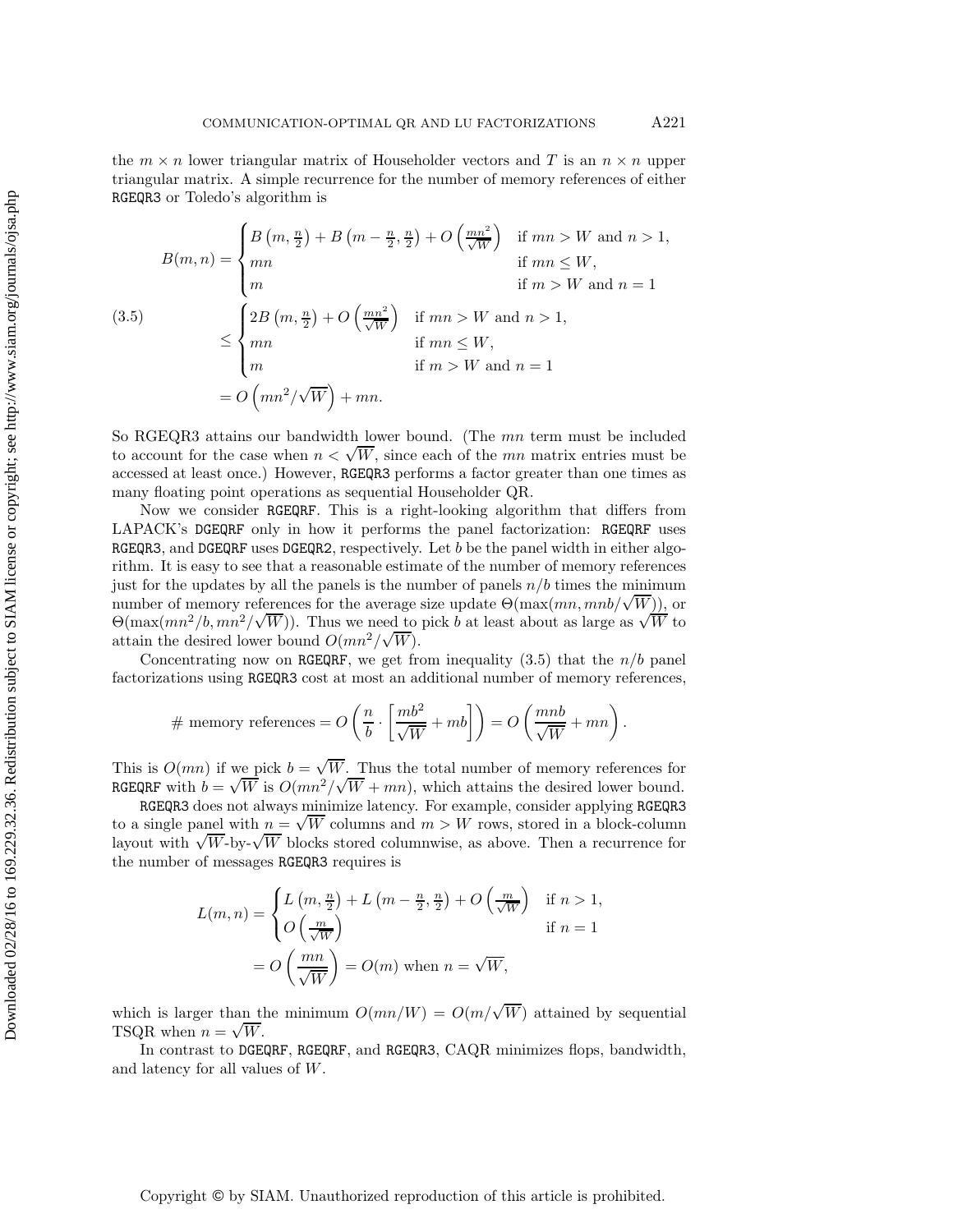**4. Arithmetic and communication lower bounds for QR factorization.** In this section we give a lower bound on the number of arithmetic operations performed by any "non-Strassen-like" implementation of QR decomposition. We then combine this with the communication lower bounds for QR decomposition in [7, section 4], which is proportional to the number of arithmetic operations, to establish a communication lower bound for QR decomposition, subject to certain technical assumptions discussed below, that is met by our CAQR algorithm.

Now we discuss the technical assumptions under which our lower bounds hold and how to interpret the results of this section. The original technical report on which this paper is based [17] proved a communication lower bound for QR decomposition but made an implicit assumption that not all QR implementations necessarily satisfy. The results in [7, section 4] examine QR decomposition more closely and prove the desired communication bound given two different kinds of technical assumptions. Not all QR algorithms, even the ones we propose here, necessarily satisfy these assumptions. We believe that these assumptions are not necessary for the communication lower bound to hold, in part because it would be very surprising if QR decomposition turned out to be "easier" than matrix multiplication, for which the lower bounds do hold. Also, the arithmetic lower bounds proven here (to which the communication bounds are proportional) do not require these assumptions. Therefore, these communication lower bounds establish natural targets for any QR algorithm to attain, which is the main goal of this paper.

Here are the technical assumptions (see [7, section 4] for details). We assume that the algorithm uses blocked Householder (or Givens) transformations; write such a blocked transformation as  $I - UTU<sup>T</sup>$ . Furthermore, the algorithm must apply such a transformation as  $A := A - U(TU^{T}A) = A - UZ$ , i.e.,  $Z = TU^{T}A$  is computed first. The lower bound only counts the multiplications performed in all the matrix multiplications  $UZ$ , which is a significant fraction of the total work. So far, these assumptions apply to any algorithm discussed in this paper. To establish the lower bound, either one of the following two additional technical assumptions is needed: (1) Assuming  $\tilde{A}$  is  $m \times n$ , the total number of entries of all  $Z$  matrices produced during the algorithm is  $O(mn)$ . This must hold, for example, if one uses only one Householder transformation per column to zero it out below the diagonal, but not necessarily for all variations of CAQR. (2) First, the algorithm must make "forward progress" [7, section 4.2.2]; roughly, this means that it is allowed to zero out any entry only once. Second, all T matrices must be  $1 \times 1$ , i.e., no blocking is allowed. This sounds like a drastic limitation, but in fact there are some CAQR variants that do satisfy it. For example, if we perform CAQR without blocking any of the local updates (which does not change the communication costs in either the sequential or parallel model), then the lower bound result of [7, Theorem 4.10] applies, and this variant of CAQR attains that lower bound.

Existing implementations of QR decomposition of an  $m$ -by-n matrix with  $m \geq n$ all take  $\Theta(mn^2)$  flops. Our main contribution is to show that this is necessary for *any* non-Strassen-like algorithm (in a sense made formal below) and to establish that the constant factor is at least  $\frac{1}{3}$ .

In fact, our approach can be used to get arithmetic lower bounds for any one-sided factorization (including LU and QR), on dense or sparse matrices, but we leave this generalization to future work [6].

From the definition of the QR decomposition, we see that columns  $i$  of  $R$  and  $Q$ only depend mathematically on columns 1 through i of A. Furthermore,  $R = Q<sup>T</sup> A$ implies that the first  $i-1$  entries of column i of R are given by  $R(1:i-1,i)$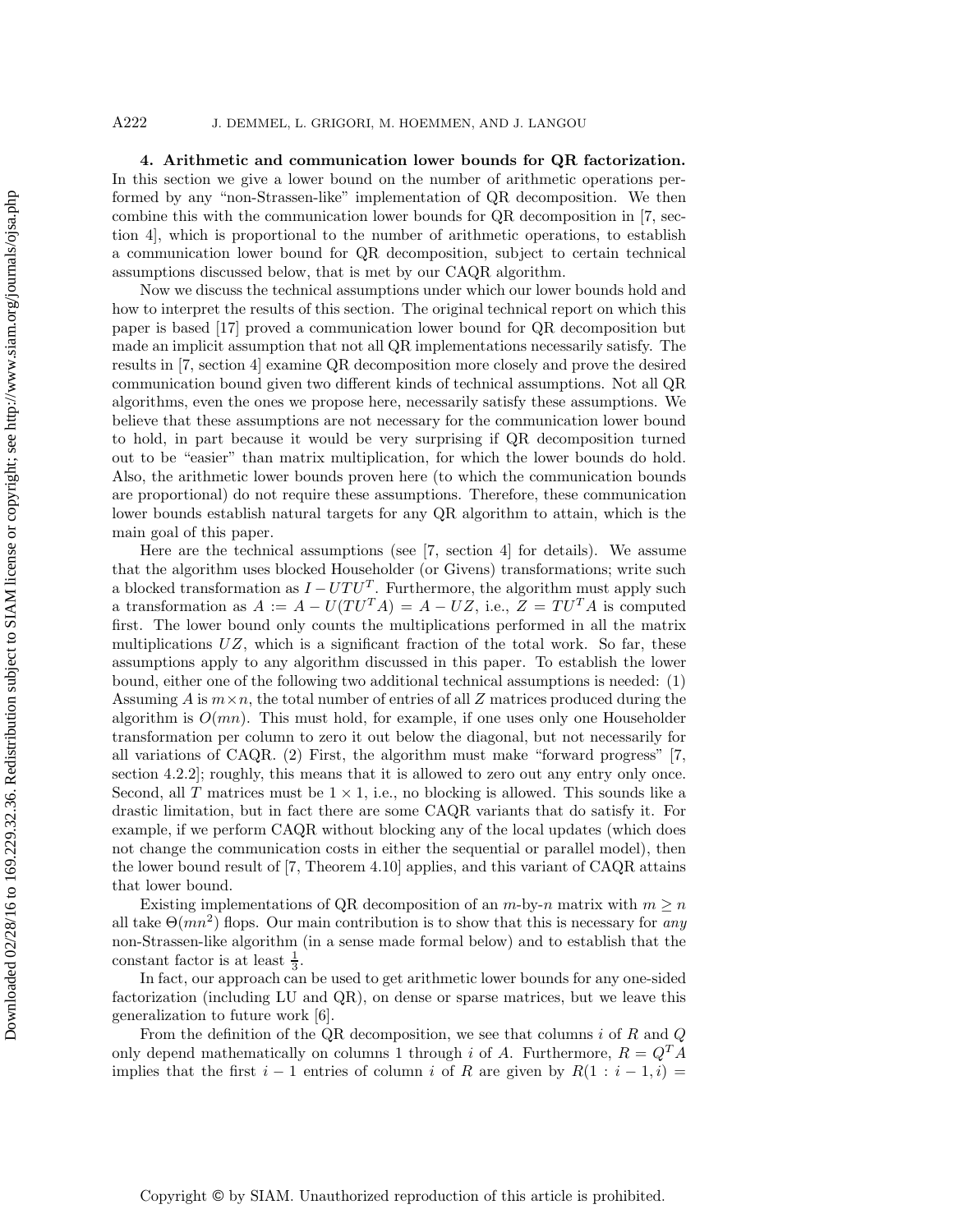$(Q(:, 1:i-1))^T \cdot A(:, i)$ , i.e., the product of a matrix that depends on the first  $i-1$ columns of A, with the ith column of A.

The independence of these two sets of parameters (first  $i-1$  columns of A, and column i of  $\vec{A}$ ) will let us describe the non-Strassen-like algorithms for which we can get a lower bound. Suppose  $B(x)$  is an m-by-n linear operator parametrized by the vector x (in our case, the entries of columns 1 to  $i-1$  of A) and that we want to multiply  $z = B(x) \cdot y$ , where each entry of y is an independent parameter (in our case, the entries of column i of  $A$ ). We assume the directed acyclic graph (DAG) implementing  $z = B(x) \cdot y$  has the following properties.

DEFINITION 4.1 (non-Strassen-like multiplication  $z = B(x) \cdot y$ ). We label the *input nodes of the DAG as* x*in or* y*in with no overlap allowed. We give the same label to the edges carrying their values to inputs of other nodes. If more computations just on* x*in nodes are performed to compute other functions just of* x*, label these nodes and their output edges by*  $x_{in}$  *too (we will not count these operations in our lower bound). We label output nodes as* z*out. The other nodes performing computations are labeled as follows:*

- 1. *A node multiplying an*  $x_{in}$  *edge and a*  $y_{in}$  *edge is labeled*  $mul(x_{in}, y_{in})$  *and produces an output edge labeled* y*homo, which is short for "linear homogeneous function of* y *with coefficients that are functions of* x*."*
- 2. *A* node multiplying an  $x_{in}$  *edge and a*  $y_{homo}$  *edge is labeled*  $mul(x_{in}, y_{homo})$ *and produces an output edge also labeled* y*homo.*
- 3. *A node multiplying anything*  $(an \ f \in \{x_{in}, y_{in}, y_{homo}\})$  *by a constant like* 3.1416 *is labeled*  $mul(f, 3.1416)$ *, and its output edge is labeled*  $x_{in}$  *or*  $y_{homo}$ *as appropriate.*
- 4. *A node that adds or subtracts its inputs is labeled either*  $add/sub(x_{in})$  *if both its inputs are*  $x_{in}$  *(in which case its output edge is*  $x_{in}$ *) or labeled add/sub(y<sub>homo</sub>) if both its inputs are* y*in and/or* y*homo (in which case the output edge is* y*homo).*

In particular, no nodes that add or subtract one x*in* edge with either a y*in* or y*homo* edge are permitted. That is because these cannot contribute to creating a y*homo*, which is what each z*out* must finally be. Similarly, we are not allowed to compute quadratic or higher degree functions (or reciprocals or square roots ...) of y*in* or y*homo*, because these are also not y*homo*.

This also captures the idea of non-Strassen-like multiplication, because column y cannot be combined with other columns to participate in later operations. In other words, no intermediate results can depend on data on which the final result does not depend, namely, on data from other columns.

Our lower bound depends on the following result:

Downloaded 02/28/16 to 169.229.32.36. Redistribution subject to SIAM license or copyright; see http://www.siam.org/journals/ojsa.php Downloaded 02/28/16 to 169.229.32.36. Redistribution subject to SIAM license or copyright; see http://www.siam.org/journals/ojsa.php

LEMMA 4.2. *Consider performing the multiplication*  $z = B(x) \cdot y$  *using an algorithm satisfying Definition* 4.1. *Suppose that as a subset of*  $R^{m \times n}$ *, the set of all*  $B(x)$ *has dimension*  $d \leq m \cdot n$  *or is a union of various manifolds, at least one of which has dimension* d*. Then at least* d *multiplications (nodes labeled* mul(·) *in the above definition)* are needed to implement the multiplication  $z = B(x) \cdot y$ .

*Proof.* Consider running the algorithm on all possible inputs  $(x, y)$ . Use the  $\sum_{j=1}^{n} f_{ij}(x) \cdot y(j)$ , and create the point  $F(x) = (f_{11}(x), \ldots, f_{mn}(x))$  in  $R^{m \times n}$ , which is DAG symbolically to express each of the  $m z_{out}$  nodes as the symbolic sum  $z(i)$ an explicit representation of the  $B(x)$  that is multiplied by y. The set F of all points  $F(x)$  has to have dimension d (or some manifold it contains must have dimension d). Only  $mul(y_{in}, x_{in})$  and  $mul(y_{homo}, x_{in})$  nodes can introduce a dependence of an output on a new function of x; let  $\#muls$  be the number of such nodes. Thus  $F(x)$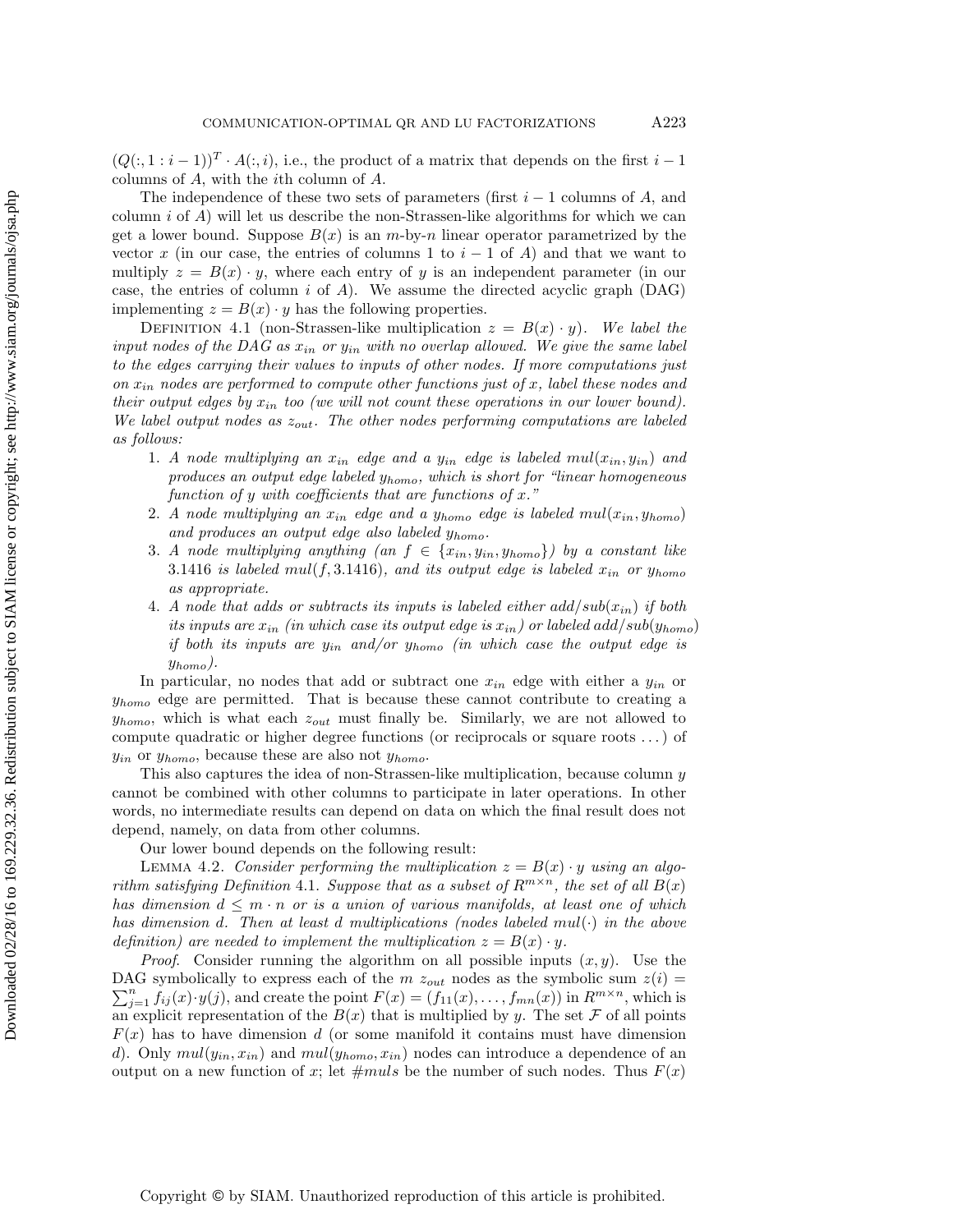can only depend on  $\#muls$  different functions of x. In other words, the set F is the image of the composition of two functions  $F(x) = g(h(x))$ , where  $h(x)$  maps the set of all x values to  $R^q$ , where  $q \leq \text{\#muls}$  is the number of different functions of x that the DAG can use, and  $g(\cdot)$  maps from  $R^q$  to  $R^{m \times n}$ . So  $F(x)$  must lie in a set of dimension at most q (since  $g(\cdot)$  and  $h(\cdot)$  are smooth functions), and thus  $\#muls \ge q \ge d$  as desired.  $\mathbf \Pi$ 

We note that this result would not apply to a Strassen-like algorithm used to multiply  $B(x)$  times many vectors  $y_i$ , because such algorithms would form linear combinations of different y*i*, which is excluded by our model.

This lemma let us prove the following lower bound on the number of multiplications needed to compute  $R$  factor of the QR decomposition.

Theorem 4.3. *Consider computing the QR decomposition of the* m*-by-*n *real dense matrix* A, with  $m \geq n$ , where the computation of just the strict upper triangle *of* R *uses an algorithm satisfying Definition* 4.1. *Then the number of multiplications needed to compute the* R *factor is at least*

.

(4.1) 
$$
G(m,n) \equiv \frac{mn(n-1)}{2} - \frac{n(n^2-1)}{6} = \frac{n^2}{2} \left( m - \frac{n}{3} \right) - \frac{mn}{2} + \frac{n}{6}
$$

*Proof.* We observe that  $R = Q^T \cdot A$  implies that  $R(1 : i - 1, i)$  is the product  $(Q(:, 1:i-1))^T \cdot A(:, i)$ , and that  $Q(:, 1:i-1)$  depends only on columns  $1:i-1$  of A. Thus Lemma 4.2 applies to the computation of each column of the upper triangle of R. The dimension of the set of  $m$ -by-i real orthogonal matrices is the dimension of the Stiefel manifold, namely  $mi - i(i + 1)/2$ . Applying Lemma 4.2, summing from  $i = 1$  to  $n-1$ , yields the claimed lower bound on the number of multiplications.  $\Box$ 

We emphasize that Theorem 4.3 is quite general, covering CGS, MGS, and CholeskyQR, as well as various conceivable hybrids (QR computed using (block) Householder transformations is considered below). When  $m \gg n$ , CholeskyQR does  $\frac{mn(n+1)}{2} + \frac{n^3}{6} + O(n^2)$  multiplications just to compute R, which agrees with the lower bound in the highest order term  $\frac{mn^2}{2}$ . When  $m = n$ , the lower bound underestimates the number of multiplications by about a factor of two (versus CholeskyQR) or three (versus Gram–Schmidt), because we are not including the work to compute Q in our lower bound. This is good enough for our Big-Omega lower bounds.

Now we combine this result with communication lower bounds for orthogonal decompositions in [7].

Theorem 4.4. *Consider computing the QR decomposition of the* m*-by-*n *real dense matrix* A *with*  $m \geq n$ *, where the computation of just the strict upper triangle of* R *uses an algorithm satisfying Definition* 4.1, *and also that the algorithm satisfies the technical assumptions discussed above* [7, section 4]. Let  $G(m, n)$  be defined as *in Theorem* 4.3. *Suppose that the computation is done on a computer with a single large (slow) memory and another smaller (fast) memory of size* W *words, in which the arguments and result of any arithmetic operation must reside. Then the number of words moved between the fast and slow memory is at least*

$$
\# \text{words\_move} \geq \frac{G(m,n)}{8W^{1/2}} - W = \Omega\left(\frac{mn^2}{W^{1/2}}\right)
$$

*and the number of messages containing these words that are sent between fast and slow memory is at least*

$$
\# \text{messages} \ge \frac{G(m,n)}{8W^{3/2}} - 1 = \Omega\left(\frac{mn^2}{W^{3/2}}\right)
$$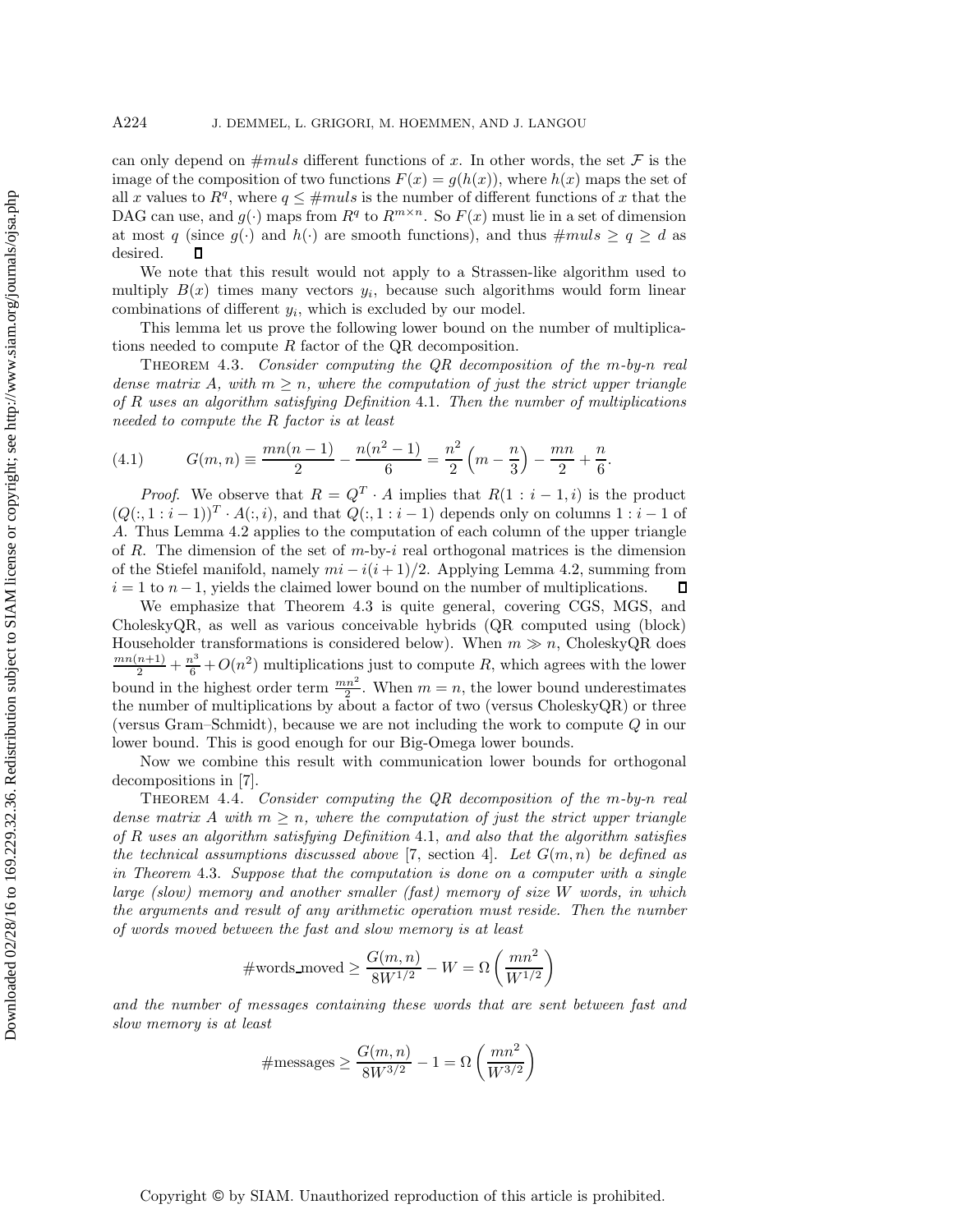*Proof*. This follows either from [7, Lemma 4.1] or from [7, Theorem 4.10], depending on the technical assumptions made. П

Analogous to Corollary 3.2 in [7], this result may be extended to the case of a parallel distributed memory computer, where we assume either that (1) the load is balanced, i.e., each of P processors does  $G(m, n)/P$  multiplications, or (2) the memory is balanced, i.e., each of the P processors stores  $mn/P$  words. Then at least one processor must send or receive at least

#words moved 
$$
\ge \frac{G(m, n)/P}{8(mn/P)^{1/2}} - \frac{mn}{P}
$$
  
=  $\Omega \left(\frac{n^2}{P^{1/2}}\right)$  if  $m = n$ 

number of words with some other processor(s) and use at least the following number of messages to do so:

$$
\# \text{messages} \ge \frac{G(m, n)/P}{8(mn/P)^{3/2}} - 1 = \Omega\left(\sqrt{\frac{Pn}{m}}\right)
$$

$$
= \Omega(P^{1/2}) \quad \text{if } m = n.
$$

We note that when  $m > P_n$ , the lower bounds become vacuous. This occurs just when TSQR only needs  $\log_2 P$  messages along its critical path, each of size  $n^2/2$  (which is consistent with each processor sending and/or receiving  $\Theta(1)$  messages of this size).

Section 4.1 in [7] discusses CholeskyQR, CGS and MGS. The steps of CholeskyQR (forming A*<sup>T</sup>* A, and doing its Cholesky factorization) individually satisfy the lower (forming  $A^2 A$ , and doing its Choiesky factorization) individually satisfy the lower<br>bound  $\#muls/(8\sqrt{W}) - W$  in [7, Theorem 2.2]. Since one could conceivably save some memory traffic by computing the Cholesky factorization of  $A<sup>T</sup>A$  "on the fly" without writing it out to memory, one can use the technique of *imposing reads and writes* of [7, section 5.1.1], in which one writes out  $A<sup>T</sup>A$  and reads it back in, even if writes of [*i*, section 5.1.1], in which one writes out  $A^2 A$  and reads it back in, even if this is not required. This reduces the lower bound to  $\#muls/(8\sqrt{W})-W-2n^2$ , which is asymptotically the same, and lets us use the lower bound  $\#mul \geq G(m, n)$  from Theorem 4.3. Since implementations of  $A<sup>T</sup>A$  and Cholesky exist that attain these communication lower bounds, they can be combined to do CholeskyQR optimally.

Section 4.1 in [7] also discusses CGS and MGS and derives the lower bound bection 4.1 in [t] also discusses  $C$ GS and MGS and derives the lower bound  $\#$ words moved  $\geq \#muls/(8\sqrt{W}) - W$  just for the computation of R, again letting us use  $\#muls \geq G(m, n)$ . Existing implementations of CGS and MGS do not attain these lower bounds.

These results justify the communication lower bounds presented in Tables 1.2 and 1.3, which are expressed using  $\Theta(\cdot)$  notation for simplicity. Table 1.2 assumes the matrix is sufficiently rectangular (*n* sufficiently larger than  $m/p$ ) to not use TSQR, so that the lower bounds above are not vacuous. The communication lower bounds for parallel TSQR in Table 1.1 follow from the need to do reductions on  $P$  locally computed  $n$ -by- $n R$  factors, and the communication lower bounds for sequential TSQR in Table 1.1 follow from the need to read the entire matrix at least once from slow memory.

Finally, we briefly mention another, simpler reduction-based approach to lower bounds, which is most easily applied to LU decomposition. The simple identity

(4.2) 
$$
\begin{pmatrix} I & 0 & -B \ A & I & 0 \ 0 & 0 & I \end{pmatrix} = \begin{pmatrix} I & 0 & -B \ A & I & 0 \ 0 & 0 & I \end{pmatrix} \begin{pmatrix} I & 0 & -B \ & I & A \cdot B \ & & I \end{pmatrix}
$$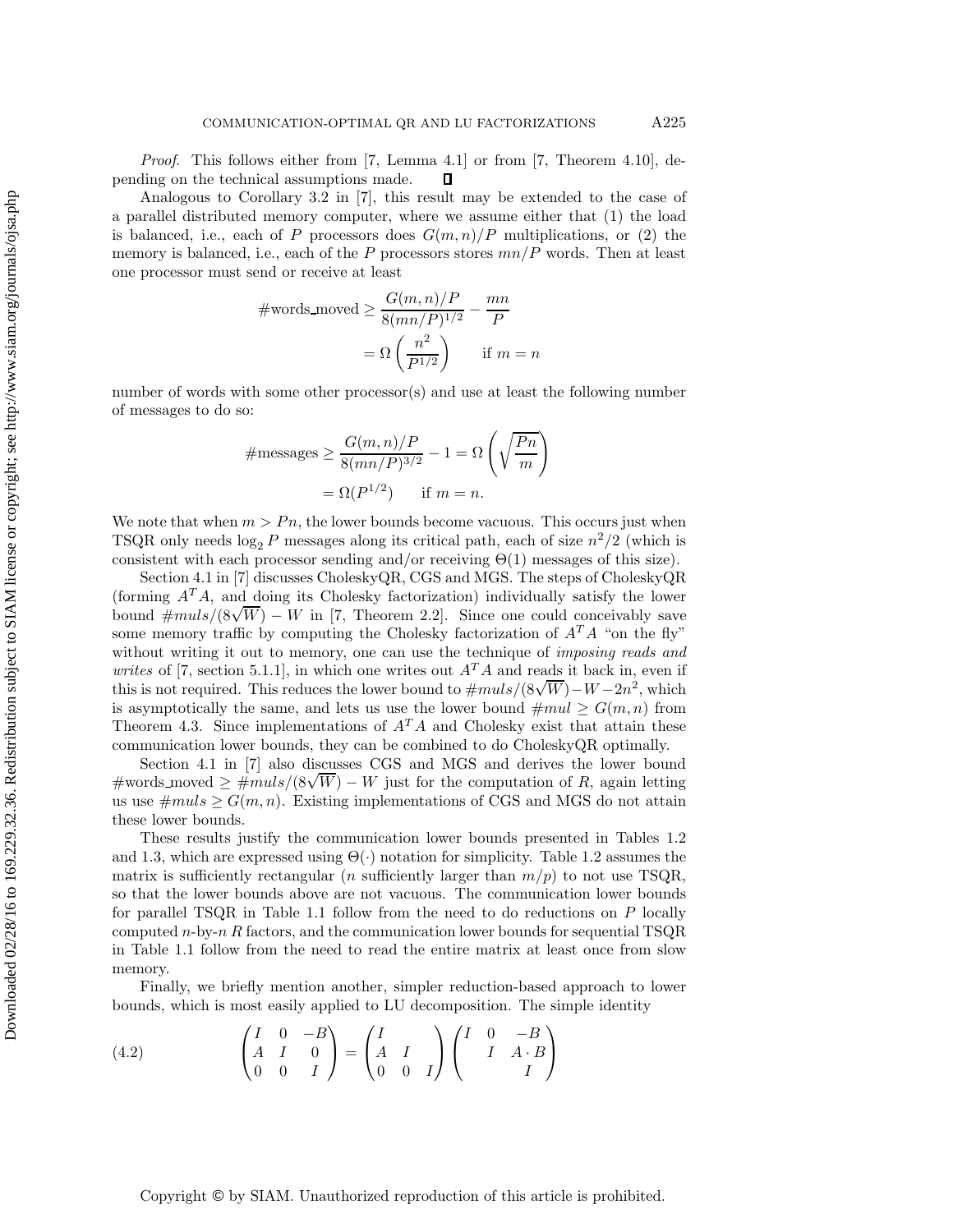shows that any routine that can do LU factorization can be used to multiply square matrices (of  $1/3$  the size). Thus, any lower bound for communication (or arithmetic) for matrix-multiplication becomes a lower bound (modulo the factor 1/3 to some power) for LU decomposition. Thus, the lower bounds for communication by Hong and Kung [31] and by Irony, Toledo, and Tiskin [32] apply to LU decomposition as well. (The communication lower bounds for LU in [7] take a different but related approach.)

**5. Experimental results.** In this section we present the performance of sequential and parallel TSQR on several computational systems. We also use the performance model of CAQR in Table 3.1 to predict its performance and compare it to PDGEQRF. Detailed performance evaluation on two different parallel machines, an existing IBM POWER5 and a grid formed by 128 processors linked together by the Internet, can be found in the technical report [16].

**5.1. Sequential TSQR tests.** In Demmel et al. [18], we describe an implementation of the sequential TSQR algorithm of section 2.2 that minimizes memory traffic between cache and DRAM. TSQR occurs in that work as part of a communicationavoiding sparse iterative solver, where it shows significant speedups over competing algorithms. The implementation combines both sequential and parallel optimizations in complicated ways, so we do not discuss its performance further here.

We also developed an out-of-DRAM version of the sequential TSQR algorithm of section 2.2. It uses standard POSIX blocking file operations, with no attempt to overlap communication and computation. Exploiting overlap could at best double the performance. For implementation details, see Demmel et al. [16]. The point of this implementation was not maximum performance but to use TSQR to solve problems too large to fit in DRAM. We show that for such matrices, TSQR is a much better approach than relying on LAPACK's implicit use of virtual memory.

We benchmarked our out-of-DRAM sequential TSQR code on a single-CPU laptop. The 1.5 GHz PowerPC G4 CPU has 512 KB of L2 cache, 512 MB of DRAM on a 167 MHz bus, and one Fujitsu MHT2080AH 80 HB hard drive spinning at 5400 RPM. In our experiments, we first used both out-of-DRAM TSQR and standard LAPACK QR (DGEQRF) to factor a collection of matrices that use only slightly more than half of the total DRAM for the factorization. This was so that we could collect comparison timings. Then, we ran only out-of-DRAM TSQR on matrices too large to fit in DRAM or swap space, so that an out-of-DRAM algorithm is necessary to solve the problem at all. For the latter timings, we used a power law model to extrapolate the standard LAPACK QR timings up to the larger problem sizes, in order to estimate the run time if memory were unbounded. LAPACK's QR factorization swaps so much for out-of-DRAM problem sizes that its actual run times are many times larger than these extrapolated unbounded-memory run time estimates. In some cases we had to abandon the computation because it rendered the computer unusable.

Figure  $5.1(a)$  shows the measured in-DRAM results on the laptop platform, and Figure 5.1(b) shows the (measured TSQR, extrapolated LAPACK) out-of-DRAM results on the same platform. In these figures, the amount of memory, and so the total number of matrix entries, is constant for all the experiments:  $m \cdot n = 2^{24}$ . This fixes the total volume of communication for all experiments. The number of blocks P used, and so the number of matrix entries per block  $mn/P$ , is the same for each group of five bars and is shown in a label under the horizontal axis. Within each group of 5 bars, we varied the number of matrix columns to be 4, 8, 16, 32, and 64. Note that we have not tried to overlap I/O and computation in this implementation. The trends in Figure 5.1(a) suggest that the extrapolation is reasonable: TSQR takes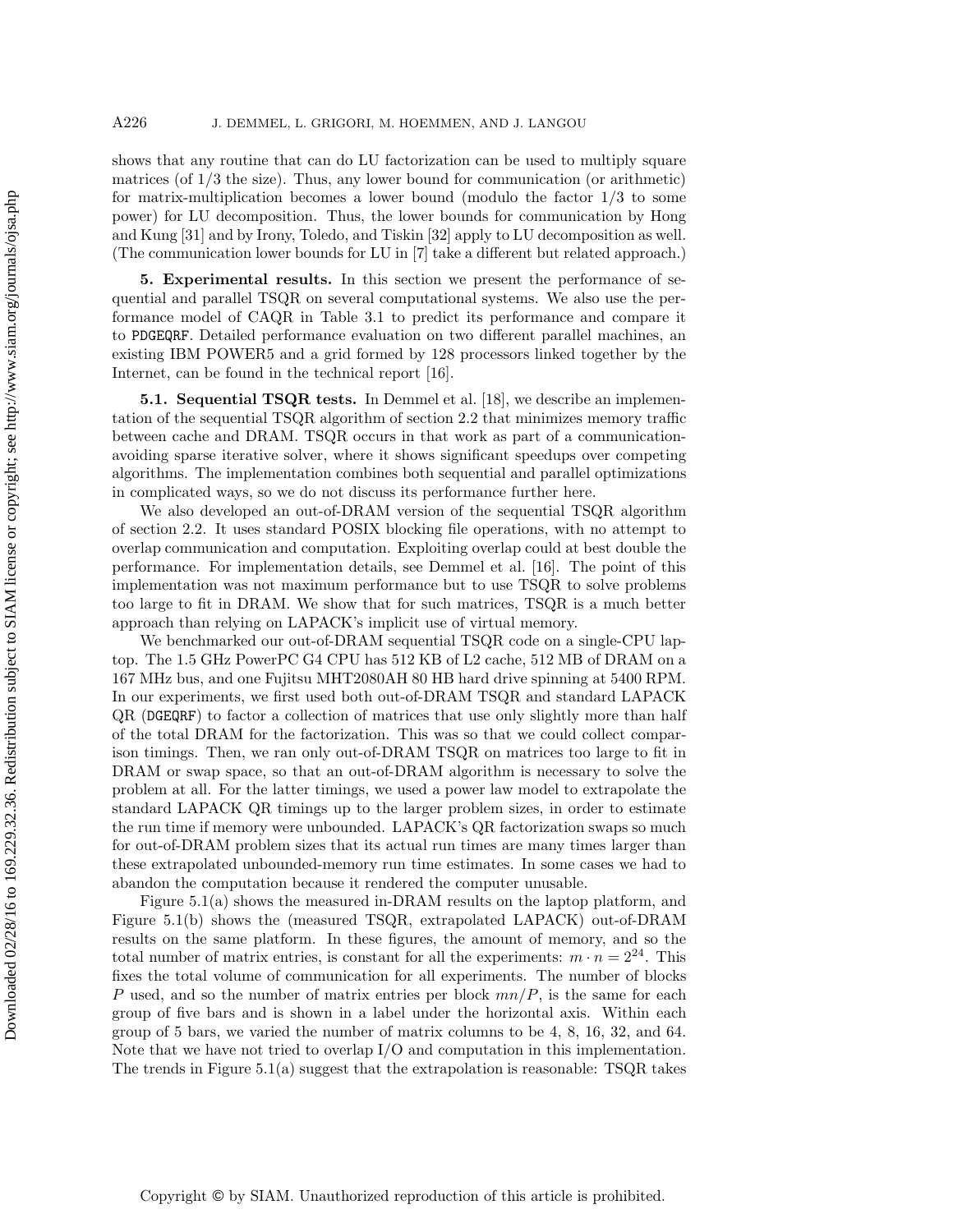

Fig. 5.1. Run times (in seconds) of out-of-DRAM TSQR compared against (a) measured data and (b) extrapolated (power-law) run time of standard QR (LAPACK's DGEQRF) on a single-CPU laptop. For the measured data, we limit memory usage to 256 MB (half of total system memory), so that we can collect DGEQRF performance data. The graphs show different choices of block dimensions and number of blocks *P*. The top of the blue bar is (a) the benchmarked total runtime for DGEQRF and (b) the extrapolated total runtime for DGEQRF, the top of the green bar is the benchmarked compute time for TSQR, and the top of the brown bar is the benchmarked total time for TSQR. Thus the height of the brown bar alone is the I/O time. Note that LAPACK starts and ends in DRAM (if it could fit in DRAM), and TSQR starts and ends on disk.

about twice as much time for computation as does standard LAPACK QR, and the fraction of time spent in I/O is reasonable and decreases with problem size.

TSQR assumes that the matrix starts and ends on disk, whereas LAPACK starts and ends in DRAM. Thus, to compare the two, one could also estimate LAPACK performance with infinite DRAM but where the data starts and ends on disk. The height of the reddish-brown bars in Figures  $5.1(a)$  and  $5.1(b)$  is the I/O time for TSQR, which can be used to estimate the LAPACK I/O time. This is reasonable since the volume of communication in the two cases is the same, and the fact that the reddish-brown bars are of similar height for different values of P shows that the communication is bandwidth dominated. Add this to the blue bar (the LAPACK compute time) to estimate the run time when the LAPACK QR routine must load the matrix from disk and store the results back to disk.

Our results show that using an out-of-DRAM version of sequential TSQR makes it possible to factor matrices too large to fit in DRAM. If we attempt to use LAPACK and rely on the virtual memory system to factor these matrices, either the computer hangs or it takes orders of magnitude more time to complete. Furthermore, our mostly unoptimized implementation of sequential TSQR on matrices too large for DRAM requires only two times longer than LAPACK on a hypothetical computer with infinite DRAM.

**5.2. Tests of parallel TSQR on a binary tree.** We also present results for a parallel messsage-passing interface (MPI) implementation of TSQR on a binary tree. Rather than LAPACK's DGEQRF, the code uses a custom local QR factorization, DGEQR3, based on the recursive approach of Elmroth and Gustavson [21]. Tests show that DGEQR3 consistently outperforms LAPACK's DGEQRF by a large margin for matrix dimensions of interest.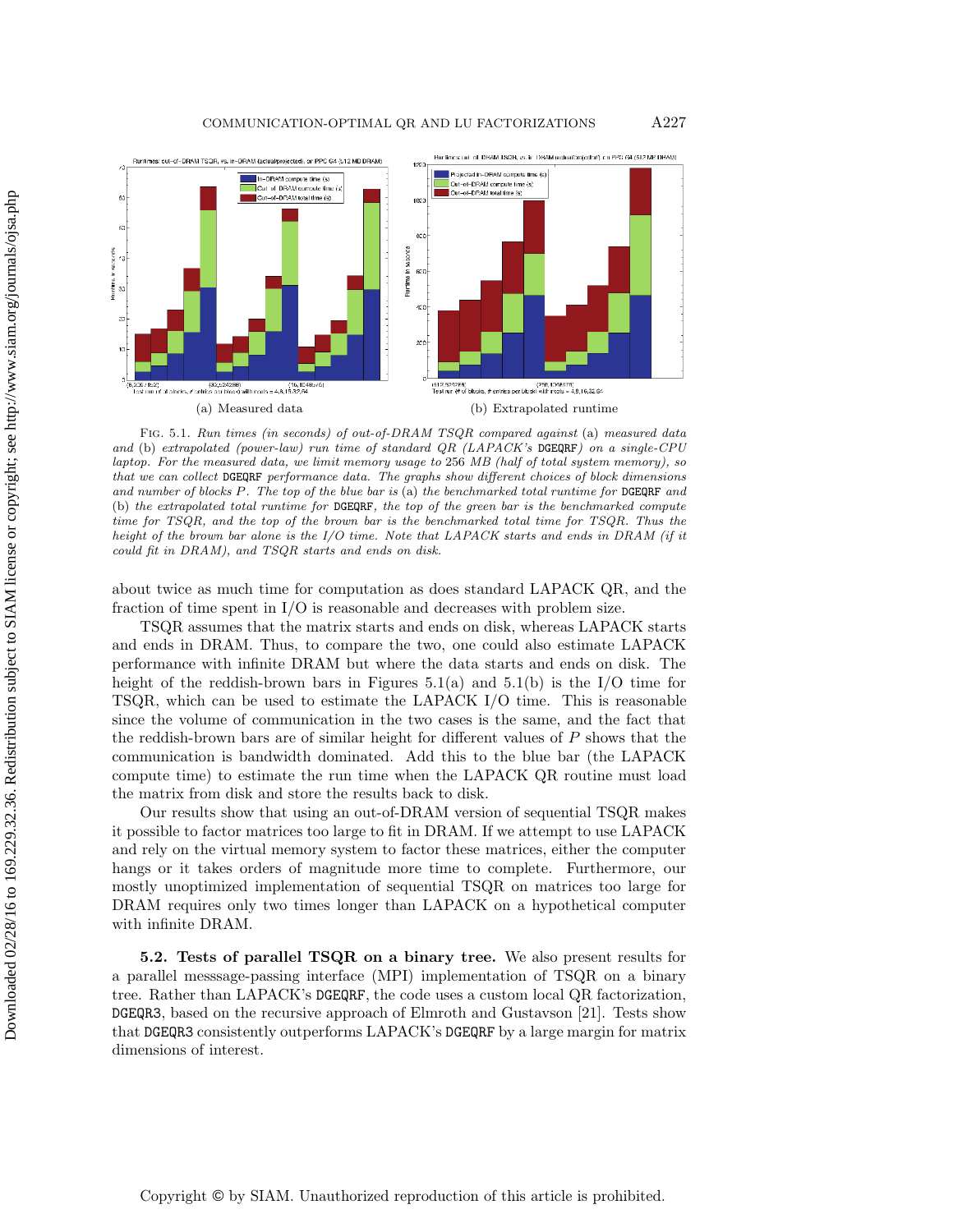### Table 5.1

Run time in seconds of various parallel QR factorizations on the Beowulf machine. The total number of rows  $m = 100,000$  and the ratio  $\lceil n/\sqrt{P} \rceil = 50$  (with P being the number of processors) were kept constant as P varied from 1 to 64. This illustrates weak scaling with respect to the square of the number of columns *n* in the matrix, which is of interest because the number of floating-point operations in sequential  $QR$  is  $\mathcal{O}(mn^2)$ . If an algorithm scales perfectly, then all the run times in that algorithm's column should be constant. Both *Q* and *R* factors were computed explicitly; in particular, for those codes which form an implicit representation of *Q*, the conversion to an explicit representation was included in the run time measurement.

| $#$ procs      | CholeskyQR | <b>TSQR</b> | $_{\rm CGS}$ | MGS   | TSQR                    | <b>ScaLAPACK</b> |
|----------------|------------|-------------|--------------|-------|-------------------------|------------------|
|                |            | DGEQR3)     |              |       | $\overline{\rm DGEQRF}$ | (PDGEQRF)        |
|                | 1.02       | 4.14        | 3.73         | 7.17  | 9.68                    | 12.63            |
| $\overline{2}$ | 0.99       | 4.00        | 6.41         | 12.56 | 15.71                   | 19.88            |
| 4              | 0.92       | 3.35        | 6.62         | 12.78 | 16.07                   | 19.59            |
| 8              | 0.92       | 2.86        | 6.87         | 12.89 | 11.41                   | 17.85            |
| 16             | 1.00       | 2.56        | 7.48         | 13.02 | 9.75                    | 17.29            |
| 32             | 1.32       | 2.82        | 8.37         | 13.84 | 8.15                    | 16.95            |
| 64             | 1.88       | 5.96        | 15.46        | 13.84 | 9.46                    | 17.74            |

We ran parallel TSQR on the following distributed-memory machines:

- Pentium III cluster ("Beowulf"), operated by the University of Colorado, Denver. It has 35 dual-socket 900 MHz Pentium III nodes with Dolphin interconnect. Peak floating-point rate is 900 Mflop/s per processor, network latency is less than 2.7  $\mu$ s, benchmarked,<sup>3</sup> and network bandwidth is 350 MB/s, benchmarked upper bound.
- IBM BlueGene/L ("Frost"), operated by the National Center for Atmospheric Research. We use one BlueGene/L rack with 1024 700 MHz compute CPUs. Peak floating-point rate is 2.8 Gflop/s per processor, network<sup>4</sup> latency is 1.5  $\mu$ s, hardware, and network one-way bandwidth is 350 MB/s, hardware.

The experiments compare many different implementations of a parallel QR factorization. TSQR was tested both with the recursive local QR factorization DGEQR3, and the standard LAPACK routine DGEQRF. Both CGS and MGS (by row) were timed.

Tables 5.1 and 5.2 show the results of two different performance experiments on the Pentium III cluster. In the first of these, the total number of rows  $m = 100,000$ the Pentium III cluster. In the first of these, the total number of rows  $m = 100,000$ <br>and the ratio  $\lceil n/\sqrt{P} \rceil = 50$  (with P being the number of processors) were kept constant as P varied from 1 to 64. This was meant to illustrate weak scaling with respect to  $n^2$  (the square of the number of columns in the matrix), which is of interest because the number of floating-point operations in sequential QR is  $\mathcal{O}(mn^2)$ . If an algorithm scales perfectly, then all the run times shown in that algorithm's column should be constant. Both the tall and skinny  $Q$  and the square  $R$  factors were computed explicitly; in particular, for those codes which form an implicit representation of Q, the conversion to an explicit representation was included in the run time measurement. The results show that TSQR scales better than CGS or MGS (by row) and significantly outperforms ScaLAPACK's QR. Also, using the recursive local QR in TSQR, rather than LAPACK's QR, more than doubles performance. CholeskyQR gets the best performance of all the algorithms, but at the expense of significant loss of orthogonality when the initial matrix  $A$  is ill-conditioned. Note that in this case  $(Q \text{ and } R)$ 

<sup>3</sup>See http://www.dolphinics.com/products/benchmarks.html.

 $4$ The BlueGene/L has two separate networks—a torus for nearest-neighbor communication and a tree for collectives. The latency and bandwidth figures here are for the collectives network.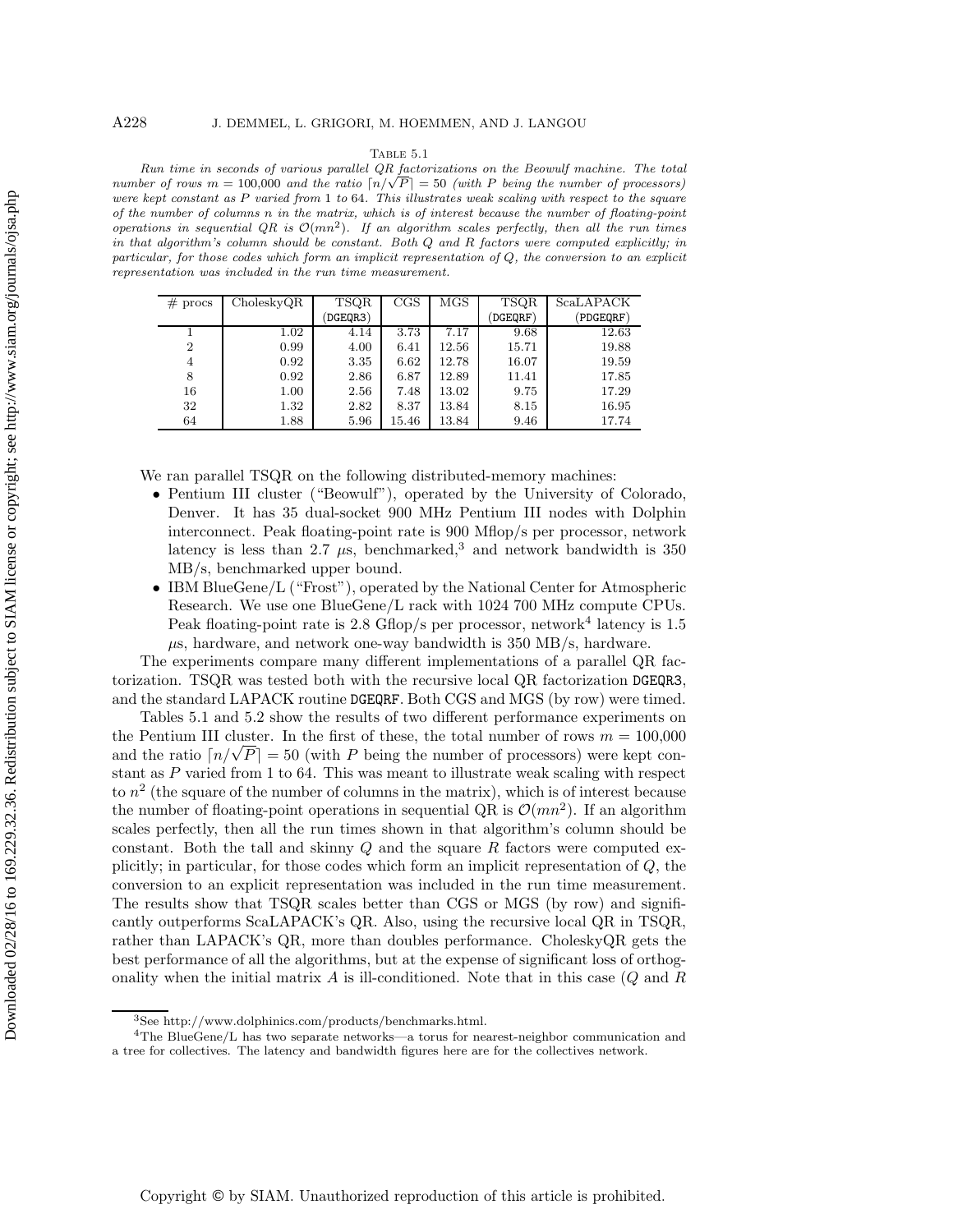#### Table 5.2

Run time in seconds of various parallel QR factorizations on the Beowulf machine, illustrating weak scaling with respect to the total number of rows *m* in the matrix. The ratio  $\lfloor m/P \rfloor = 100,000$ and the total number of columns  $n = 50$  were kept constant as the number of processors  $P$  varied from 1 to 64. If an algorithm scales perfectly, then all the run times in that algorithm's column should be constant. For those algorithms which compute an implicit representation of the *Q* factor, that representation was left implicit.

| #<br>procs     | CholeskyQR | TSQR    | CGS  | <b>MGS</b> | <b>TSQR</b> | <b>ScaLAPACK</b> |
|----------------|------------|---------|------|------------|-------------|------------------|
|                |            | DGEQR3) |      |            | (DGEQRF)    | (PDGEQRF)        |
|                | 0.45       | 3.43    | 3.61 | 7.13       | 7.07        | 7.26             |
| $\overline{2}$ | 0.47       | 4.02    | 7.11 | 14.04      | 11.59       | 13.95            |
| 4              | 0.47       | 4.29    | 6.09 | 12.09      | 13.94       | 13.74            |
| 8              | 0.50       | 4.30    | 7.53 | 15.06      | 14.21       | 14.05            |
| 16             | 0.54       | 4.33    | 7.79 | 15.04      | 14.66       | 14.94            |
| 32             | 0.52       | 4.42    | 7.85 | 15.38      | 14.95       | 15.01            |
| 64             | 0.65       | 4.45    | 7.96 | 15.46      | 14.66       | 15.33            |

Table 5.3

Run time in seconds of various parallel QR factorizations on the Frost machine on a  $10^6 \times 50$ matrix. This metric illustrates strong scaling (constant problem size, but number of processors increases).

| $#$ procs | CholeskyQR | TSQR     | $_{\rm CGS}$ | MGS   | <b>TSQR</b> | ScaLAPACK |
|-----------|------------|----------|--------------|-------|-------------|-----------|
|           |            | (DGEOR3) |              |       | (DGEORF)    | (PDGEORF) |
| 32        | 0.140      | 0.453    | 0.836        | 0.694 | 1.132       | 1.817     |
| 64        | 0.075      | 0.235    | 0.411        | 0.341 | 0.570       | 0.908     |
| 128       | 0.038      | 0.118    | 0.180        | 0.144 | 0.247       | 0.399     |
| 256       | 0.020      | 0.064    | 0.086        | 0.069 | 0.121       | 0.212     |

requested), CholeskyQR, CGS, and MGS perform half the flops of the Householderbased algorithms, TSQR DGEQR3, TSQR DGEQRF, and PDGEQRF  $(2mn^2 \text{ versus } 4mn^2)$ .

Table 5.2 shows the results of the second set of experiments on the Pentium III cluster. In these experiments, we also illustrate weak scaling with respect to the total number of rows m in the matrix. For this, the ratio  $\lceil m/P \rceil = 100,000$  and the total number of columns  $n = 50$  were kept constant as the number of processors P varied from 1 to 64. Unlike in the previous set of experiments, for those algorithms which compute an implicit representation of the Q factor, that representation was left implicit. The results show that TSQR scales well. In particular, when using TSQR with the recursive local QR factorization, there is almost no performance penalty for moving from one processor to two, unlike with CGS, MGS, and ScaLAPACK's QR. Again, the recursive local QR significantly improves TSQR performance; here it is the main factor in making TSQR perform better than ScaLAPACK's QR. Note that in this case (only R requested), CholeskyQR, performs half the flops of all the others algorithm CGS, MGS, TSQR DGEQR3, TSQR DGEQRF, and PDGEQRF  $(mn^2$  versus  $2mn^2$ ).

Table 5.3 shows the results of the third set of experiments, which was performed on the BlueGene/L cluster Frost. These data show performance per processor (Mflop / s / (number of processors)) on a matrix of constant dimensions  $10^6 \times 50$ , as the number of processors was increased. This illustrates strong scaling. If an algorithm scales perfectly, then all the numbers in that algorithm's column should decrease proportionally to  $P$ , i.e., halve from row to row. For ScaLAPACK's QR factorization, we used PDGEQRF. We observe that using the recursive local QR factorization with TSQR makes it clearly outperform ScaLAPACK. Note that, in this case (Q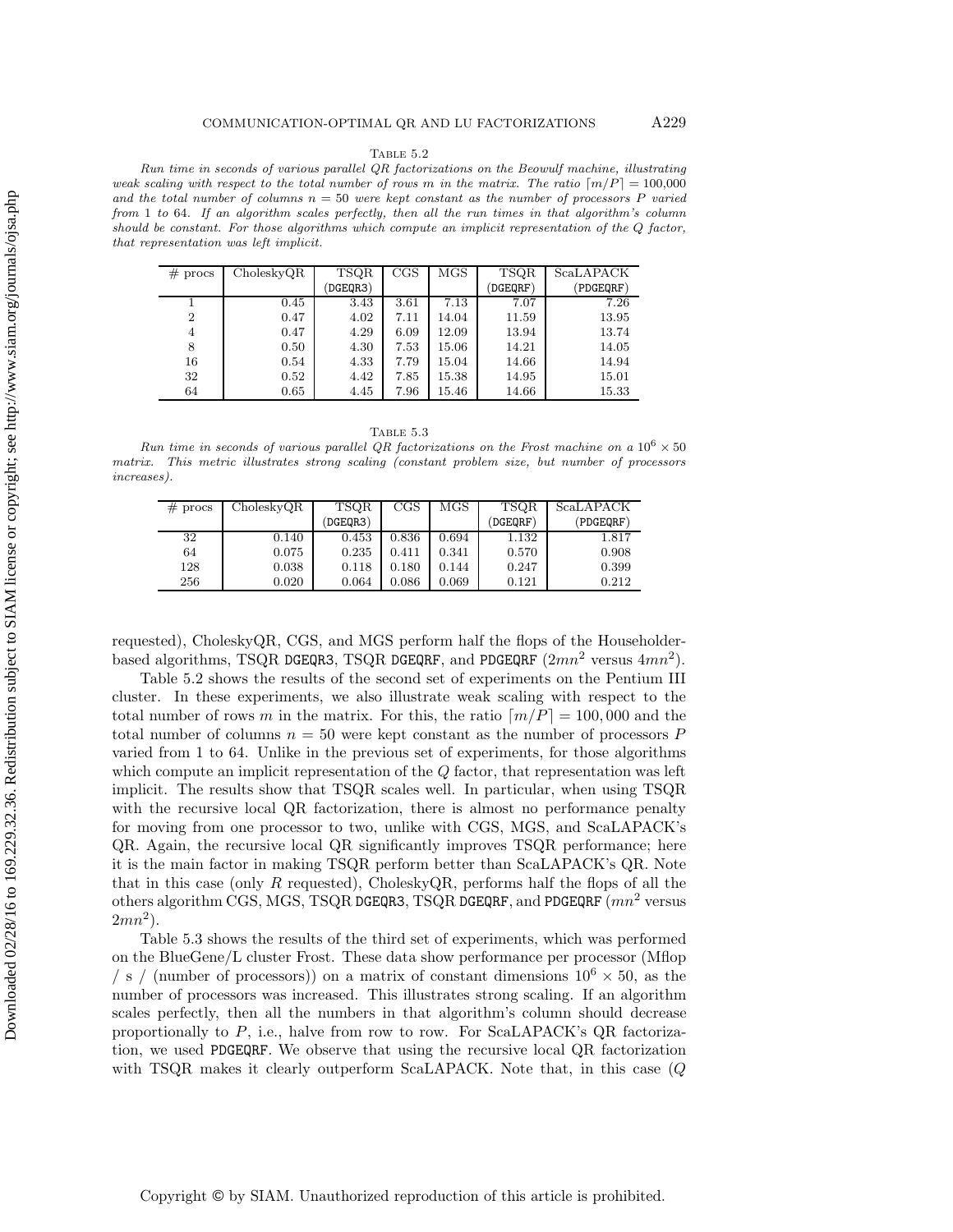and  $R$  requested), CholeskyQR, CGS, and MGS perform half the flops of the Householder based algorithms, TSQR DGEQR3, TSQR DGEQRF, and PDGEQRF  $(2mn^2$  versus  $4mn^2$ ).

Both the Pentium III and BlueGene/L platforms have relatively slow processors with a relatively low-latency interconnect. TSQR was optimized for the opposite case of fast processors and expensive communication. Nevertheless, TSQR outperforms ScaLAPACK's QR by over 6.7 times on 16 processors (and 3.5 times on 64 processors) on the Pentium III cluster, and 4.0 times on 32 processors (and 3.3 times on 256 processors) on the BlueGene/L machine.

**5.3. Performance estimation of parallel CAQR.** We use the performance model developed in section 3.1 to estimate the performance of parallel CAQR on a model of a petascale machine. We expect CAQR to outperform ScaLAPACK, in part because it uses a faster algorithm for performing most of the computation of each panel factorization (DGEQR3 versus DGEQRF) and in part because it reduces the latency cost. Our performance model uses the same time per floating-point operation for both CAQR and PDGEQRF. Hence our model evaluates the improvement due only to reducing the latency cost. Our projection of a petascale machine ("Peta") has 8192 processors. Each "processor" of Peta may itself be a parallel multicore node, but we consider it as a single fast sequential processor for the sake of our model. Here are the parameters we use: peak floating-point rate is 500 Gflop/s per processor, network latency is 10  $\mu$ s, and network bandwidth is 4 GB/s.

We evaluate the performance using matrices of size  $n \times n$ , distributed over a  $P_r \times P_c$  grid of P processors using a two-dimensional block cyclic distribution, with square blocks of size  $b \times b$ . We estimate the best performance of CAQR and PDGEQRF for a given problem size  $n$  and a given number of processors  $P$  by finding the optimal values for the block size b and the shape of the grid  $P_r \times P_c$  in the allowed ranges. The block size *b* is varied in the range 1, 5, 10, ..., 50, 60, ...,  $\min(200, m/P_r, n/P_c)$ . The values for  $P$ ,  $P_r$ , and  $P_c$  are chosen to be powers of two. When we evaluate the model, we set the floating-point performance value in the model so that the modeled floatingpoint rate is 80% of the machine's peak rate, so as to capture realistic performance on the local QR factorizations. The white regions in the plots signify that the problem needed more memory than available on the machine.

Figure 5.2 shows our performance estimates of CAQR and PDGEQRF on the Petascale machine, in which we display (a) the best speedup obtained by CAQR, with respect to the run time using the fewest number of processors with enough memory to hold the matrix (which may be more than one processor); (b) the best speedup obtained by PDGEQRF, computed similarly; and (c) the ratio of PDGEQRF run time to CAQR run time.

As can be seen in Figure 5.2(a), CAQR is expected to show good scalability for large matrices. For example, for  $n = 10^{5.5}$ , a speedup of 1431, measured with respect to the time on 2 processors, is obtained on 8192 processors. For  $n = 10^6$  a speedup of 167, measured with respect to the time on 32 processors, is obtained on 8192 processors. CAQR leads to more significant improvements when the latency represents an important fraction of the total time; see the bottom right of Figure  $5.2(c)$ . The best improvement is a factor of 22.9, obtained for  $n = 10^4$  and  $P = 8192$ . The speedup of the best CAQR compared to the best PDGEQRF for  $n = 10^4$  when using at most  $P = 8192$  processors is larger than 8, which is still an important improvement. The best performance of CAQR is obtained for  $P = 4096$  processors and the best performance of PDGEQRF is obtained for  $P = 16$  processors.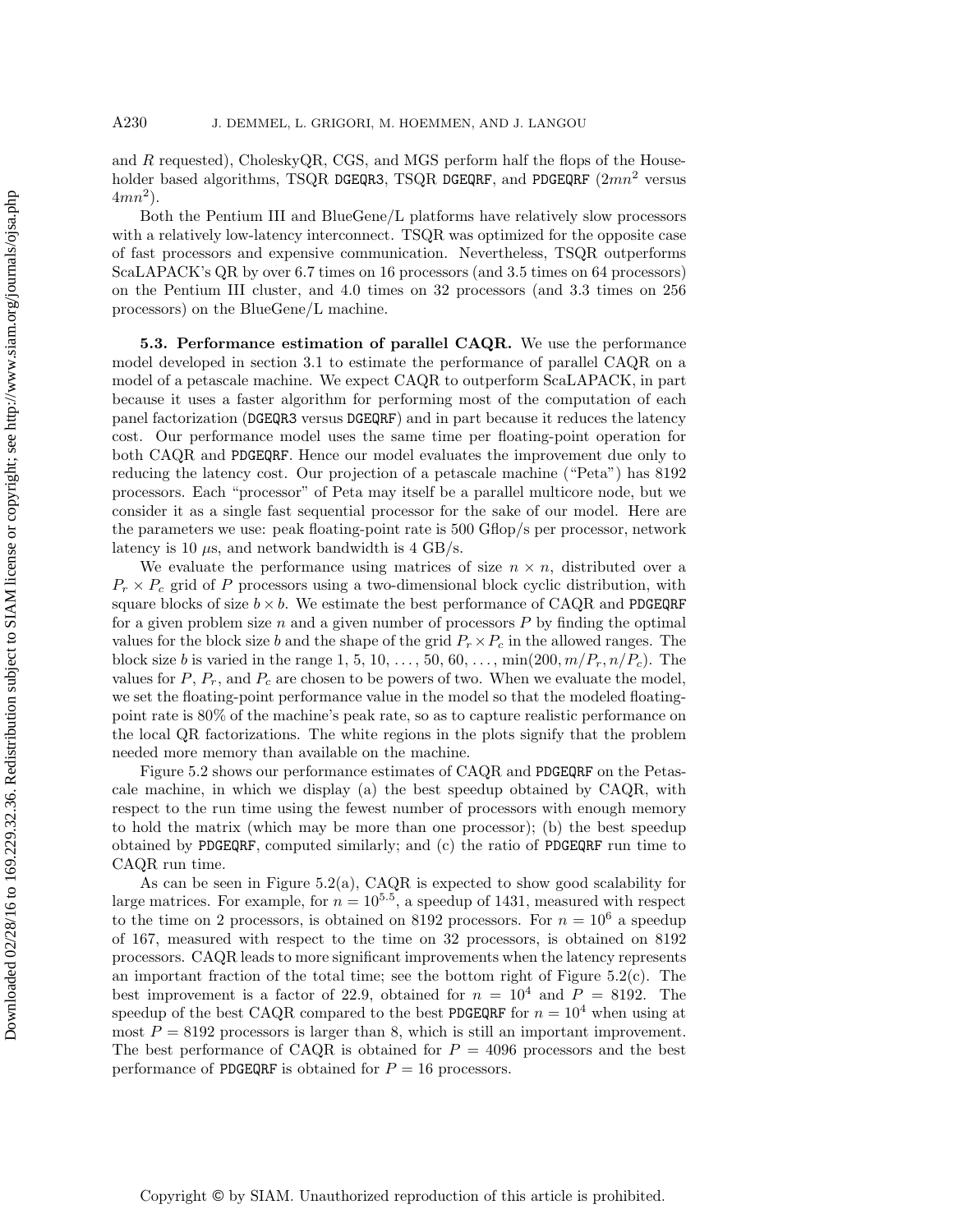

Fig. 5.2. Performance prediction comparing CAQR and PDGEQRF on Peta.

Table 5.4

Estimated run time of PDGEQRF divided by estimated runtime of parallel CAQR on a square  $n \times n$  matrix, on the Peta platform for those values of P (number of processors) for which PDGEQRF performs the best for that problem size.

| $\log_{10} n$ | Best $\log_2 P$ for PDGEQRF | CAQR speedup |
|---------------|-----------------------------|--------------|
| 3.0           |                             |              |
| 3.5           | $2 - 3$                     | $1.1 - 1.5$  |
| 4.0           | $4 - 5$                     | $1.7 - 2.5$  |
| 4.5           | $7 - 10$                    | $2.7 - 6.6$  |
| 5.0           | $11 - 13$                   | $4.1 - 7.4$  |
| 5.5           | 13                          | 3.0          |
| 6.0           | 13                          | 1.4          |
|               |                             |              |

Useful improvements are also obtained for larger matrices. For  $n = 10^6$ , CAQR outperforms PDGEQRF by a factor of 1.4. When the computation dominates the parallel time, Figure 5.2(c) predicts that there is no benefit from using CAQR. However, CAQR is never slower. For any fixed  $n$ , we can take the number of processors  $P$ for which PDGEQRF would perform the best, and measure the speedup of CAQR over PDGEQRF using that number of processors. We do this in Table 5.4, which predicts that CAQR always is at least as fast as PDGEQRF and often significantly faster (up to 7.4 times faster in some cases).

**6. Related work.** The central idea in this paper is factoring tall skinny matrices using a tree-based Householder QR algorithm. A number of authors previously figured

Copyright © by SIAM. Unauthorized reproduction of this article is prohibited.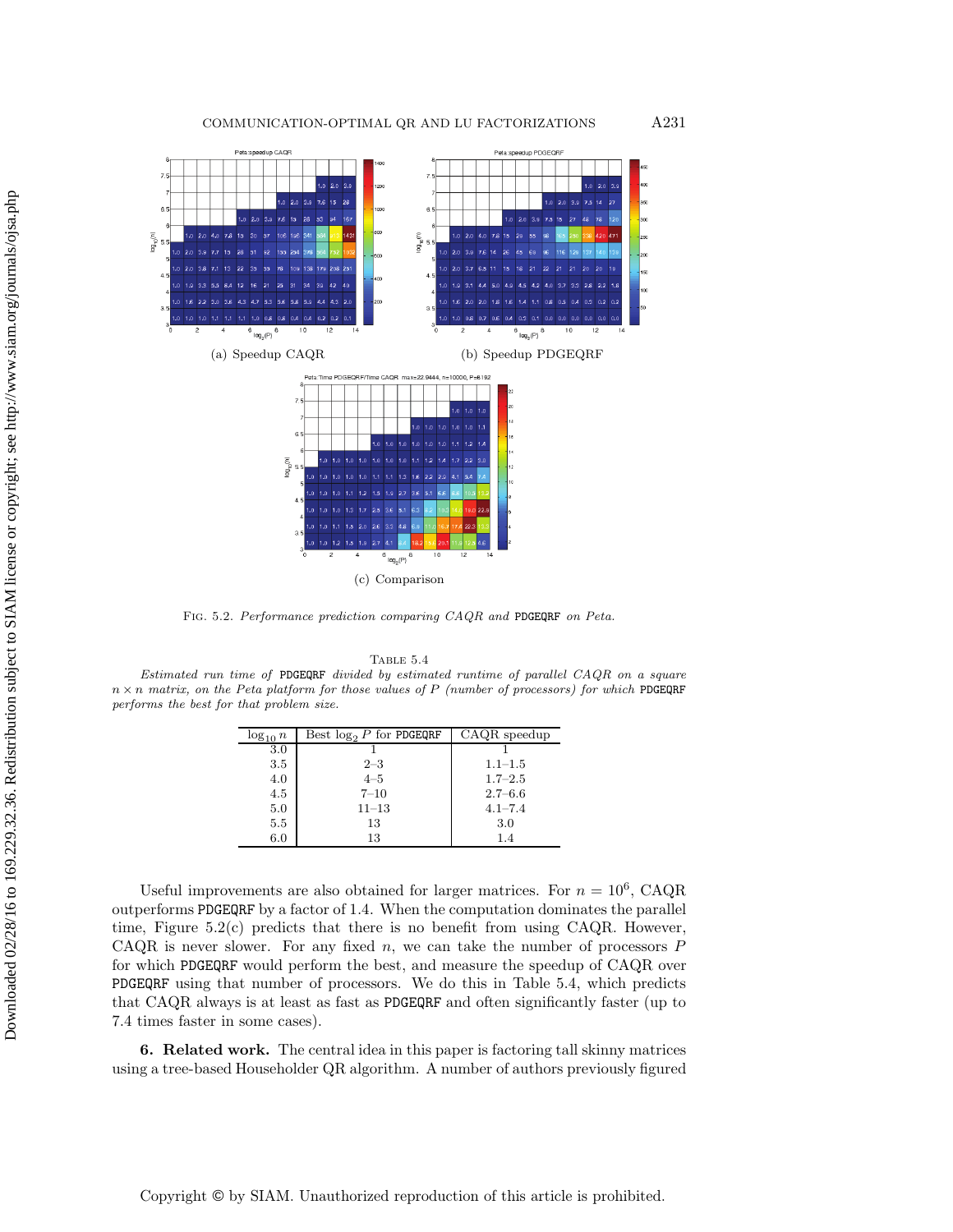out the special case of a binary reduction tree for parallel QR. As far as we know, Golub et al. [24] were the first to suggest it, but their formulation requires  $n \log P$ messages for QR of an  $m \times n$  matrix on P processors. Pothen and Raghavan [41] were the first to implement parallel TSQR using only  $\log P$  messages. Da Cunha et al. [13] independently rediscovered parallel TSQR.

Other authors have worked out variations of the algorithm we call "sequential TSQR" [9, 10, 28, 35, 42, 43]. They do not use it by itself but rather use it as the panel factorization step in the QR decomposition of general matrices. The references  $[9, 10, 28, 35, 42]$  refer to the latter algorithm as "tiled QR," which is the same as our sequential CAQR with square blocks. However, they use it in parallel on sharedmemory platforms, especially single-socket multicore. They do this by exploiting the parallelism implicit in the directed acyclic graph of tasks. Often they use dynamic task scheduling, which we could use but do not discuss in this paper. Since the cost of communication in the single-socket multicore regime is low, these authors are less concerned than we are about minimizing latency; thus, they are not concerned about the latency bottleneck in the panel factorization, which motivates our parallel CAQR algorithm. We also model and analyze communication costs in more detail than previous authors did.

Here are recent examples of related work on sequential CAQR. Gunter and van de Geijn develop a parallel out-of-DRAM QR factorization algorithm that uses a flat tree for the panel factorizations [28]. Buttari et al. suggest using a QR factorization of this type to improve performance of parallel QR on commodity multicore processors [9]. Quintana-Orti et al. develop two variations on block QR factorization algorithms and use them with a dynamic task scheduling system to parallelize the QR factorization on shared-memory machines [42].

A different "cache-oblivious" approach is presented by Frens and Wise [22], based on a recursive two-dimensional decomposition of the matrix and using Morton ordering of the subblocks. This sequential algorithm minimizes communication (bandwidth and latency costs) across multiple levels of memory hierarchy, but at the cost of possibly tripling the number of floating point operations.

As far as we know, CAQR that uses TSQR based on any reduction tree as a building block, and in particular parallel CAQR (based on a binary tree), is novel. Nevertheless, there is a body of work on theoretical bounds on exploitable parallelism in QR factorizations. These bounds apply to both parallel TSQR and parallel CAQR if one replaces "matrix element" in the authors' work with "block" in ours. Cosnard, Muller, and Robert proved lower bounds on the critical path length  $Opt(m, n)$  of any parallel QR algorithm of an  $m \times n$  matrix based on Givens rotations [11]; it is believed that these apply to any QR factorization based on Householder or Givens rotations. Leoncini et al. show that any QR factorization based on Householder reductions or Givens rotations is P-complete [37]. The only known QR factorization algorithm in arithmetic NC (see  $[12]$ ) is numerically highly unstable  $[19]$ , and no work suggests that a stable arithmetic NC algorithm exists.

Hong and Kung [31] and Irony, Toledo, and Tiskin [32] proved lower bounds on communication for sequential and parallel matrix multiplication, and Ballard et al. [7] extended these results to most "direct" linear algebra problems (LU, QR, finding eigenvalues and eigenvectors, etc.), for dense or sparse matrices, and for sequential and parallel machines. Elmroth and Gustavson proposed a recursive QR factorization (see [20, 21]) which can also take advantage of memory hierarchies. For parallel LU with pivoting that minimizes communication, see [26, 27], and for sequential LU, see [47, 27].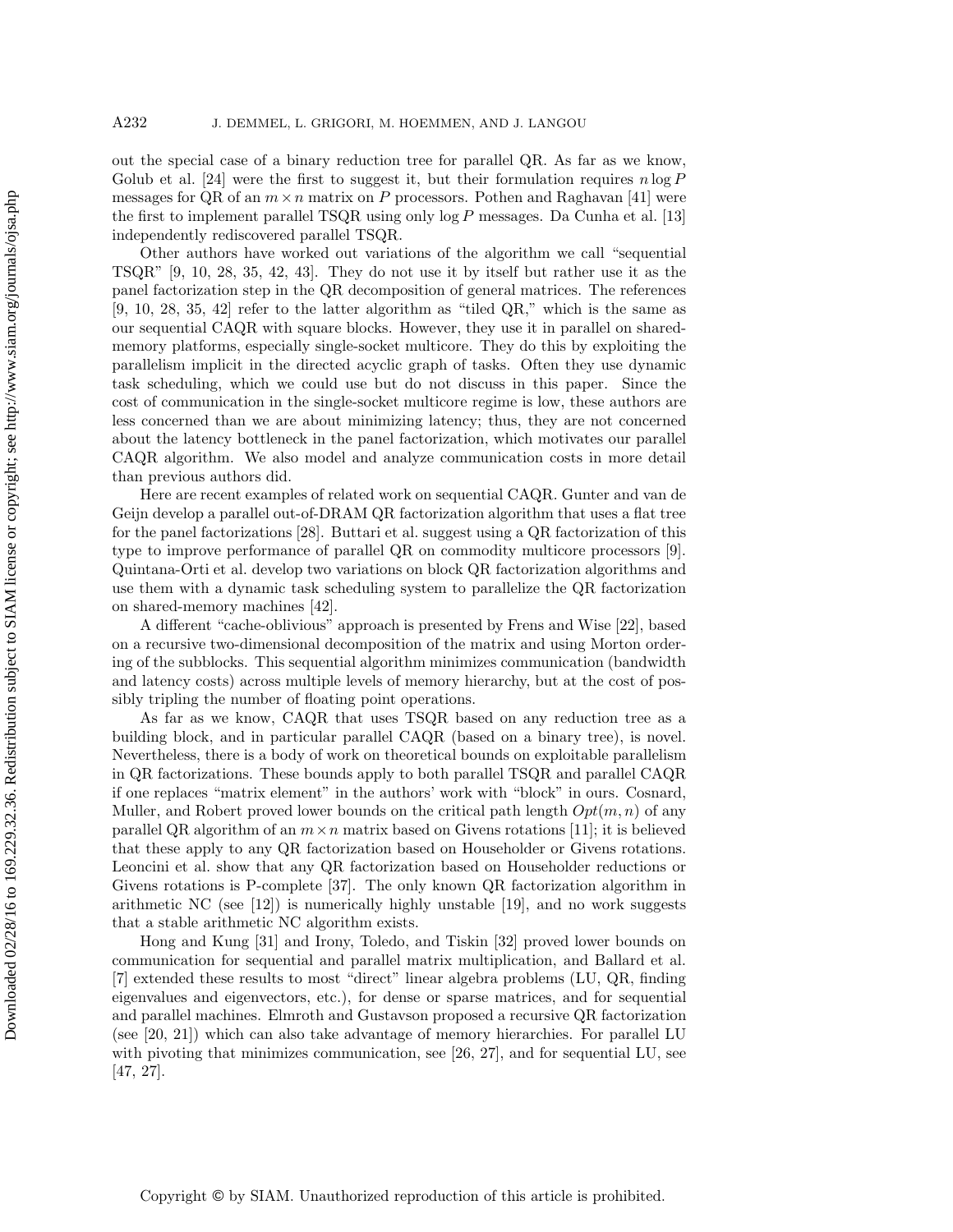Block iterative methods frequently compute the QR factorization of a tall and skinny dense matrix. This includes algorithms for solving linear systems  $Ax = B$  with multiple right-hand sides (such as variants of GMRES, QMR, or CG [48, 23, 40]), as well as block iterative eigensolvers (for a summary of such methods, see [4, 36]). In practice, MGS orthogonalization is usually used when a (reasonably) stable QR factorization is desired. Sometimes unstable methods (such as CholeskyQR) are used when performance considerations outweigh stability. Eigenvalue computation is particularly sensitive to the accuracy of the orthogonalization; two recent papers suggest that large-scale eigenvalue applications require a stable QR factorization [29, 33]. Many block iterative methods have widely used implementations, on which a large community of scientists and engineers depends for their computational tasks. Examples include TRLAN (thick restart Lanczos), BLZPACK (block Lanczos), Anasazi (various block methods), and PRIMME (block Jacobi–Davidson methods) [49, 38, 34, 3, 5, 46].

**7. Conclusions and open problems.** We have presented lower bounds on the bandwidth costs (number of words moved) and latency costs (number of messages) for parallel and sequential dense QR factorization and presented some new and some old QR algorithms that attain these bounds. We have also presented a simple reduction argument to derive similar lower bounds for LU factorization and referred to LU algorithms in the literature that attain at least some of these bounds.

There are numerous ways in which one could hope to extend these results. For example, one could seek dense linear algebra algorithms for other problems, like eigenproblems, that attain the same communication lower bounds [7]. One could also seek algorithms attaining the corresponding lower bounds for sparse matrices [7]. Or one could seek analogous communication lower bounds for asymptotically faster dense linear algebra algorithms like those based on Strassen's algorithm, or indeed of any matrix multiplication algorithm, based on Raz's theorem converting any matrix multiplication algorithm to be "Strassen-like" (bilinear noncommutative) [44].

But the following question is perhaps of more practical importance. Our TSQR and CAQR algorithms have been described and analyzed in most detail for simple machine models: either sequential with two levels of memory hierarchy (fast and slow) or a homogeneous parallel machine, where each processor is itself sequential. Real computers are more complicated, with many levels of memory hierarchy and many levels of parallelism (multicore, multisocket, multinode, multirack. . . ) all with different bandwidths and latencies. So it is natural to ask whether our algorithms and optimality proofs can be extended to these more general situations. We hinted at how TSQR could be extended to general reduction trees in section 2, which could in turn be chosen depending on the architecture. But we have not discussed CAQR, which we do here.

First suppose there are multiple, nested levels of memory hierarchy (with words in the cache at level i also contained inside the larger, slower cache at level  $i + 1$ ). Then by applying our lower bounds at each level (treating levels 1 through  $i$  as a single level, and levels  $i + 1$  and larger as another), we get lower bounds on communication between each pair of consecutive levels. It is known in the case of matrix multiplication that either recursive "cache-oblivious" algorithms can attain all these lower bounds or algorithms with explicit caching at each level.

It is natural to ask how this extends to QR. As mentioned in section 6, Frens and Wise [22] have a sequential cache oblivious QR algorithm that minimizes both latency and bandwidth costs across multiple layers of memory hierarchy, but at the cost of up to three times more flops. The sequential cache-oblivious algorithm due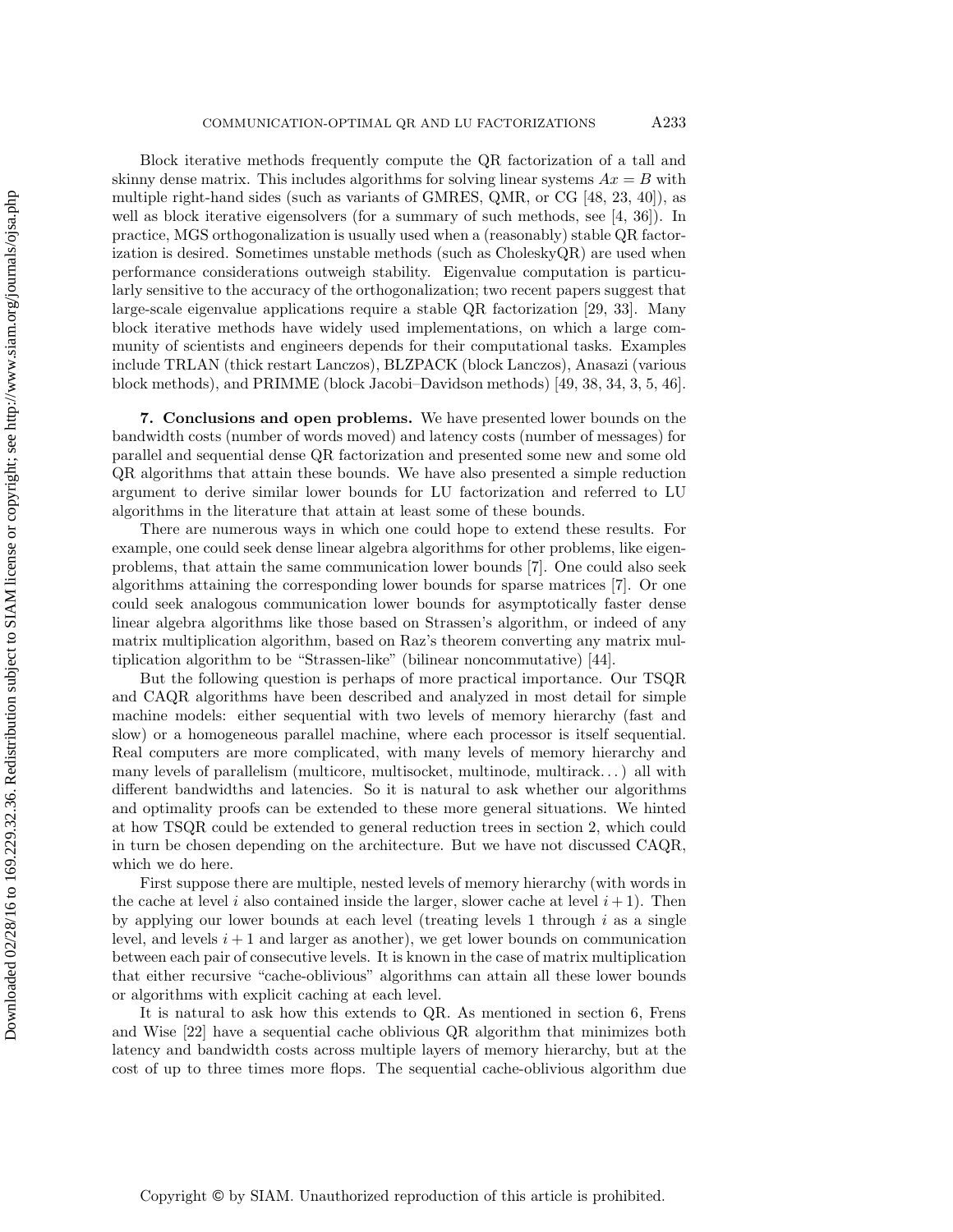to Elmroth and Gustavson [20, 21] minimizes only bandwidth costs, not latency. So it is also natural to ask whether CAQR can be organized to work with multiple levels of memory hierarchy; the challenge is that the subproblems into which CAQR decomposes the subproblem are not all "smaller CAQR" that would permit obvious recursion.

The problem becomes more challenging with multiple levels of parallelism as well. Finally, we have been assuming the machines are *homogeneous*, that all processing elements and memories (at the same level) have common processing rates, sizes, bandwidths, and latencies. But many architectures are *heterogeneous*, e.g., consist of multiple CPUs and GPUs with different properties. Deriving lower bounds, and algorithms that attain them, for this broad array of emerging architectures is future work.

## **Appendix A. Memory traffic for right-looking BLAS 3 QR.**

In this section, we estimate the amount of data movement between fast and slow memory performed by LAPACK's sequential QR factorization DGEQRF for an  $m \times n$ matrix with  $m \geq n$ . DGEQRF uses a right-looking BLAS 3 algorithm with panel width b. Its volume of data movement (if reads and writes are counted together, as we do) does not differ significantly from that of the left-looking out-of-core algorithm PFDGEQRF mentioned in section 3.2. That algorithm is described and analyzed in detail in [16, Appendix F. The important difference is that **PFDGEQRF** requires  $mb < W$ : the panel of width b must fit in fast memory, and at least one column of the trailing matrix must also reside in fast memory. The LAPACK algorithm DGEQRF does not require this; in fact, not even an entire row of the matrix need fit in fast memory  $(W < n$  is allowed). This matters because in some cases, choosing b so that the panel does *not* fit in fast memory reduces overall memory traffic. This counterintuitive result holds because the trailing matrix update also contributes to memory traffic: wider panels mean fewer trailing matrix updates, though they may result in more data movement from the panel factorizations.

We include this appendix because we wish to demonstrate that while DGEQRF's greater freedom to choose the panel width may result in less data movement than the PFDGEQRF algorithm (see Case 3 in section A.2), both algorithms nevertheless still require asymptotically more data movement than sequential CAQR and than the lower bound, for almost all matrix dimensions and fast memory sizes of practical interest. We demonstrate this by estimating up to a small constant factor the volume of data movement performed by  $\Delta EQRF$ , as a function of the panel width b (which may range from 1 to  $n$  inclusive). In practice, the panel width resulting in best performance depends on the particular computer architecture. It is chosen in practice via performance tuning (a typical value may be  $16$  or  $32$ ). Instead, we will choose b here in order to minimize the volume of data movement, as a function of the matrix dimensions  $m$  and  $n$  and the fast memory capacity  $W$ . We will show that with an optimally chosen panel width, DGEQRF requires asymptotically more memory traffic √ than the lower bound  $mn^2/\sqrt{W}$  for QR factorizations for nearly all matrix dimensions and fast memory sizes of interest.

**A.1. Memory traffic as a function of panel width.** We first estimate the volume of memory traffic for  $\mathsf{DGEQRF}$  as a function of the panel width b. In section A.2, we will choose  $b$  to minimize memory traffic. In this appendix, we label the number of floating-point words transferred between slow and fast memory as  $W(x, n, W, b)$ . In our model, this is a function of the matrix dimensions  $m$  and  $n$ , the fast memory size  $W$ , and the panel width  $b$ . In this analysis, we ignore insignificant constant factors and lower order terms. In particular, we neglect the fact that the panels and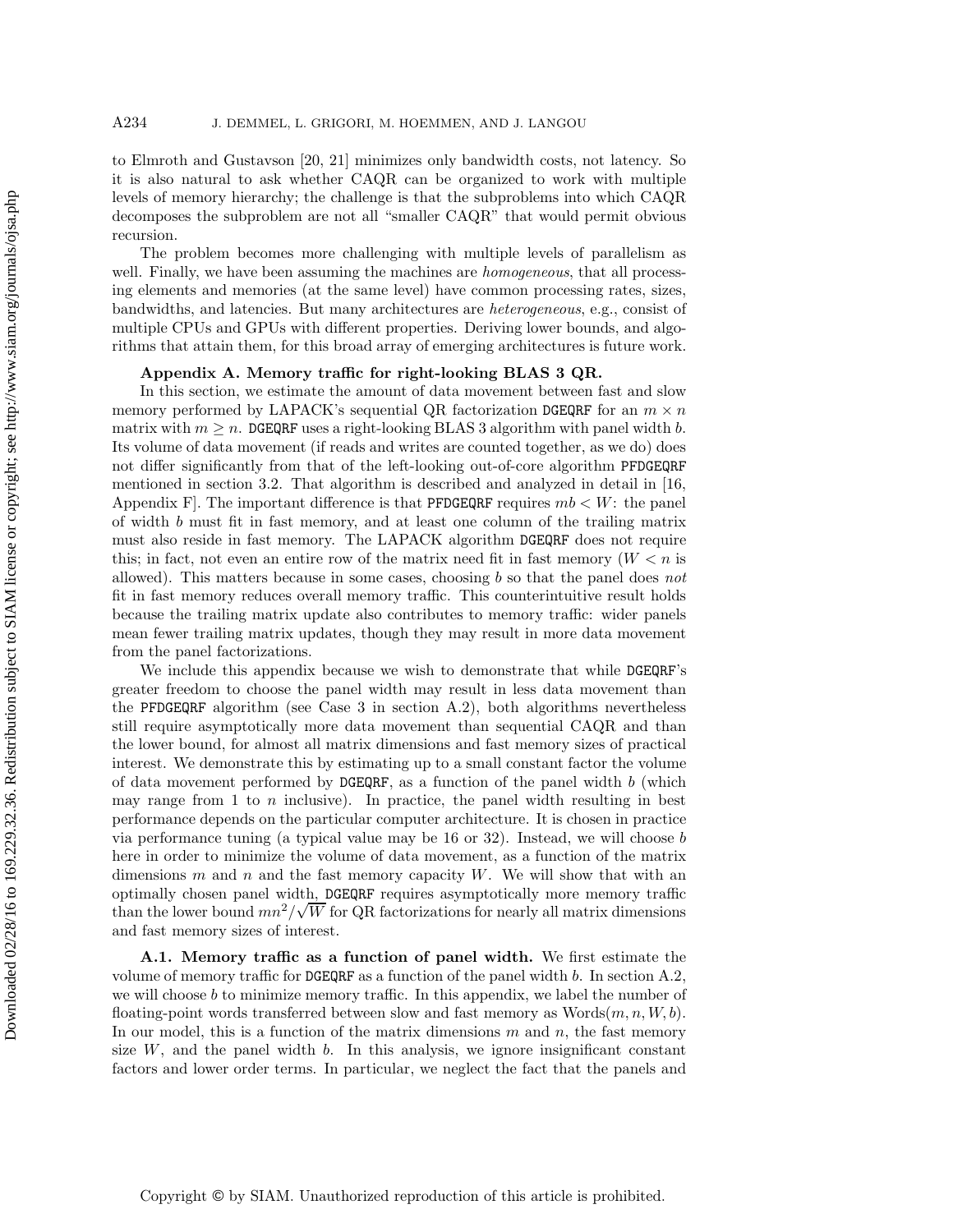trailing matrix shrink as the factorization progresses. Since we assume  $m \geq n$ , the shrinkage reduces memory traffic by no more than half (in the highest order term). We will estimate  $\text{Words}(m, n, W, b)$  as a maximum of three terms. The analysis splits into two cases:

- $mb \leq W$  (the  $m \times b$  panel fits in fast memory) and
- $mb > W$  (the  $m \times b$  panel does *not* fit in fast memory).

Recall that the implementation of the left-looking out-of-core algorithm mentioned in section 3.2 and described in detail in [16, Appendix F] requires  $mb < W$ , so the second case above applies only to DGEQRF. The first case applies to both the out-of-core and in-core algorithms.

First, suppose that the  $m \times b$  panel fits in fast memory:  $mb \leq W$ . Then, up to some small constant factor, the volume of memory traffic is given by

(A.1) 
$$
\text{Words}(m, n, W, b) = \max \left\{mn, \frac{mn^2}{\sqrt{W}}, \frac{mn^2}{b}\right\}.
$$

The mn term comes from reading the matrix from slow memory into fast memory, which is a strict lower bound on memory traffic for the QR factorization (which depends on all the matrix entries). The  $mn^2/\sqrt{W}$  and  $mn^2/b$  terms come from two things:

- the BLAS 3 update of the trailing matrix, at a cost of max $\{mnb/\sqrt{W},$  $mn, mb$ } words for each update; the total number of updates is  $n/b$ , so the total cost is  $\max\{mn^2/\sqrt{W}, mn^2/b, mn\};$
- the  $n/b$  panel factorizations, each of an  $m \times b$  panel; each panel factorization costs mb words, for a total cost of mn.

Next, suppose that the  $m \times b$  panel does not fit in fast memory:  $mb > W$ . (We explained above why the algorithm will still work in this case. This is what distinguishes the analysis in this section from the analysis of the left-looking out-of-core factorization in section 3.2.) Then, up to some small constant factor, the volume of memory traffic is given by

(A.2) 
$$
\text{Words}(m, n, W, b) = \max\left\{mnb, \frac{mn^2}{\sqrt{W}}, \frac{mn^2}{b}\right\}.
$$

The *mnb* term comes from the  $n/b$  panel factorizations, each of which requires the worst case of  $mb^2$  memory accesses. The other two terms come from the  $n/b$  updates worst case of *mo*-memory accesses. The other two terms come from the  $n/\nu$  updates<br>of the trailing matrix, at a cost of max $\{mnb/\sqrt{W}, mn, mb\}$  words per update, for a total cost of  $\max\{mn^2/\sqrt{W}, mn^2/b, mn\}$  words. Since  $mnb > mn/b$ , we leave out the  $mn/b$  term for equation (A.2).

**A.2. Optimal panel width.** In this section, we minimize the memory traffic formulae derived in section  $A.2$ . We do so by choosing the panel width b as a function of the matrix dimensions m and n and the fast memory size  $W$ . This means minimizing the one of  $(A.1)$  or  $(A.2)$  that results in the least memory traffic, depending on  $m, n$ , and  $W$ . We find the optimal  $b$  by considering five different cases of values of  $W$ :

- 1.  $1 \leq W \leq n$  (not even one row fits in fast memory);
- 2.  $n \leq W < m$  (at least one row, but not one column, fits in fast memory; recall that we assume  $m \geq n$ ;
- 3.  $m \leq W < m\sqrt{n}$  (at least one column, but less than  $\sqrt{n}$  columns, fit in fast memory);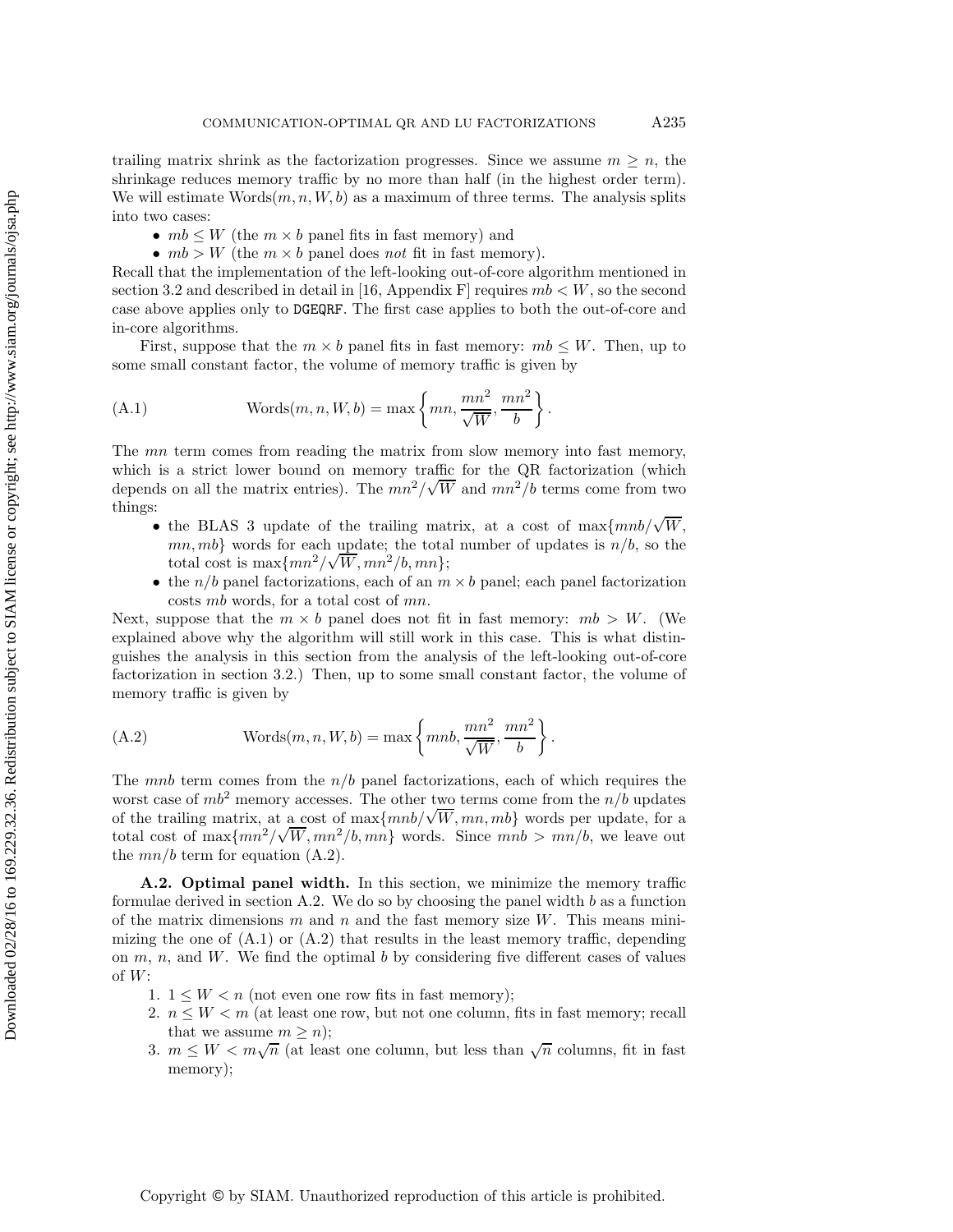- 4.  $m\sqrt{n} \leq W < mn$  (at least  $\sqrt{n}$  columns, but not the whole matrix, fit in fast memory); and
- 5.  $W \ge mn$  (the whole matrix fits in fast memory).

The factorization has minimal memory traffic when

(A.3) 
$$
\min_{b} \text{Words}(m, n, W, b) = \max \left\{mn, \frac{mn^2}{\sqrt{W}}\right\}.
$$

For each case, we will point out whether it attains this minimum for the best possible choice of panel width b. We divide the cases into two groups:  $W < m$  includes Cases 1 and 2, and  $W \geq m$  includes Cases 3, 4, and 5.

Suppose first that  $W < m$ . Then  $mb > W$  for any choice of panel width b, and equation (A.2) applies. To minimize that expression, choose b so  $mnb = mn^2/b$ , i.e., equation (A.2) applies. To minimize that expression, choose b so  $m\omega = m\omega / \omega$ , i.e.,<br>  $b = \sqrt{n}$ . Thus, min<sub>b</sub> Words $(m, n, W, b) = \max\{mn^{3/2}, mn^2/\sqrt{W}\}$ . We can split this into two cases:

- Case 1 ( $W < n \le m$ —not even one row fits in fast memory): Choose  $b = \sqrt{n}$ , so that  $\min_b \text{Words}(m, n, W, b) = mn^2/\sqrt{W}$ . This attains the desired lower bound of max $\{mn, mn^2/\sqrt{W}\}\$  (equation (A.3)).
- Case 2 ( $n \leq W < m$ —at least one row, but not one column, fits in fast Case 2 ( $n \leq W < m$ —at least one low, but not one column, its in last<br>memory): Choose  $b = \sqrt{n}$ , so that  $\min_b \text{Words}(m, n, W, b) = mn^{3/2}$ . This does *not* attain the desired lower bound of  $\max\{mn, mn^2/\sqrt{W}\}\$ , since  $n \leq W$ .

Now suppose that  $W \geq m$ . One possibility is to choose b as large as possible subject to  $mb \lt = W$  and  $b \lt = n$ , i.e.,  $b = \min\{W/m, n\}$ . This yields

$$
\min_{b} \text{Words}(m, n, W, b) = \max\left\{mn, \frac{mn^2}{\sqrt{W}}, \frac{mn^2}{b}\right\}
$$
\n
$$
= \max\left\{mn, \frac{mn^2}{\sqrt{W}}, \frac{m^2n^2}{W}\right\}
$$
\n
$$
= \frac{m^2n^2}{W}.
$$
\n(A.4)

We justify the third line of (A.4) as follows. First, comparing  $mn^2/\sqrt{W} < m^2n^2/W$ simplifies to  $W < m^2$ , which is true (since  $m \geq n$  and the matrix does not fit in fast memory). Second, comparing  $mn < m^2n^2/W$  simplifies to  $W < mn$ , which is also true (since the matrix does not fit in fast memory). Note that  $m^2n^2/W$  is the memory traffic model for the out-of-core algorithm PFDGEQRF. Allowing  $b > W/m$  is impossible for that algorithm, but possible for  $DGEGRF$ . If we do so, then  $(A.2)$  applies. We can divide the analysis into three cases, based on the value of  $W$ :

- Case 3 ( $m \leq W < m\sqrt{n}$ ): Choose  $b = \sqrt{n} > W/m$ . With that value of b, min<sub>b</sub> Words $(m, n, W, b) = mn^{3/2}$ . As in Case 2 above, this does *not* attain the desired lower bound of  $mn^2/\sqrt{W}$ . Note that this case distinguishes LAPACK's QR factorization from the out-of-core left-looking factorization analyzed in section 3.2. There, we require that the panel and at least one column of the trailing matrix fit in fast memory, which constrains  $b \lt W/m$ . LAPACK's QR factorization allows the panel not to fit in fast memory.
- Case 4  $(m\sqrt{n} \leq W < mn)$ : Choose  $b = W/m$ . This means (A.4) applies. Case 4  $(m\sqrt{n} \leq W < mn)$ : Choose  $v = W/m$ . This means  $(A.4)$  applies.<br>Since  $W < mn$ ,  $m^2n^2/W > mn$ . Since  $W \geq m\sqrt{n}$ ,  $mn^2/\sqrt{W} \geq m^2n^{5/2} \geq$ since  $W < mn$ ,  $m^2 \wedge W > mn$ . Since  $W \geq m \vee n$ ,  $mn^2 \vee W \geq m^2 \wedge n^2$ <br>mn. Finally,  $(m^2 n^2/W)/(mn^2/\sqrt{W}) = m/\sqrt{W}$ , and since  $m\sqrt{n} \leq W$ , mn. Finally,  $(m-n^{-}/W)/(mn^{-}/V) = m/\sqrt{W}$ , and since  $m\sqrt{n} \leq W$ ,<br> $m/\sqrt{W} \geq m^{1/2}/n^{1/4} \geq 1$  (since we assume  $m \geq n$ ). Thus, the memory traffic is given by  $\min_b \text{Words}(m, n, W, b) = m^2 n^2/W$ , which exceeds the desired lower bound by a factor of  $m/\sqrt{W} \ge m^{1/2}/n^{1/4} \ge m^{1/4}$ .

Copyright © by SIAM. Unauthorized reproduction of this article is prohibited.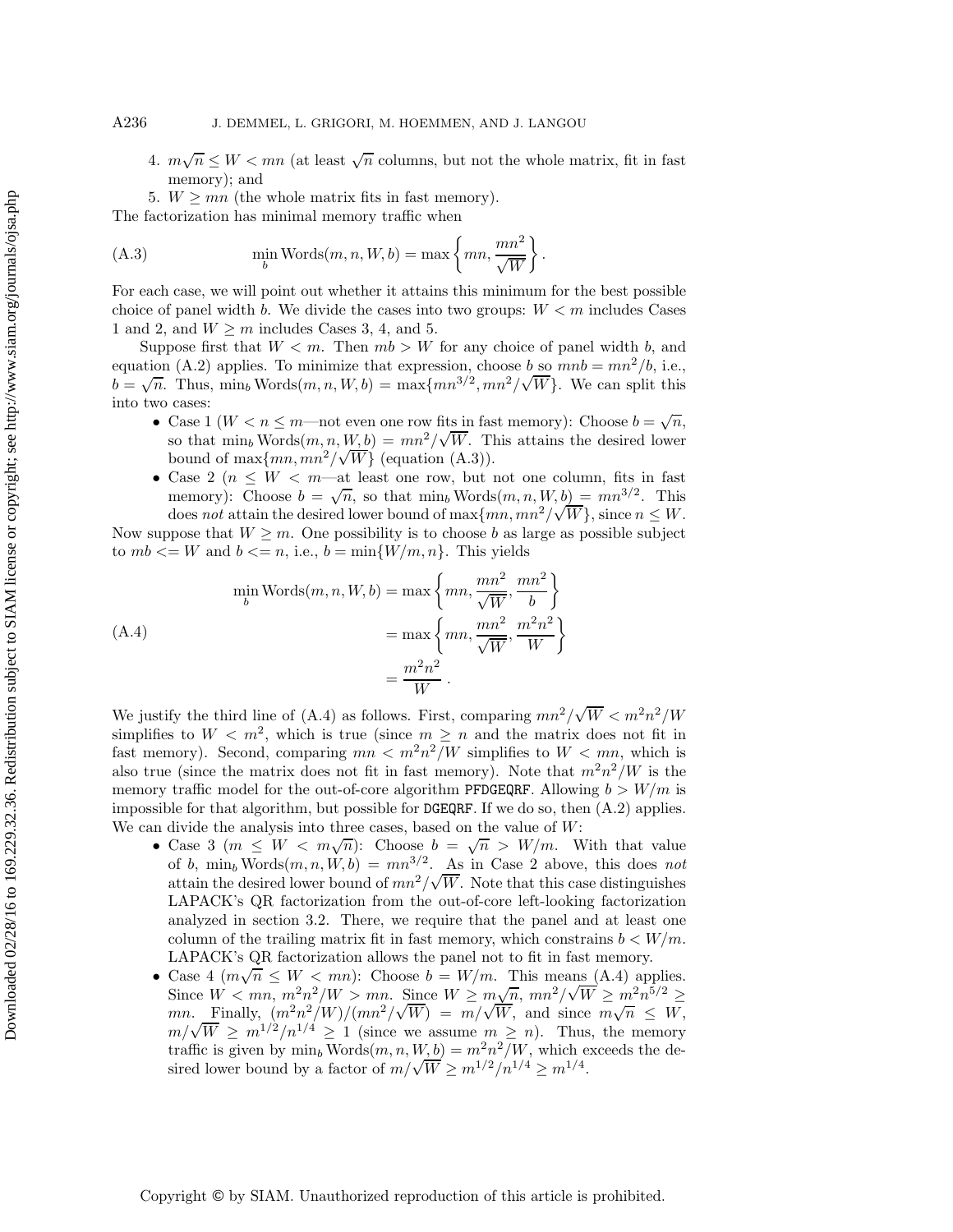• Case 5 ( $mn \leq W$ ): Choose  $b = n$ , so that  $\min_b \text{Words}(m, n, W, b) = mn$ . This attains the desired lower bound, which is easy to see because in this case, the matrix fits entirely in fast memory. For this case, the optimal block size is  $b = n$ , meaning that the ordinary Householder (BLAS 2) QR factorization suffices for minimal memory traffic.

In summary, the LAPACK QR factorization requires asymptotically more memory traffic than the lower bound, when at least one row fits in fast memory, but the whole matrix does not fit in fast memory. The worst case is the the boundary between Cases 3 and 4, namely, when  $W = m\sqrt{n}$ . There, min<sub>b</sub> Words $(m, n, W, b) = mn^{3/2}$ , which exceeds the lower bound  $mn^2/\sqrt{W}$  by a factor of  $\sqrt{W/n}$  when at least one row of the matrix fits in fast memory.

## REFERENCES

- [1] E. Anderson, Z. Bai, C. Bischof, J. Demmel, J. Dongarra, J. Du Croz, A. Greenbaum, S. HAMMARLING, A. MCKENNEY, S. BLACKFORD, AND D. SORENSEN, LAPACK Users Guide, 3rd ed., SIAM, Philadelphia, 1999.
- [2] M. BABOULIN, L. GIRAUD, S. GRATTON, AND J. LANGOU, Parallel Tools for Solving Incremental Dense Least Squares Problems. Application to Space Geodesy, Technical report UT-CS-06- 582, University of Tennessee, Knoxville, 2006.
- [3] J. Baglama, D. Calvetti, and L. Reichel, Algorithm 827: Irbleigs: A MATLAB program for computing a few eigenpairs of a large sparse Hermitian matrix, ACM Trans. Math. Software, 29 (2003), pp. 337–348.
- [4] Z. Bai and D. Day, *Block Arnoldi method*, in Templates for the Solution of Algebraic Eigenvalue Problems: A Practical Guide, Z. Bai, J. W. Demmel, J. J. Dongarra, A. Ruhe, and H. van der Vorst, eds., SIAM, Philadelphia, 2000, pp. 196–204.
- [5] C. G. Baker, U. L. Hetmaniuk, R. B. Lehoucq, and H. K. Thornquist, Anasazi webpage, http://trilinos.sandia.gov/packages/anasazi.
- [6] G. Ballard, J. Demmel, O. Holtz, and O. Schwartz, Minimizing Communication in Numerical Linear Algebra. Technical report UCB/EECS-2011-15, University of California, Berkeley, CA, 2011.
- [7] G. Ballard, J. Demmel, O. Holtz, and O. Schwartz, Minimizing communication in numerical linear algebra, SIAM J. Matrix Anal. Appl., 32 (2011), pp. 866–901.
- L. S. BLACKFORD, J. CHOI, A. CLEARY, E. D'AZEVEDO, J. W. DEMMEL, I. DHILLON, J. J. Dongarra, S. Hammarling, G. Henry, A. Petitet, K. Stanley, D. Walker, and R. C. Whaley, ScaLAPACK Users' Guide, SIAM, Philadelphia, 1997.
- [9] A. BUTTARI, J. LANGOU, J. KURZAK, AND J. J. DONGARRA, A Class of Parallel Tiled Linear Algebra Algorithms for Multicore Architectures, Technical report UT-CS-07-600, University of Tennessee, Knoxville, 2007.
- [10] A. BUTTARI, J. LANGOU, J. KURZAK, AND J. J. DONGARRA, Parallel tiled QR factorization for multicore architectures, Technical report UT-CS-07-598, University of Tennessee, Knoxville, 2007.
- [11] M. Cosnard, J.-M. Muller, and Y. Robert, Parallel QR decomposition of a rectangular matrix, Numer. Math., 48 (1986), pp. 239–249.
- [12] L. Csanky, Fast parallel matrix inversion algorithms, SIAM J. Comput., 5 (1976), pp. 618–623.
- [13] R. D. D. CUNHA, D. BECKER, AND J. C. PATTERSON, New parallel (rank-revealing) QR factorization algorithms, in Proceedings of the Euro-Par 2002. Parallel Processing: Eighth International Euro-Par Conference, Paderborn, Germany, 2002.
- [14] E. F. D'Azevedo and J. J. Dongarra, The Design and Implementation of the Parallel Outof-Core ScaLAPACK LU, QR, and Cholesky Factorization Routines, Technical report 118 CS-97-247, University of Tennessee, Knoxville, 1997.
- [15] E. D'Azevedo AND J. DONGARRA, The design and implementation of the parallel out-ofcore ScaLAPACK LU, QR, and Cholesky factorization routines, Concurrency Practice Experience, 12 (2000), pp. 1481–1483.
- [16] J. W. DEMMEL, L. GRIGORI, M. HOEMMEN, AND J. LANGOU, Communication-Avoiding Parallel and Sequential QR and LU Factorizations: Theory and Practice, Technical report UCB/EECS-2008-89, University of California, Berkeley, CA, 2008.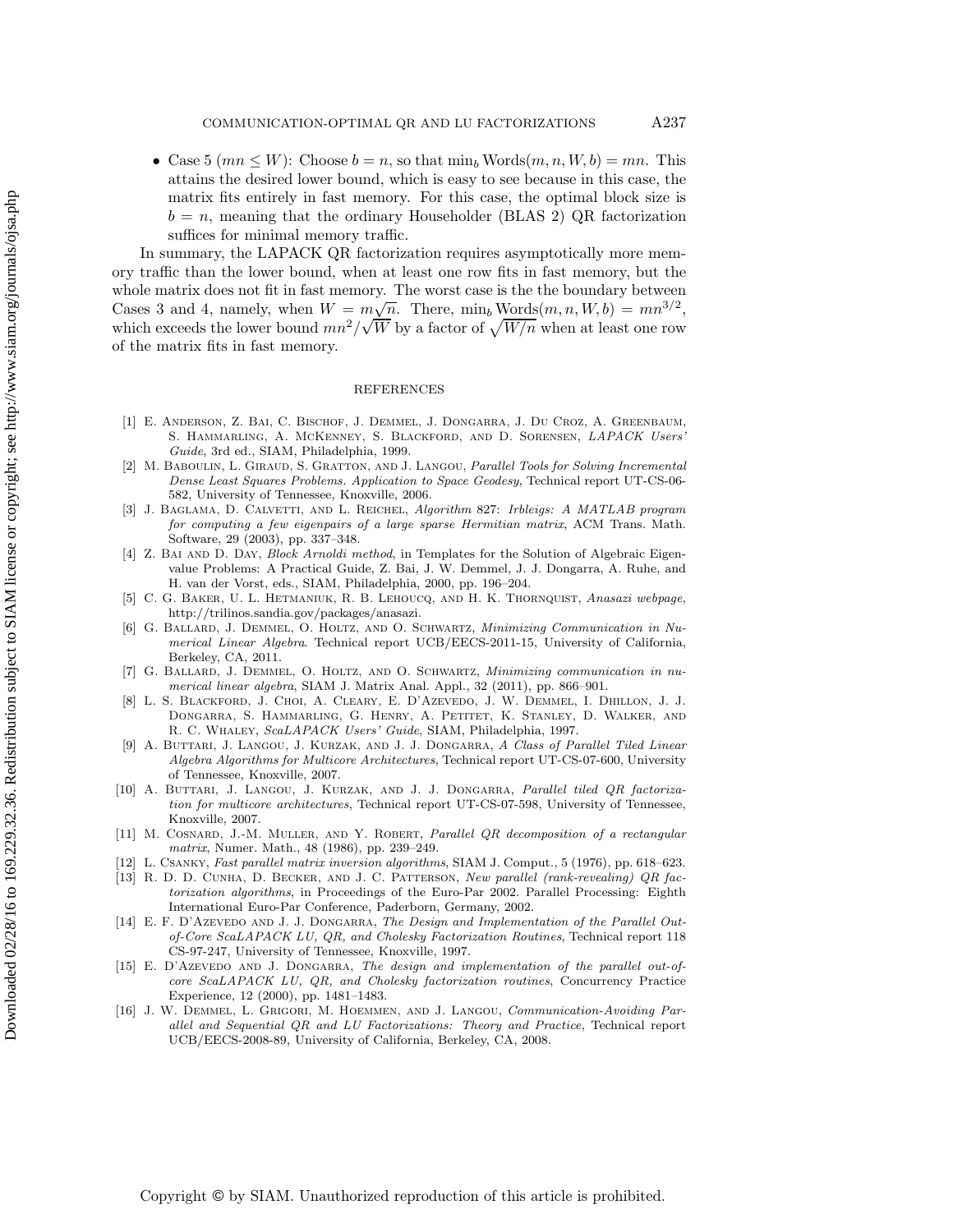- [17] J. W. DEMMEL, M. HOEMMEN, Y. HIDA, AND E. J. RIEDY, Nonnegative diagonals and high performance on low-profile matrices from Householder QR, SIAM J. Sci. Comput., 31 (2009), pp. 2832–2841.
- [18] J. W. Demmel, M. Hoemmen, M. Mohiyuddin, and K. A. Yelick, Minimizing communication in sparse matrix solvers, in Proceedings of the 2009 ACM/IEEE Conference on Supercomputing, New York, 2009.
- [19] J. W. Demmel, Trading Off Parallelism and Numerical Stability, Technical report UT-CS-92- 179, University of Tennessee, Knoxville, 1992.
- [20] E. Elmroth and F. Gustavson, New serial and parallel recursive QR factorization algorithms for SMP systems, in Proceedings of the Fourth International Workshop on Applied Parallel Computing, Large Scale Scientific and Industrial Problems, B. Kågström, E. Elmroth, J. Dongarra, and J. Wasniewski, eds., Lecture Notes in Comput. Sci. 1541, Springer, New York, 1998, pp. 120–128.
- [21] E. Elmroth and F. Gustavson, Applying recursion to serial and parallel QR factorization leads to better performance, IBM J. Res. Develop., 44 (2000), pp. 605–624.
- [22] J. D. Frens and D. S. Wise, QR factorization with Morton-ordered quadtree matrices for memory re-use and parallelism, SIGPLAN Not., 38 (2003), pp. 144–154.
- [23] R. W. FREUND AND M. MALHOTRA, A block QMR algorithm for non-Hermitian linear systems with multiple right-hand sides, Linear Algebra Appl., 254 (1997), pp. 119-157.
- [24] G. H. GOLUB, R. J. PLEMMONS, AND A. SAMEH, Parallel block schemes for large-scale leastsquares computations, in High-Speed Computing: Scientific Applications and Algorithm Design, R. B. Wilhelmson, ed., University of Illinois Press, Chicago, IL, 1988, pp. 171–179.
- [25] S. L. GRAHAM, M. SNIR, AND C. A. PATTERSON, eds., Getting Up to Speed: The Future of Supercomputing, National Academies Press, Washington, D.C., 2005.
- [26] L. Grigori, J. W. Demmel, and H. Xiang, Communication avoiding Gaussian elimination, Proceedings of the ACM/IEEE SC08 Conference, 2008.
- [27] L. Grigori, J. W. Demmel, and H. Xiang, CALU: A Communication Optimal LU Factorization Algorithm, Technical report UCB-EECS-2010-29, INRIA, 2010.
- [28] B. C. GUNTER AND R. A. VAN DE GEIJN, Parallel out-of-core computation and updating of the QR factorization, ACM Trans. Math. Software, 31 (2005), pp. 60–78.
- [29] U. Hetmaniuk and R. Lehoucq, Basis selection in LOBPCG, J. Comput. Phys., 218 (2006), pp. 324–332.
- [30] M. Hoemmen, Communication-Avoiding Krylov Subspace Methods, Ph.D. thesis, EECS Department, University of California, Berkeley, CA, 2010.
- [31] J. W. HONG AND H. T. KUNG,  $I/O$  complexity: The red-blue pebble game, in STOC '81: Proceedings of the 13th Annual ACM Symposium on Theory of Computing, New York, 1981, pp. 326–333.
- [32] D. IRONY, S. TOLEDO, AND A. TISKIN, Communication lower bounds for distributed-memory matrix multiplication, J. Parallel Distrib. Comput., 64 (2004), pp. 1017–1026.
- [33] A. V. Knyazev, M. Argentati, I. Lashuk, and E. E. Ovtchinnikov, Block Locally Optimal Preconditioned Eigenvalue Xolvers (BLOPEX) in HYPRE and PETSc, Technical report UCDHSC-CCM-251P, University of California, Davis, 2007.
- [34] A. V. Knyazev, BLOPEX, http://www-math.cudenver.edu/˜aknyazev/software/BLOPEX.
- [35] J. KURZAK AND J. J. DONGARRA, QR Factorization for the CELL Processor, Technical report UT-CS-08-616, University of Tennessee, Knoxville, 2008.
- [36] R. LEHOUCQ AND K. MASCHHOFF, Block Arnoldi method, in Templates for the Solution of Algebraic Eigenvalue Problems: A Practical Guide, Z. Bai, J. W. Demmel, J. J. Dongarra, A. Ruhe, and H. van der Vorst, eds., SIAM, Philadelphia, 2000, pp. 185–187.
- [37] M. LEONCINI, G. MANZINI, AND L. MARGARA, Parallel complexity of numerically accurate linear system solvers, SIAM J. Comput., 28 (1999), pp. 2030–2058.
- [38] O. MARQUES, BLZPACK, http://crd.lbl.gov/~osni.
- [39] R. NISHTALA, G. ALMÁSI, AND C. CASCAVAL, Performance without pain = productivity: Data layout and collective communication in UPC, in Proceedings of the ACM SIGPLAN 2008 Symposium on Principles and Practice of Parallel Programming, 2008.
- [40] D. P. O'Leary, The block conjugate gradient algorithm and related methods, Linear Algebra Appl., 29 (1980), pp. 293–322.
- [41] A. POTHEN AND P. RAGHAVAN, *Distributed orthogonal factorization: Givens and Householder* algorithms, SIAM J. Sci. Statist. Comput., 10 (1989), pp. 1113–1134.
- [42] G. Quintana-Ort´ı, E. S. Quintana-Ort´ı, E. Chan, F. G. V. Zee, and R. A. van de GEIJN, Scheduling of QR factorization algorithms on SMP and multi-core architectures, in Proceedings of the 16th Euromicro International Conference on Parallel, Distributed and Network-Based Processing, Toulouse, France, 2008.